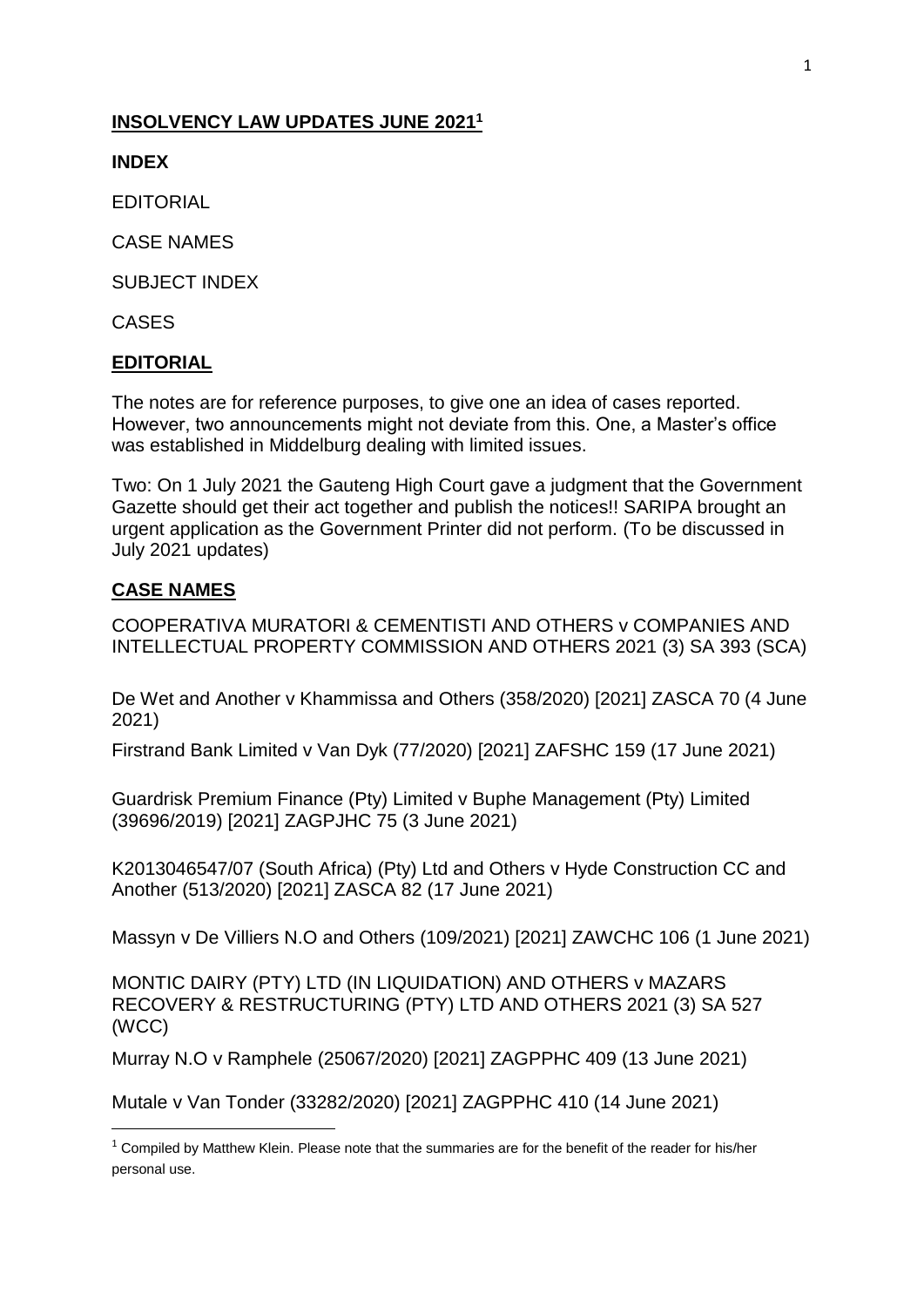[Nedbank Ltd v Pilisanani Trading Enterprise 59 CC and Another \(1301/2020P\)](http://www.saflii.org/za/cases/ZAKZPHC/2021/34.html)  [\[2021\] ZAKZPHC 34 \(18 June 2021\)](http://www.saflii.org/za/cases/ZAKZPHC/2021/34.html)

[Silostrat \(Pty\) Ltd & Others v Pieter Hendrik Strydom N.O & Others \(845/2019,](http://www.saflii.org/za/cases/ZASCA/2021/93.html)  [898/2019\) \[2021\] ZASCA 93 \(25 June 2021\)](http://www.saflii.org/za/cases/ZASCA/2021/93.html)

[Starbuck N.O and Another v Timana and Others \(49784/2020\) \[2021\] ZAGPPHC](http://www.saflii.org/za/cases/ZAGPPHC/2021/389.html)  [389 \(11 June 2021\)](http://www.saflii.org/za/cases/ZAGPPHC/2021/389.html)

[Telemax \(Pty\) Ltd v Kievits Kroon Country Estate \(Pty\) Ltd \(18482/2020\) \[2021\]](http://www.saflii.org/za/cases/ZAGPPHC/2021/379.html)  [ZAGPPHC 379 \(15 June 2021\)](http://www.saflii.org/za/cases/ZAGPPHC/2021/379.html)

[University of Johannesburg v Auckland Park Theological Seminary and Another](http://www.saflii.org/za/cases/ZACC/2021/13.html)  [\(CCT 70/20\) \[2021\] ZACC 13 \(11 June 2021\)](http://www.saflii.org/za/cases/ZACC/2021/13.html)

[Van Zyl v Auto Commodities \(Pty\) Ltd \(279/2020\) \[2021\] ZASCA 67 \(3 June 2021\)](http://www.saflii.org/za/cases/ZASCA/2021/67.html)

[Vilakazi v Master of the High Court and Another \(13810/19\) \[2021\] ZAGPPHC 374 \(9](http://www.saflii.org/za/cases/ZAGPPHC/2021/374.html)  [June 2021\)](http://www.saflii.org/za/cases/ZAGPPHC/2021/374.html)

### **SUBJECT INDEX**

Application-provisional sequestration-opposed on basis that claim not porved-order grante[dFirstrand Bank Limited v Van Dyk \(77/2020\) \[2021\] ZAFSHC 159 \(17 June](http://www.saflii.org/za/cases/ZAFSHC/2021/159.html)  [2021\)](http://www.saflii.org/za/cases/ZAFSHC/2021/159.html)

Appointments-Master refusing to appoint liquidators and later appointing them – Master *functus officio* and second decision a nullity. [De Wet and Another v Khammissa](http://www.saflii.org/za/cases/ZASCA/2021/70.html)  [and Others \(358/2020\) \[2021\] ZASCA 70 \(4 June 2021\)](http://www.saflii.org/za/cases/ZASCA/2021/70.html)

Business rescue — Business rescue practitioner — Remuneration of — Payments by company to business rescue practitioner, after commencement of winding-up of company by business rescue practitioner — Whether amounting to void dispositions contrary to law — Consideration of preferential ranking of practitioner's claim for remuneration and expenses — Payments by company amounting to void dispositions — Companies Act 71 of 2008, ss 141(2)*(a)* and 143; Companies Act 61 of 1973, s 341(2). Montic Dairy (Pty) Ltd (in liquidation) and others v Mazars Recovery & Restructuring (Pty) Ltd and others 2021 (3) sa 527 (WCC)

Business rescue – effect on liability of surety – interpretation of s 154 of [Companies](http://www.saflii.org/za/legis/consol_act/ca2008107/)  [Act 71 of 2008](http://www.saflii.org/za/legis/consol_act/ca2008107/) – deed of suretyship – interpretation – liability of surety thereunder. [Van Zyl v Auto Commodities \(Pty\) Ltd \(279/2020\) \[2021\] ZASCA 67 \(3 June 2021\)](http://www.saflii.org/za/cases/ZASCA/2021/67.html)

Business rescue- setting aside of the resolution in terms of s130(1)(a)(ii) on the basis that there is no reasonable prospect of the first respondent being rescued-failure to observe the statutory time limits-such failure does not render the resolution a nullity in terms of s129(5), thus *ipso facto* bringing the business rescue proceedings to an end, is undermined by the condonation granted by the Commissioner- *Panamo Properties (Pty) Ltd v Nel NNO* [2015 \(5\) SA 63](https://jutastat.juta.co.za/nxt/foliolinks.asp?f=xhitlist&xhitlist_x=Advanced&xhitlist_vpc=first&xhitlist_xsl=querylink.xsl&xhitlist_sel=title;path;content-type;home-title&xhitlist_d=%7Bsalr%7D&xhitlist_q=%5Bfield%20folio-destination-name:%272015563%27%5D&xhitlist_md=target-id=0-0-0-24331) (SCA) quoted [Nedbank Ltd v](http://www.saflii.org/za/cases/ZAKZPHC/2021/34.html)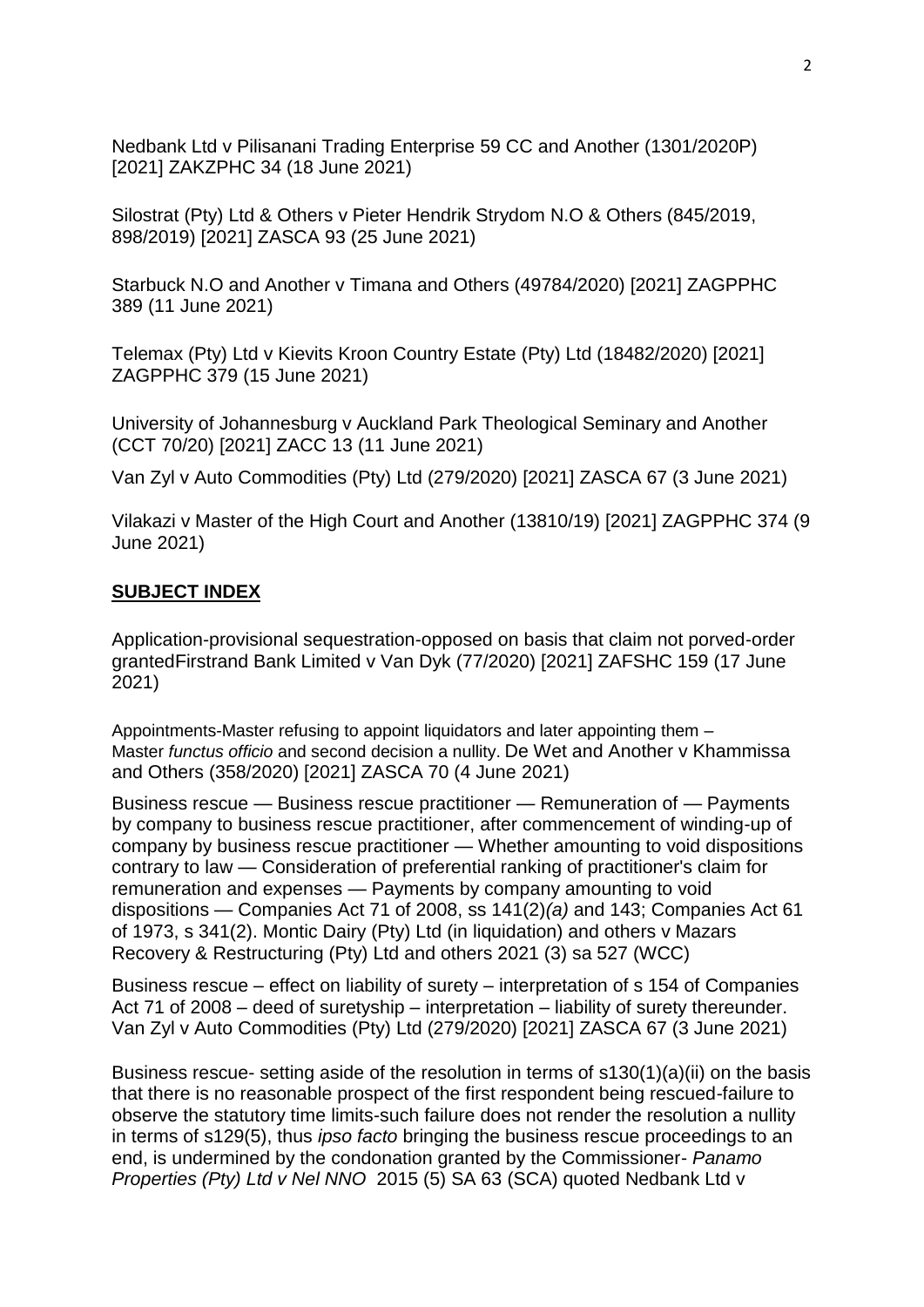[Pilisanani Trading Enterprise 59 CC and Another \(1301/2020P\) \[2021\] ZAKZPHC 34](http://www.saflii.org/za/cases/ZAKZPHC/2021/34.html)  [\(18 June 2021\)](http://www.saflii.org/za/cases/ZAKZPHC/2021/34.html)

Cession – interpretation of three competing cessions – principles of interpretation of legal documents applicable – importation of words not used in the cession not permitted.Rectification of cession – insufficient evidence to prove mistake common to both parties to the cession for purposes of a claim for rectification thereof. [Silostrat](http://www.saflii.org/za/cases/ZASCA/2021/93.html)  [\(Pty\) Ltd & Others v Pieter Hendrik Strydom N.O & Others \(845/2019, 898/2019\)](http://www.saflii.org/za/cases/ZASCA/2021/93.html)  [\[2021\] ZASCA 93 \(25 June 2021\)](http://www.saflii.org/za/cases/ZASCA/2021/93.html)

Cession of rights- personal or real rights- contextual evidence-not precluded by the parol evidence rule as it does not seek to add to, vary, modify or contradict the terms of the lease agreement -the rights were personal-the rights were clearly personal to ATS. Further, given the nature of the rights, the Court held that ATS's cession of the rights to Wamjay effectively rendered the contract inoperative and led UJ to reasonably conclude that ATS had repudiated the lease agreement. UJ was accordingly entitled to cancel the agreement. [University of Johannesburg v Auckland](http://www.saflii.org/za/cases/ZACC/2021/13.html)  [Park Theological Seminary and Another \(CCT 70/20\) \[2021\] ZACC 13 \(11 June](http://www.saflii.org/za/cases/ZACC/2021/13.html)  [2021\)](http://www.saflii.org/za/cases/ZACC/2021/13.html)

Company — External company — Whether external company may avail itself of business rescue — Companies Act 71 of 2008. Cooperativa Muratori & Cementisti and others v Companies and Intellectual Property Commission and others 2021 (3) SA 393 (SCA)

Interrogations- setting aside of the enquiry and all the extended powers granted to the liquidators. Alternative substantive relief sought was the removal of the commissioner and the setting aside of the subpoenas he authorised. The applicant has failed in all these challenges [Massyn v De Villiers N.O and Others \(109/2021\)](http://www.saflii.org/za/cases/ZAWCHC/2021/106.html)  [\[2021\] ZAWCHC 106 \(1 June 2021\)](http://www.saflii.org/za/cases/ZAWCHC/2021/106.html)

Liquidators-duties-where party hinders liquidator interdict can be obtained[-Starbuck](http://www.saflii.org/za/cases/ZAGPPHC/2021/389.html)  [N.O and Another v Timana and Others \(49784/2020\) \[2021\] ZAGPPHC 389 \(11](http://www.saflii.org/za/cases/ZAGPPHC/2021/389.html)  [June 2021\)](http://www.saflii.org/za/cases/ZAGPPHC/2021/389.html)

Master of the High Court- being unreasonable- the Master delayed in the applicant's appointment and in issuing the letter of executorship- only applicant's threat of further legal proceedings that appears to have triggered the issue of the relevant letter a week later-the Master's litigation conduct has been unreasonable and caused the applicant to incur unnecessary costs. It warrants censure by this Court. [Vilakazi v](http://www.saflii.org/za/cases/ZAGPPHC/2021/374.html)  [Master of the High Court and Another \(13810/19\)](http://www.saflii.org/za/cases/ZAGPPHC/2021/374.html) [2021] ZAGPPHC 374 (9 June [2021\)](http://www.saflii.org/za/cases/ZAGPPHC/2021/374.html)

Sale of business- s [34\(3\)](http://www.saflii.org/za/legis/consol_act/ia1936149/index.html#s34) of the [Insolvency Act 24 of 1936](http://www.saflii.org/za/legis/consol_act/ia1936149/) – whether transfer of property to purchaser and bond passed over property is void for the purpose of enforcing a claim – requirement that seller be a trader – onus to show that seller is not a trader discharged – s [34\(3\)](http://www.saflii.org/za/legis/consol_act/ia1936149/index.html#s34) not applicable – transfer and hypothecation not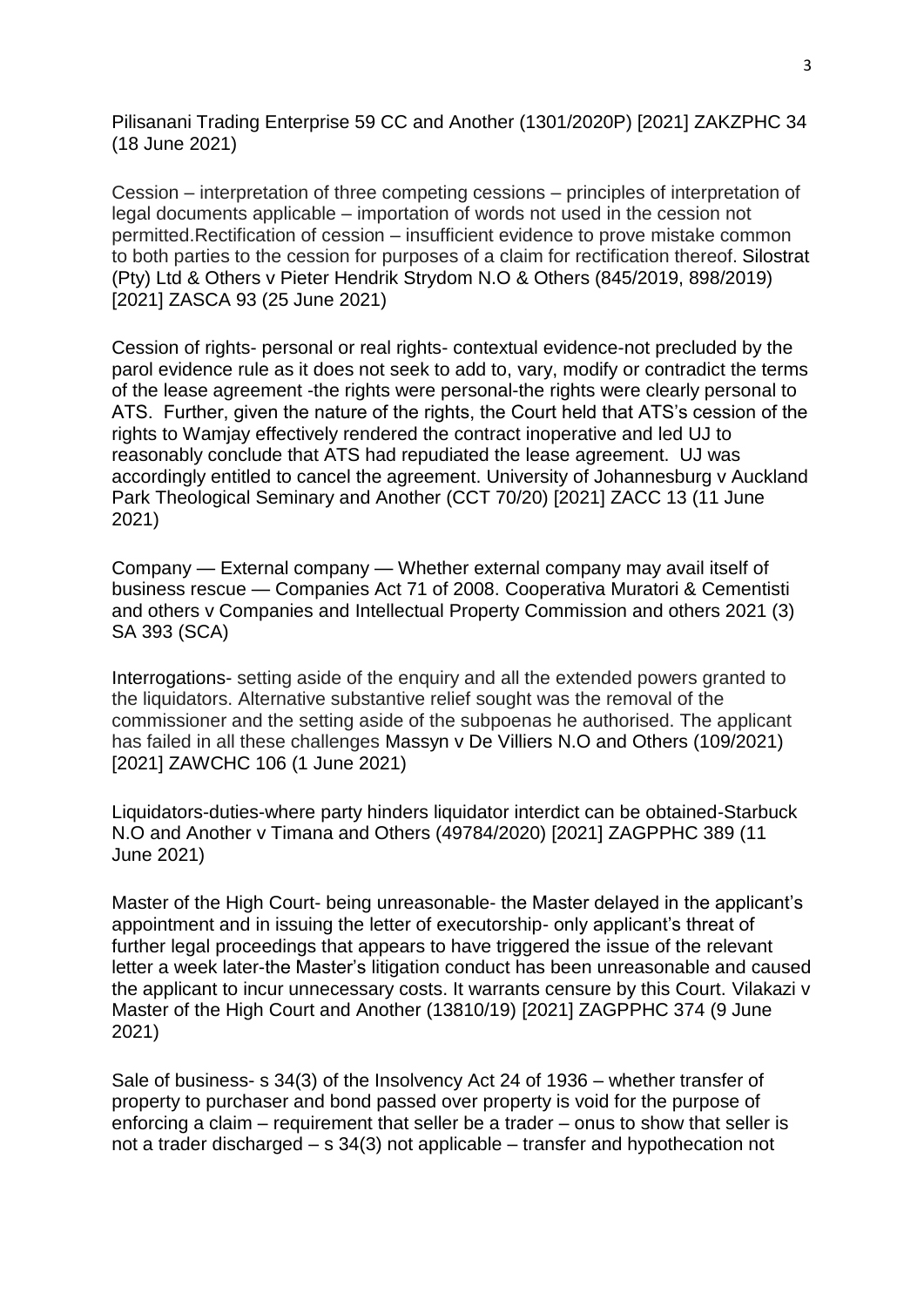void. [K2013046547/07 \(South Africa\) \(Pty\) Ltd and Others v Hyde Construction CC](http://www.saflii.org/za/cases/ZASCA/2021/82.html)  [and Another \(513/2020\) \[2021\] ZASCA 82 \(17 June 2021\)](http://www.saflii.org/za/cases/ZASCA/2021/82.html)

Sequestration application-attorney cost order against-no constitutional rights infringed by the order [Murray N.O v Ramphele \(25067/2020\) \[2021\] ZAGPPHC 409](http://www.saflii.org/za/cases/ZAGPPHC/2021/409.html)  [\(13 June 2021\)](http://www.saflii.org/za/cases/ZAGPPHC/2021/409.html)

Sequestration application-the applicant's claim is not liquidated. She relies on an auxiliary agreement. She seeks to have the amount calculated based on the rate paid to the previous bookkeeper and the last bookkeeper appointed by the respondent [Mutale v Van Tonder \(33282/2020\) \[2021\] ZAGPPHC 410 \(14 June](http://www.saflii.org/za/cases/ZAGPPHC/2021/410.html)  [2021\)](http://www.saflii.org/za/cases/ZAGPPHC/2021/410.html)

Trustees- Institution of proceedings against the trustees of the insolvent estate where a debt had been proved and admitted by the trustees improper. [Silostrat \(Pty\)](http://www.saflii.org/za/cases/ZASCA/2021/93.html)  [Ltd & Others v Pieter Hendrik Strydom N.O & Others \(845/2019, 898/2019\) \[2021\]](http://www.saflii.org/za/cases/ZASCA/2021/93.html)  [ZASCA 93 \(25 June 2021\)](http://www.saflii.org/za/cases/ZASCA/2021/93.html)

Winding up application- minor creditor applies-will only be ordered if the applicant can show that due to the mismanagement the company it will rapidly be reduced to a condition of insolvency so as to prejudice the creditors' prospects of being paid: NOTE THIS NEEDS FURTHER DISECTION! [Telemax \(Pty\) Ltd v Kievits Kroon](http://www.saflii.org/za/cases/ZAGPPHC/2021/379.html)  [Country Estate \(Pty\) Ltd \(18482/2020\) \[2021\] ZAGPPHC 379 \(15 June 2021\)](http://www.saflii.org/za/cases/ZAGPPHC/2021/379.html)

Winding-up — Unlawful alienations and preferences — Void disposition — Payments by company to business rescue practitioner to remunerate them, after commencement of winding-up of company by business rescue practitioner — Whether amounting to void dispositions contrary to law — Consideration of preferential ranking of practitioner's claim for remuneration and expenses — Payments by company amounting to void dispositions — Companies Act 71 of 2008, ss 141(2)*(a)* and 143; Companies Act 61 of 1973, s 341(2). Montic Dairy (Pty) Ltd (in liquidation) and others v Mazars Recovery & Restructuring (Pty) Ltd and others 2021 (3) sa 527 (WCC)

Winding-up application- section 344(f) as read with section 345(1)(a) and (c) of the Companies Act, 1973- sufficient evidence to grant [Guardrisk Premium Finance \(Pty\)](http://www.saflii.org/za/cases/ZAGPJHC/2021/75.html)  [Limited v Buphe Management \(Pty\) Limited \(39696/2019\) \[2021\] ZAGPJHC 75 \(3](http://www.saflii.org/za/cases/ZAGPJHC/2021/75.html)  [June 2021\)](http://www.saflii.org/za/cases/ZAGPJHC/2021/75.html)

### **CASES**

#### **[University of Johannesburg v Auckland Park Theological Seminary and](http://www.saflii.org/za/cases/ZACC/2021/13.html)  [Another \(CCT 70/20\) \[2021\] ZACC 13 \(11 June 2021\):](http://www.saflii.org/za/cases/ZACC/2021/13.html)**

Cession of rights- personal or real rights- contextual evidence-not precluded by the parol evidence rule as it does not seek to add to, vary, modify or contradict the terms of the lease agreement -the rights were personal-the rights were clearly personal to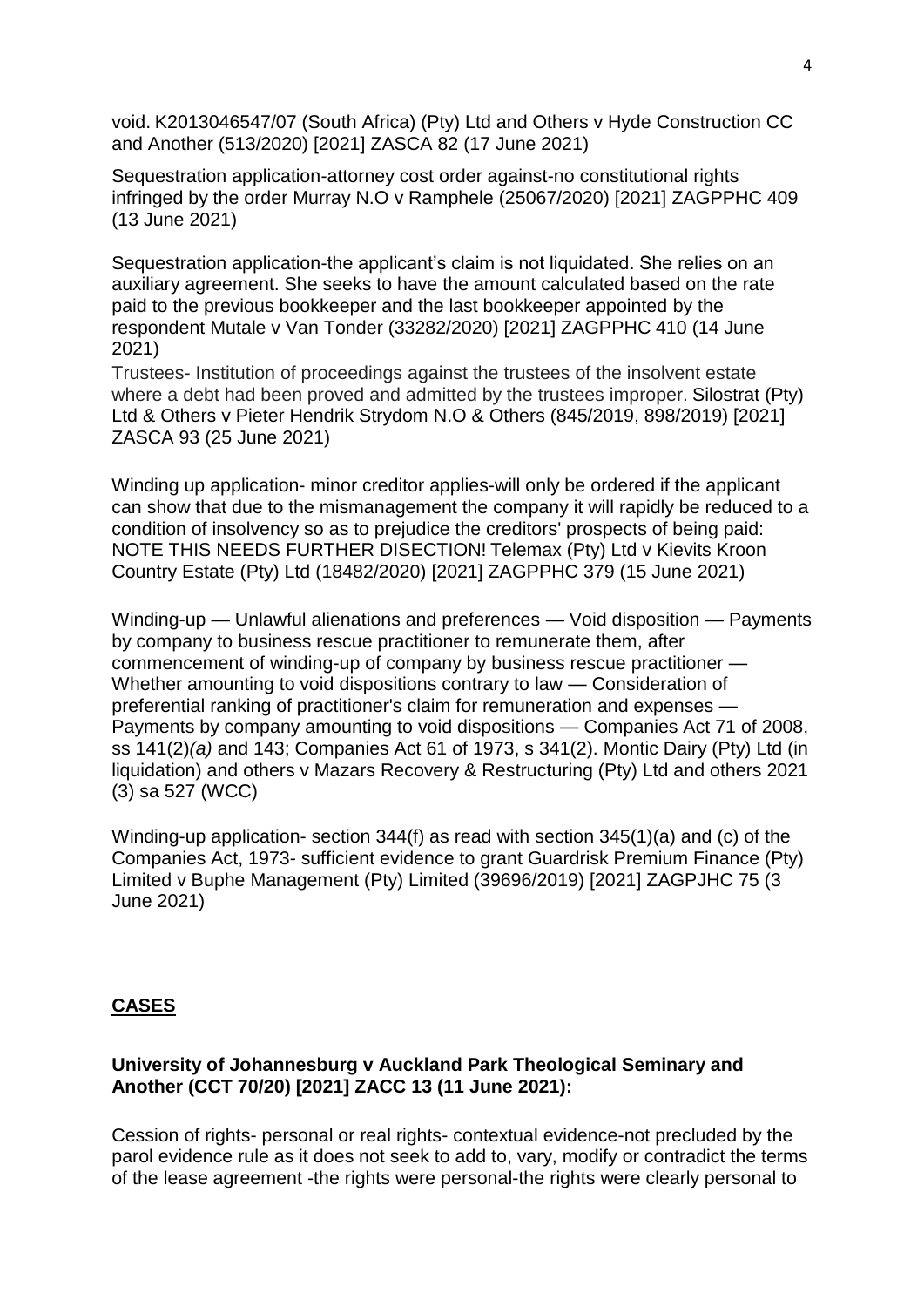ATS. Further, given the nature of the rights, the Court held that ATS's cession of the rights to Wamjay effectively rendered the contract inoperative and led UJ to reasonably conclude that ATS had repudiated the lease agreement. UJ was accordingly entitled to cancel the agreement.

[1] I make bold to say that it is not just for the sake of poetry that the old adage, context is everything, holds true. In so many scenarios, words alone ring hollow. Context gives life and meaning to what is said or written. Is a court of law then entitled, or *required*, to take cognisance of context when interpreting a contract? That is the question that this Court is called upon to answer.

[2] At the core of this matter is a dispute over the permissibility of the cession of rights in a long-term lease agreement. The solution to the dispute lies in the answer to whether or not the rights in question are personal to the first respondent (*delectus personae*) and therefore incapable of cession. This requires the Court to consider an antecedent question: can contextual evidence be brought, and used, to demonstrate the personal nature of rights in an agreement to support an argument that the rights therein may not be freely ceded? The judgment of the Supreme Court of Appeal answered this in the negative and held that the contract was unambiguous and that the words should therefore be read objectively. Further, it held that the evidence the applicant sought to adduce to show that the rights in the contract were *delectus personae* was, in fact, brought to vary, add to or contradict the contract and was therefore inadmissible in terms of the parol evidence rule. This matter therefore requires this Court to consider the interplay, in the *delectus personae* setting, between the interpretative injunction on courts to interpret contracts within their context, having regard to relevant contextual evidence, and the accepted legal principles that form part of the parol evidence rule. In particular, it requires this Court to consider whether the Supreme Court of Appeal conflated the relevant legal principles and thus applied the incorrect principles to the determination before it. More on this later.

The applicant is the University of Johannesburg (UJ), a public institution of higher education established in terms of section 23(1) of the Higher Education Act.**[\[3\]](http://www.saflii.org/za/cases/ZACC/2021/13.html#_ftn3)** It is the successor of the Rand Afrikaans University, which was established in terms of the Rand Afrikaans University Act.**[\[4\]](http://www.saflii.org/za/cases/ZACC/2021/13.html#_ftn4)** The Rand Afrikaans University and another institution of higher education, Technikon Witwatersrand, merged in 2005 to form UJ. Throughout this judgment, I refer to the applicant as UJ, for ease of reference, even when referring to the pre-2005 entity.

The first respondent is Auckland Park Theological Seminary (ATS), an entity which provides theological training to students who wish to become pastors of the Apostolic Faith Mission of South Africa. The second respondent is Wamjay Holdings Investments (Pty) Limited (Wamjay), a company wishing to build a faith-based school on premises in Auckland Park owned by the applicant.

The Supreme Court of Appeal disagreed with the findings of the High Court and Full Court, and upheld ATS's and Wamjay's appeal with costs. It held that all contractual rights can be transmitted unless they are either of such a personal nature that the identity of the contracting party matters and is instrumental to the contract (*delectus personae*), or it can be shown that the contract conveys an intention that the rights not be transferred. It held that existing jurisprudence indicates that, in a long lease, the lessor does not expect that the obligations of the lease will be carried out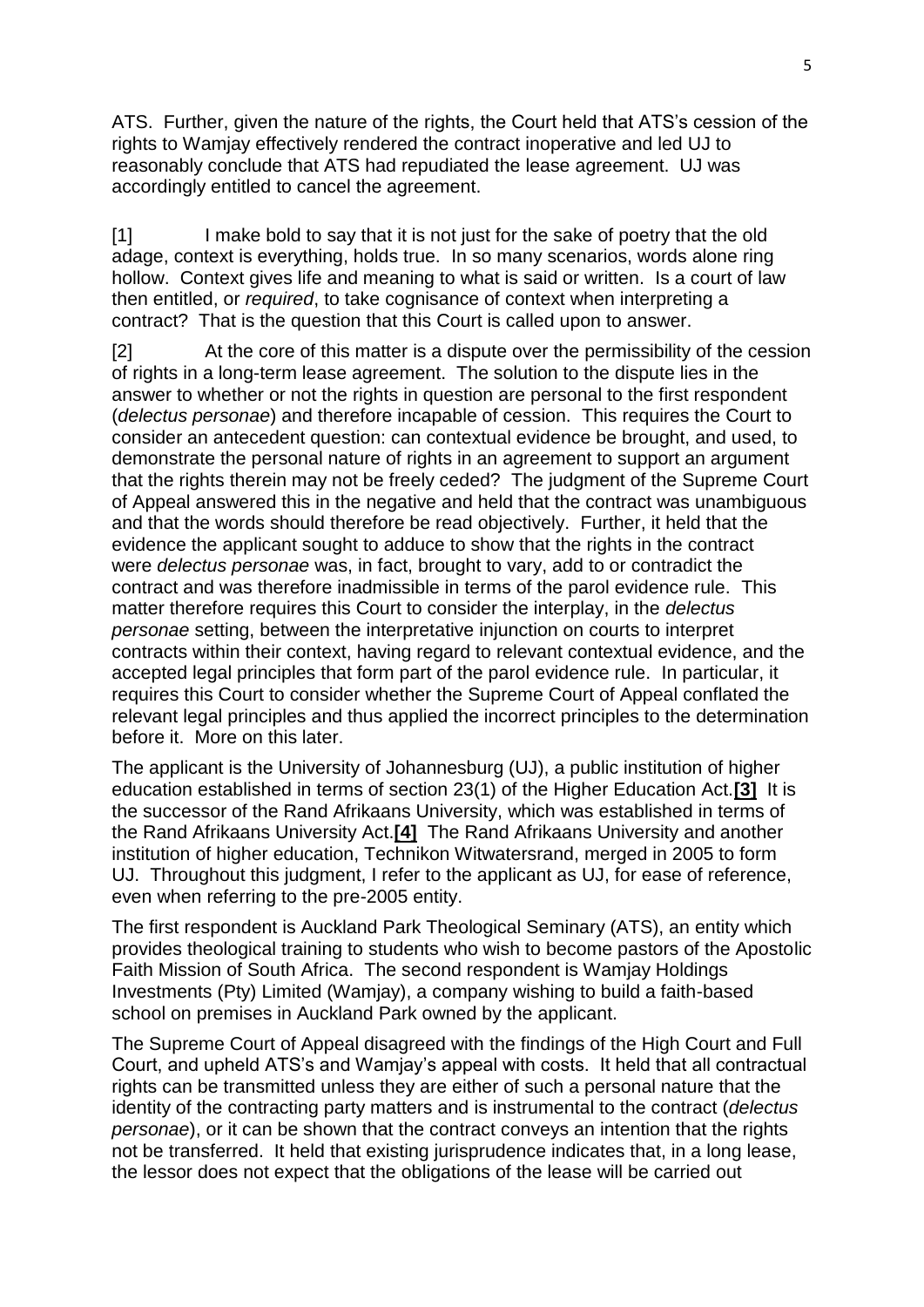personally by the lessee throughout the whole term and that there is therefore no *delectus personae* in long-term lease agreements. Additionally, the Supreme Court of Appeal held that there was no evidence in the lease agreement which indicated that the rights were *delectus personae*. It further held that UJ was not permitted to adduce evidence as to the parties' intentions and the surrounding circumstances of the lease agreement. It formed this conclusion on the basis of the whole agreement clause in the lease agreement, which stipulates that the written agreement constitutes the entire agreement and cannot be varied by extrinsic evidence. Thus, the Supreme Court of Appeal held that the parol evidence rule rendered UJ's contextual evidence inadmissible, and that an objective interpretation of the lease agreement indicates that the rights were not *delectus personae*, and could be ceded to Wamjay. The Supreme Court of Appeal accordingly replaced the order of the High Court with an order dismissing UJ's claim.

As the basis of its appeal in the Constitutional Court, UJ made two main arguments. Firstly, it argued that the Supreme Court of Appeal erred by conflating the two mechanisms by which a creditor may be prohibited from ceding a contractual right without the debtor's consent. These two distinct mechanisms are: first, where there is a term in the contract stipulating the prohibition (*a pactum de non cedendo*); and second, where the right is so personal to the creditor that it is incapable of being ceded to another without the consent of the debtor (*delectus personae*). UJ contended that the Supreme Court of Appeal's conclusion that the rights were cedable in the absence of an express term in the lease agreement prohibiting the cession flowed from it approaching the inquiry incorrectly, and without due regard to the distinction between a *pactum de non cedendo* and *delectus personae*. Secondly, UJ argued that the Supreme Court of Appeal's failure to consider the context of the lease agreement was inconsistent with its established jurisprudence on the general principles relating to the interpretation of contracts, which has been endorsed by the Constitutional Court. Moreover, UJ submitted that, had the Supreme Court of Appeal followed the correct contextual approach to the interpretation of the lease agreement, it would have concluded that the rights were personal to ATS, because the cession of the rights to Wamjay clearly defeated the purpose of the lease agreement.

ATS and Wamjay argued that the nature of the right in issue is easily capable of determination from a plain reading of the lease agreement. They contended that once the right is determined from the plain reading of the agreement, the only question is whether the right, by its nature, is capable of cession. They accordingly argued that the right in question is clearly capable of cession, because it makes no difference to UJ whether the obligations in the lease agreement are performed by ATS or another party. This is so because the characteristics of the performance owed to UJ are not altered by virtue of ATS ceding the rights to Wamjay. They accordingly submitted that the Supreme Court of Appeal was correct to exclude the contextual evidence, and argued that UJ's interpretation of the lease agreement is at odds with the express wording of the lease agreement. Alternatively, ATS and Wamjay argued that, even if the rights are to be interpreted as being personal in nature, ATS's conduct fell short of repudiation and, in addition, raised the defences of waiver and estoppel against UJ's claim.

The Constitutional Court, in a unanimous judgment penned by Khampepe J (Mogoeng CJ, Jafta J, Madlanga J, Mathopo AJ, Mhlantla J, Theron J and Tshiqi J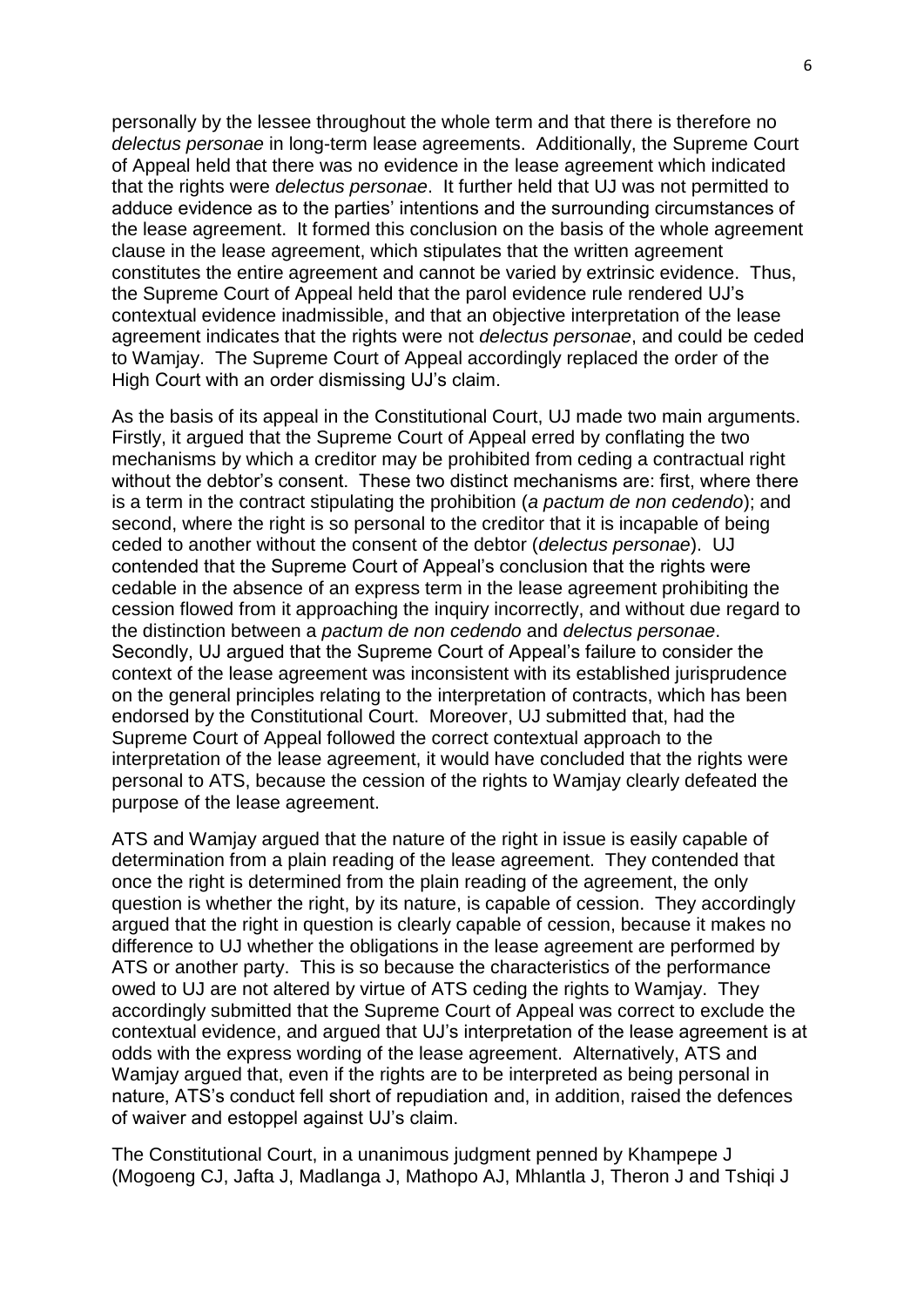concurring), held that this matter raises arguable points of law of general public importance that ought to be considered by this Court, and that it was in the interests of justice for leave to appeal to be granted.

The Court considered the principles surrounding the concept of *delectus personae*, together with the general principles of contractual interpretation as espoused in its own jurisprudence, as well as that of the Supreme Court of Appeal. This analysis led the Court to confirm that a court interpreting a contract has to, from the onset, consider the contract's factual matrix, its purpose, the circumstances leading up to its conclusion, and the knowledge at the time of those who negotiated and produced the contract. The Court clarified that, although this does not mean that extrinsic evidence is always admissible, there will be times where contextual evidence will be necessary for interpretive purposes. The Court accordingly held that, to the extent that the Supreme Court of Appeal purported to revert to a position where contextual evidence may only be adduced when a contract or its terms are ambiguous, it erred. Context must be considered when interpreting any contractual provision and it must be considered from the outset as part of the unitary exercise of interpretation. The Court held that the position is no different when the interpretive exercise involves the *delectus personae* inquiry, and rejected ATS's and Wamjay's contention that no contextual evidence is necessary to determine the nature of the rights in question. The Court held that the correct approach to the inquiry involves taking the firmly established contextual approach to interpreting the contract in question, and determining the nature of the rights and obligations that flow from it.

In the light of the general legal principles for determining *delectus personae*, the Court held that contextual evidence ought to have been admitted in this case to determine whether the rights in question were personal to ATS. It held that contextual evidence in this sense is not precluded by the parol evidence rule as it does not seek to add to, vary, modify or contradict the terms of the lease agreement. Rather, it gives context and background to the lease agreement, which can be used by a court in its interpretation of that agreement and when seeking to ascertain whether the circumstances give rise to an intention of the parties (at the time of the conclusion of the agreement) that the rights were personal to ATS. In adopting this interpretive approach, the Court held that the High Court's findings could not be faulted: the rights were clearly personal to ATS. Further, given the nature of the rights, the Court held that ATS's cession of the rights to Wamjay effectively rendered the contract inoperative and led UJ to reasonably conclude that ATS had repudiated the lease agreement. UJ was accordingly entitled to cancel the agreement. Lastly, the Court rejected ATS's and Wamjay's attempts to rely on estoppel and waiver, because they had failed to meet the necessary legal requirements to successfully raise these defences.

The Constitutional Court accordingly upheld UJ's appeal, confirmed the findings of the High Court, and replaced the order of the Supreme Court of Appeal with an order dismissing ATS's and Wamjay's application for leave to appeal with costs.

### **[Firstrand Bank Limited v Van Dyk \(77/2020\) \[2021\] ZAFSHC 159 \(17 June 2021\):](http://www.saflii.org/za/cases/ZAFSHC/2021/159.html)**

Application-provisional sequestration-opposed on basis that claim not porved-order granted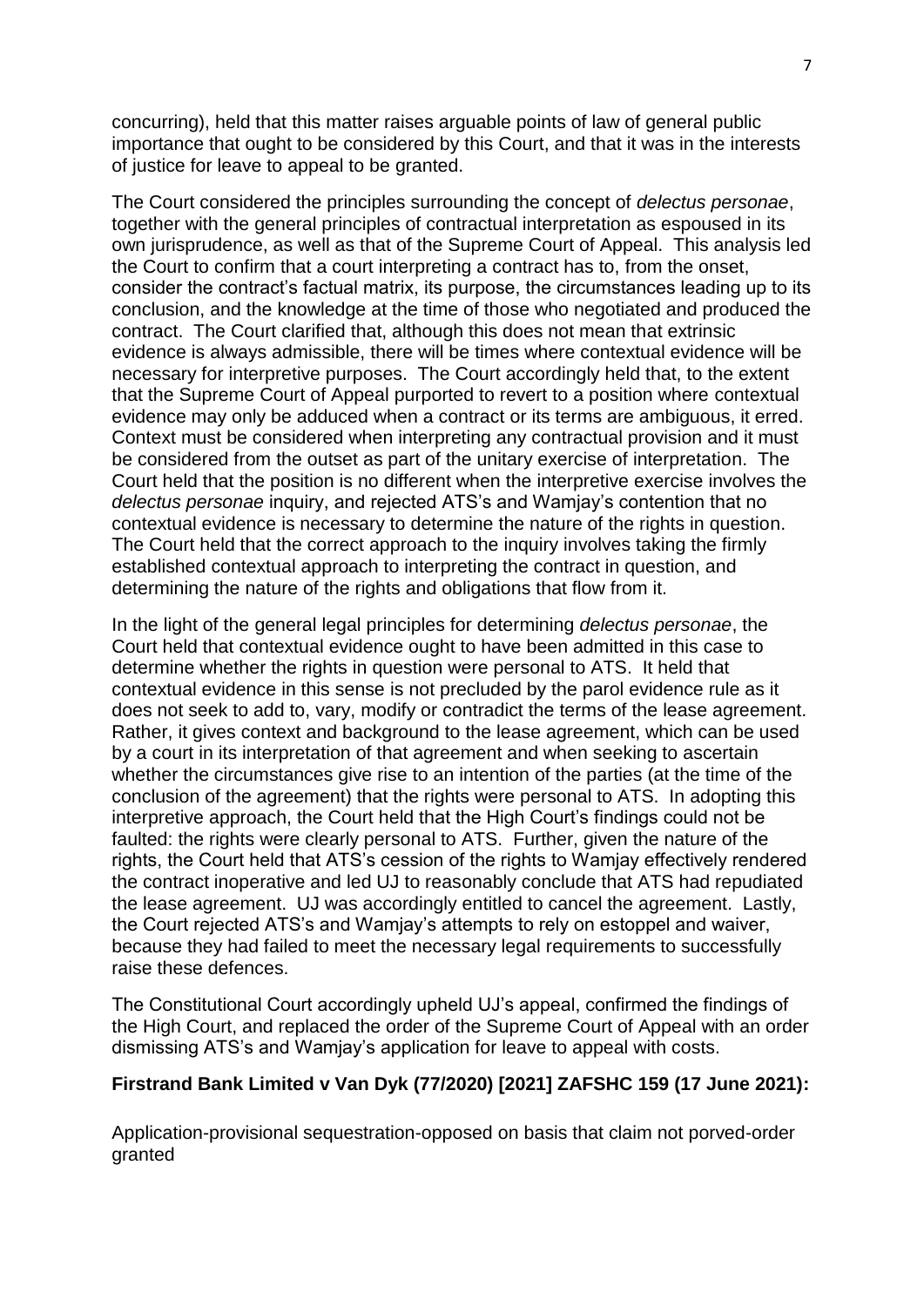The is an application for the provisional sequestration of the respondent`s estate.

[2] The applicant's *locus standi* for the sequestration of the respondent is based upon a judgment granted by the Court under civil case cover number 2834/2017 which amounts to R4 814 596.11 plus further interest from 15 February 2021 to date of payment.

[3] The genesis of the dispute is the respondent`s failure to make payment on the mortgage loan facility provided to him by the applicant who holds as security three mortgage bonds over the farm Houmoed 516 district Brandfort,

Province Free State, for the respective amounts of R2 160 000.00, R2 040 000.00 and R1 200 000.00.

[4] In terms of section 10 of the Insolvency Act 24 0f 1936 (the Act), an applicant needs to make out a *prima facie* case that:

'*(a) The petitioning creditor has established against the debtor a claim such as is mention in subsection (1) of section nine; and*

*(b) The debtor has committed an act of insolvency or is insolvent; and*

*(c) There is reason to believe that it will be to the advantage of creditors of the debtor if his estate is sequestrated.'*

[5] The applicant has a liquidated claim in the judgment it obtained against the respondent. Furthermore, an acknowledgement of indebtedness was made an order of court on 1 September 2020 under case number 2834/2017.

 $[6]$  The applicant relies on the provisions of section  $8(q)$  of the Act in its submission that the respondent committed acts of insolvency. The respondent has acknowledged his indebtedness and inability to pay in the acknowledgement. He has also made an undertaking to pay the debt but failed to do so.

[7] Mr Edeling, on behalf of the respondent, rightly conceded that the respondent committed the acts of insolvency and the application should succeed if the points *in limine* raised by the respondent, which I shall deal with shortly, is dismissed.

[8] The points *in limine* raised are as follows:

8.1 The applicant`s Mortgage Bond Loan Agreements (MLAs) and the accompanying bonds was sold to a Third Party iKaya.

8.2 The applicant failed to disclose or attach the true copies, certified as the most current operative MLAs, sourced from the Safe Custody Agent of iKaya that bought Applicant`s MLA as Proof of claim, serving as the applicant`s *causa*.

8.3 Since the respective loan accounts does not form part of the Bank`s estate, after the perfection of the sale transaction with iKaya the Issuer of the Certificate of Balance, could not certify the quantum of the applicant`s claim.

8.4 The judgment obtained against the respondent was obtained by fraud and is therefore void *ab initio.* The matter of representation cannot be resolved without hearing of evidence and applicant`s representative being cross-examined.

[9] The securitisation scheme relied upon by the respondent was concluded on 9 March 2007. It is abundantly clear from the agreement that the applicant retain the responsibility to collect payments and to administer and manage the Receivables on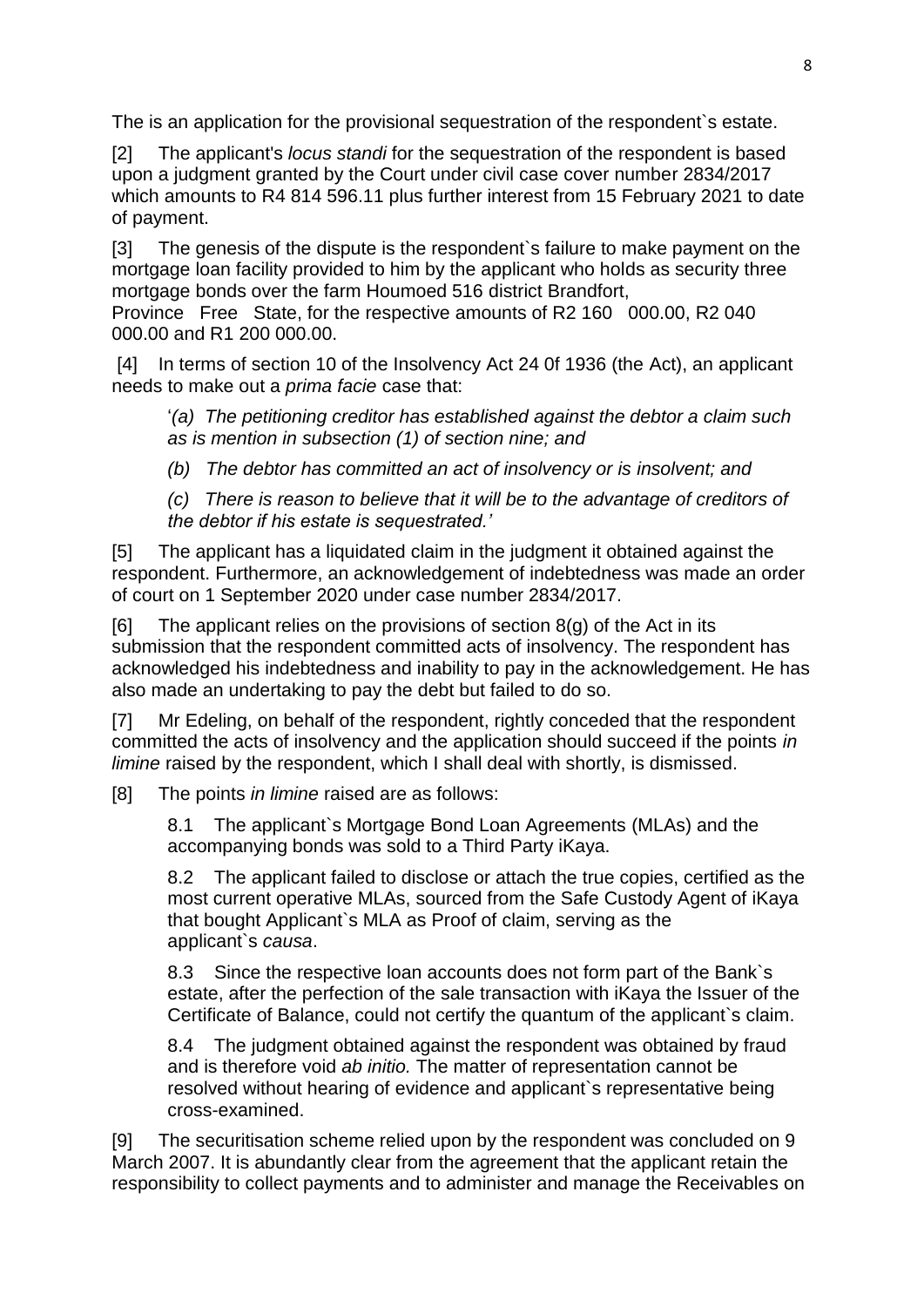an ongoing basis. The applicant has in its capacity as administrator to the Issuer, iKaya, the necessary standing to institute action where there is default in payments. This was the state of affairs when the respondent entered into his MLAs with the applicant some nine years after the conclusion of the securitisation scheme.

[10] The respondent is silent on when he became aware of the scheme. This is unsurprising because it is for the first time that he raised the defences despite being embroiled in litigation on this matter since 2017. It is in my view a futile attempt to delay his inevitable sequestration.

### **[Nedbank Ltd v Pilisanani Trading Enterprise 59 CC and Another \(1301/2020P\)](http://www.saflii.org/za/cases/ZAKZPHC/2021/34.html)  [\[2021\] ZAKZPHC 34 \(18 June 2021\)](http://www.saflii.org/za/cases/ZAKZPHC/2021/34.html)**

Business rescue- setting aside of the resolution in terms of s130(1)(a)(ii) on the basis that there is no reasonable prospect of the first respondent being rescued-failure to observe the statutory time limits-such failure does not render the resolution a nullity in terms of s129(5), thus *ipso facto* bringing the business rescue proceedings to an end, is undermined by the condonation granted by the Commissioner- *Panamo Properties (Pty) Ltd v Nel NNO* **[2015 \(5\) SA 63](https://jutastat.juta.co.za/nxt/foliolinks.asp?f=xhitlist&xhitlist_x=Advanced&xhitlist_vpc=first&xhitlist_xsl=querylink.xsl&xhitlist_sel=title;path;content-type;home-title&xhitlist_d=%7Bsalr%7D&xhitlist_q=%5Bfield%20folio-destination-name:%272015563%27%5D&xhitlist_md=target-id=0-0-0-24331)** (SCA) quoted

[1] By notice of motion issued on 18 February 2020 the applicant commenced proceedings seeking the following relief:

"*1. The resolution taken by the first respondent on 20 June 2019 to voluntarily begin business rescue proceedings in terms of* **[Section 129](http://www.saflii.org/za/legis/consol_act/ca2008107/index.html#s129)** *of the* **[Companies Act, 71 of 2008](http://www.saflii.org/za/legis/consol_act/ca2008107/)***, be, and is hereby, set aside;*

*2. The appointment of the second respondent as a business rescue practitioner be, and is hereby, set aside;*

*3. Costs of this application against the first and second respondents, jointly and severally, the one paying the other to be absolved;*

*4. Further and/or alternative relief.*"

[2] The background to the dispute insofar as relevant is set out below. The first respondent is an agricultural concern conducting farming operations on Portion 41 (of 12) of the farm Umlaas No. 902 at Eston, KwaZulu-Natal. The Applicant was its banker. As such the first respondent conducted with the applicant a current account with an overdraft facility, an instalment sale agreement, as well as a loan account secured by a mortgage bond.

[3] The second respondent is alleged to be a company, despite the fact that its letterhead which was freely used in the course of these proceedings does not reflect this. It appeared to be the alter ego of Mr Adrian Vengadesan, a business rescue practitioner. In the course of the affidavits the parties have made no distinction between Mr Vengadesan and the second respondent company and dealt with both interchangeably as the business rescue practitioner for the first respondent. For purposes of this judgment I do not propose to dwell upon this distinction.

[4] When the first respondent breached the repayment terms of its various accounts with the applicant, the applicant instituted legal action against it under case number 1007/2019P for recovery of the amounts due. This resulted in a meeting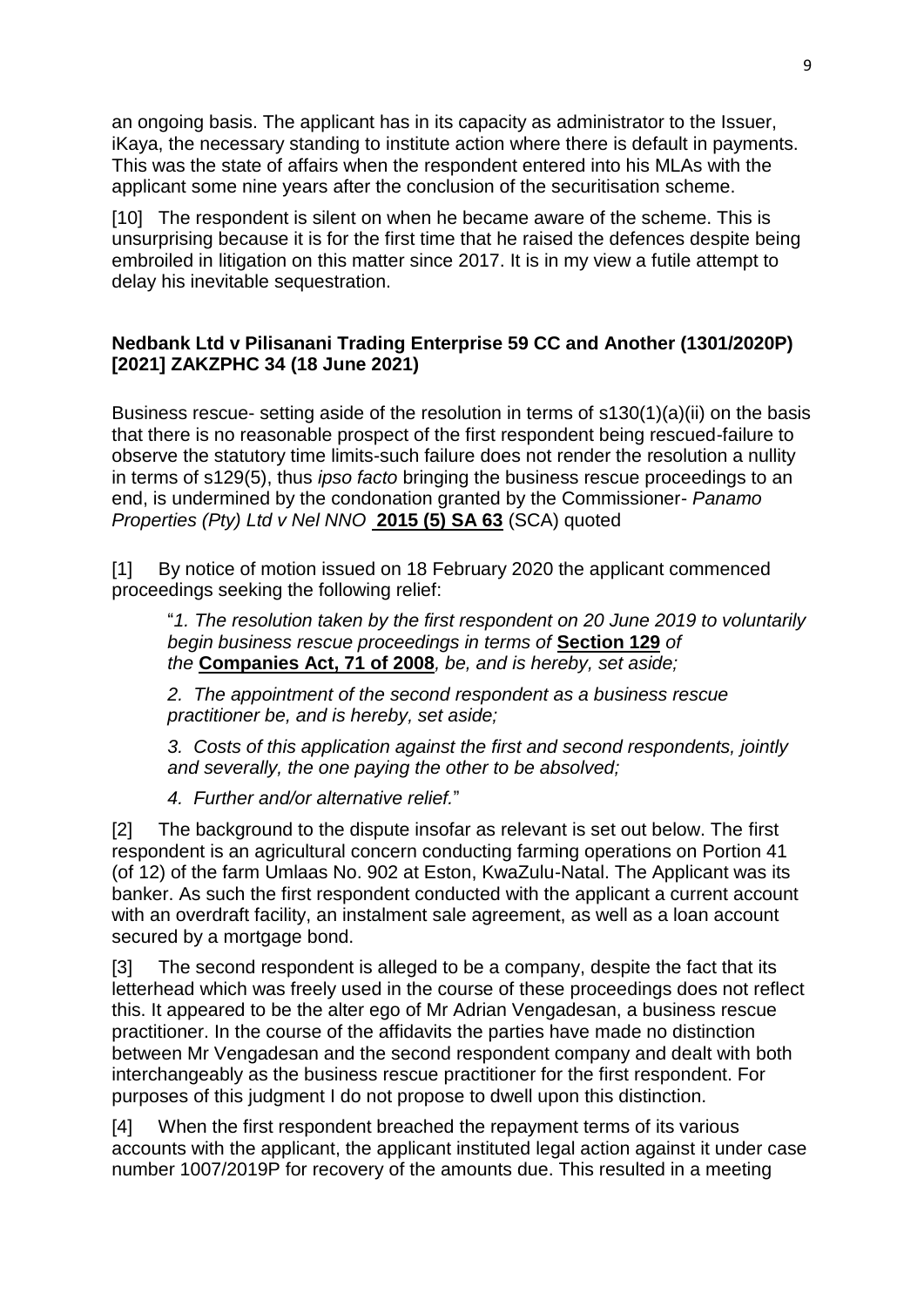convened on 5 March 2019 where the first respondent's representatives explained that it was experiencing cash flow difficulties. At that time the first respondent was indebted to the applicant in respect of the various accounts as follows;

a. Its current account number 1106 794 621 for R316 442-35;

b. An instalment sale agreement number 146 9075/002 for R258 643-80; and

c. The Nedbond Facility loan account number 146 9075/0001 for R1 843 257-63.

[5] Various options and possible solutions were considered and debated, but in the end it was agreed that the applicant would keep further action in abeyance for a period of three months from 1 April to 30 June 2019 to enable the first respondent's representatives time to rationalize its position and either turn the farming business around, or to sell the farm to best advantage. Consents to judgment were signed, both on behalf of the first respondent, as well as by its two sureties Mr Ibanathan Govender and Ms Indranie Govender.

[6] In terms of the understanding and during the moratorium the first respondent would pay what it could in respect of the various accounts. At that stage its instalment obligations had been R6 602-72 per month in respect of the instalment sale agreement and R26 987-04 per month in respect of the Nedbond loan account facility. There was no pre-existing repayment schedule for the overdraft account which had been called up and technically was repayable forthwith in full.

[7] According to the applicant and during the period from 1 April to 1 August 2019 the first defendant paid a total of R91 000-00 towards the Nedbond loan account facility, but nothing in respect of the other two accounts, nor had it made any arrangements to otherwise settle its indebtedness to the applicant.

[38] With regard to the failure to comply with the requirements of s129 counsel for the applicant submitted that in his letter of 15 August 2019 the Commissioner only intended to extend the period contemplated in s129(4)(a) relevant to the filing of the notice of the appointment of the business rescue practitioner with the Commission. That, so the submission ran, was because the Commissioner's powers were limited in terms of Regulation 166 to extending time limits for the filing of any documents with the Commission only. Accordingly, so it was submitted, the remaining failures were not condoned and amounted to failures to observe the provisions of s129(3) and 129(4)(b).

[39] I do not agree with this submission. That approach may be in keeping with Regulation 166(1) but Regulation 166(2) clearly provides a much wider discretion because the Commissioner may condone late performance of any act in respect of which the Act, or the Regulations, prescribe any time limit, other than a time limit that is binding on the Commission itself. That, in my view, is what the Commissioner had in mind in his letter of 15 August 2019 and in so doing he was authorised to exercise his discretion. In addition, s129(3) of the Act also endows the Commissioner with a discretion to allow a company a longer period to comply with its provisions.

[40] The initial approach of the applicant's attorney, given the failure to observe the statutory time limits, that such failure rendered the resolution a nullity in terms of s129(5), thus *ipso facto* bringing the business rescue proceedings to an end, is undermined by the condonation granted by the Commissioner. In *Panamo Properties*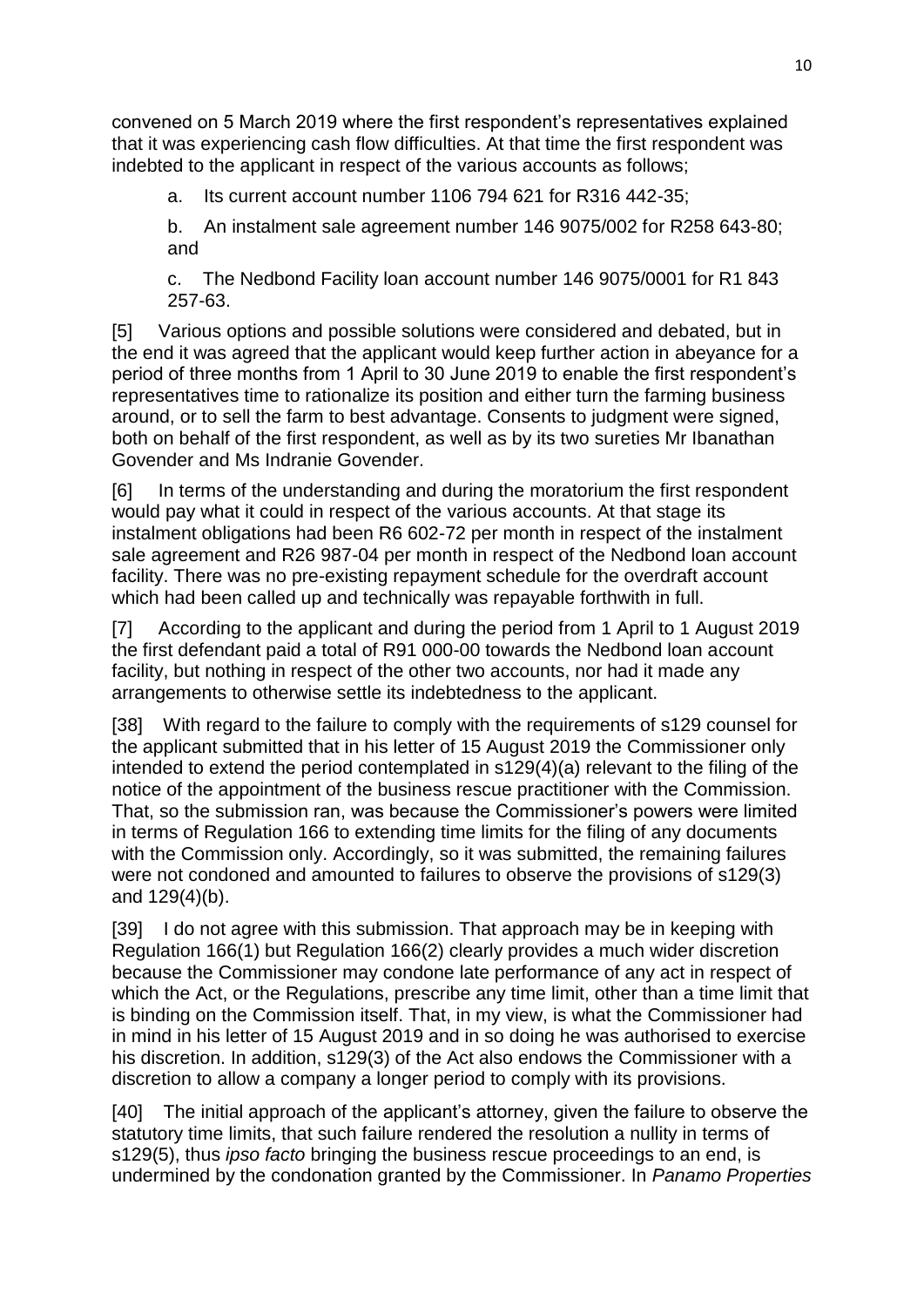*(Pty) Ltd v Nel NNO* **[2015 \(5\) SA 63](https://jutastat.juta.co.za/nxt/foliolinks.asp?f=xhitlist&xhitlist_x=Advanced&xhitlist_vpc=first&xhitlist_xsl=querylink.xsl&xhitlist_sel=title;path;content-type;home-title&xhitlist_d=%7Bsalr%7D&xhitlist_q=%5Bfield%20folio-destination-name:%272015563%27%5D&xhitlist_md=target-id=0-0-0-24331)** (SCA), Wallis, JA explained in para's 28 and 29 that s132(2)*(a)*(i) of the Act provides for business rescue proceedings only to end when the court sets aside the resolution that commenced those proceedings. Accordingly, and even if the resolution had lapsed and become a nullity in terms of s129(5)*(a)*, the business rescue proceedings set in motion by that resolution had not terminated until the court set the resolution aside. Where a resolution lapsed and became a nullity it may be set aside under s130(1)*(a)*(iii), but the court still needs to be approached for the resolution to be formally set aside, thereby only then terminating the business rescue proceedings.

[41] The court further held that in considering the setting aside of a resolution on any of the grounds contained in s130(1)(a), the court in addition needs to be satisfied that, in the light of all the facts, it was just and equitable to set aside the resolution and thereby terminate the business rescue proceedings (at par 32).

[42] It follows that, by reason of this approach, the lapsing contemplated in s129(5)(a) is provisional in nature and only becomes effective once the court, being so satisfied, makes an order in terms of s132(2)(a)(i) setting aside the resolution. That also makes it clear why, where non-compliance with s129(3) or (4) resulted in a lapsing of the resolution in terms of s129(5)(a), the Commissioner is nevertheless empowered to condone late performance, thus effectively reviving the business rescue process.

[43] It follows that I agree with counsel for the respondents that their failure to comply with the provisions of s129(3) and (4) had been condoned in the Commissioner's letter of 15 August 2019 and that in the light thereof it would not be just and equitable, by reason thereof alone, to set aside the resolution and terminate the business rescue proceedings.

[44] There remains, however, the applicant's reliance upon the provisions of s130(1)(a)(ii), namely that there is no reasonable prospect of rescuing the first respondent. I have earlier set out a number of factors relevant to the consideration of this aspect. Not only does it appear that the business rescue plan was not formally adopted by the creditors of the first respondent, but there was no indication that the second respondent had given effect to the proposed business rescue plan at all. Such payments as the applicant received all came from an individual, not associated with the second respondent, but instead with the active member of the first respondent.

[45] It was also undisputed that the applicant had no further contact with the second respondent or Mr Vengadesan after 6 September 2019, nor have the latter given any indication of how, since that time and until the matter was heard on 29 May 2021, a period in excess of twenty months, the business rescue had progressed, or what the prospects were of actually rescuing the first respondent.

[46] In this regard it is relevant that the proposed business rescue plan envisaged that creditors and more particularly the applicant, would have been paid in full by 30 July 2020, which as regards the applicant was not the position. In the schedule of claimed payments put up as annexure AV3 in the answering affidavit of Mr Vengadesan it was alleged that payments made to the applicant during the eighteen month period from March 2019 to 6 August 2020 totaled only R460 577-37, a far cry from settling the full indebtedness.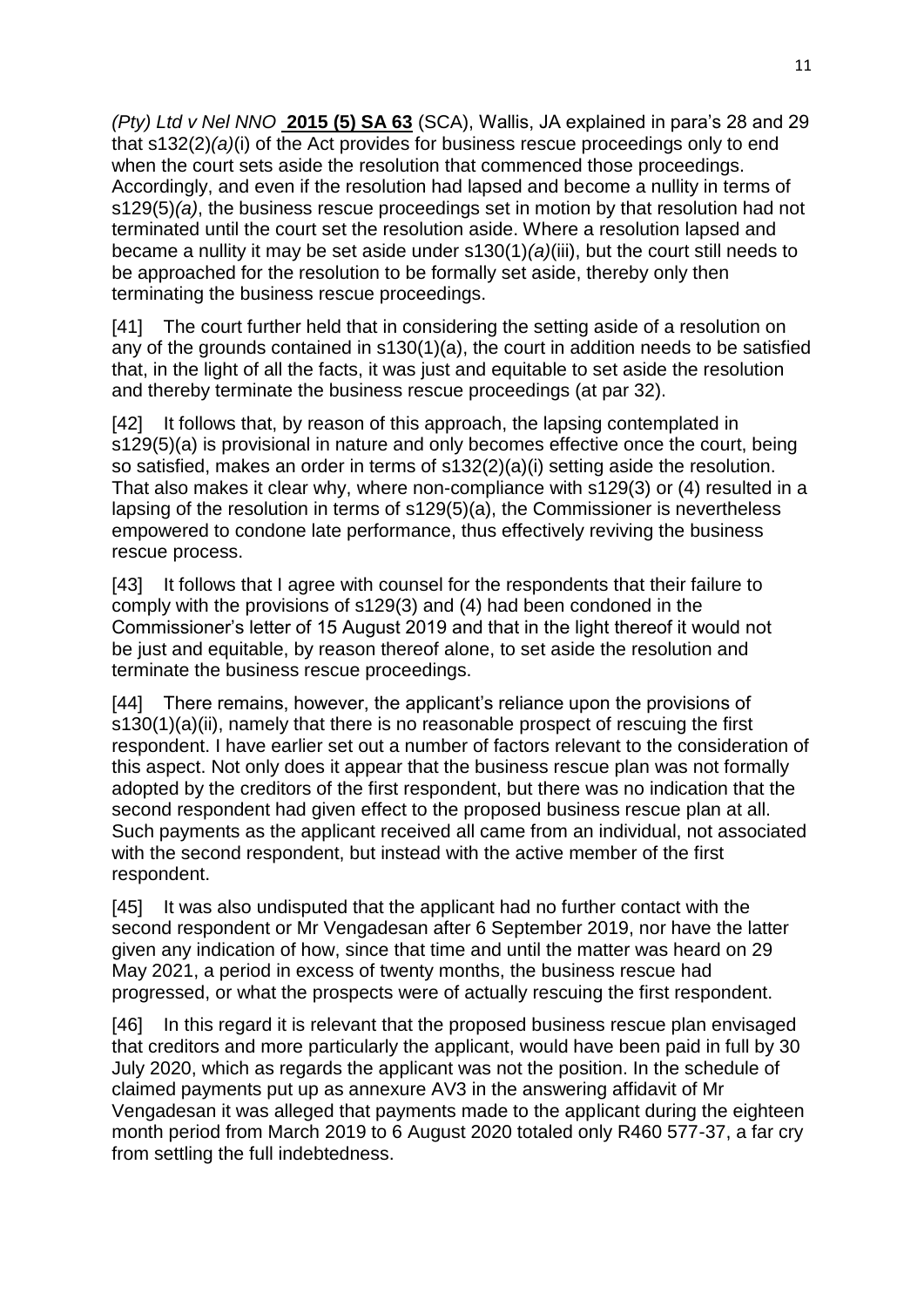[47] By way of comparison, the first respondent's instalment obligations had been R6 602-72 per month in respect of the instalment sale agreement and R26 987-04 per month in respect of the Nedbond loan account facility. Without making allowance for the repayment the debt in respect of the overdraft account, these came R33 589- 76 per month which, over the same eighteen month period totaled R604 615-68. Effectively the first respondent's debt to the applicant therefore increased during this period.

[48] It follows that even if the business rescue plan had been adopted and implemented, the financial position of the first respondent has markedly deteriorated during the period of its alleged currency and it does not appear that there is any reasonable prospect of the first respondent being rescued and avoiding ultimate liquidation.

[49] In the circumstances any further delay brought about by the resolution would undoubtedly be prejudicial to the applicant and indeed also to such other creditors as the first respondent may have. The submission by counsel for the applicant that the business rescue exercise in this instance was a calculated delaying tactic is not without merit.

[50] In all the circumstances I have come to the conclusion that the applicant has established, with the requisite degree of certainty grounds for the setting aside of the resolution in terms of s130(1)(a)(ii) on the basis that there is no reasonable prospect of the first respondent being rescued. I have in addition concluded in the light of all the evidential material placed before the court and in compliance with the requirements of  $s130(5)(a)(ii)$  that it would be just and equitable to set aside the resolution, thus finally bringing to an end the protracted attempt at voluntary business rescue.

[51] Neither counsel made any particular submissions with regard to the costs of the application. Counsel for the respondents submitted that the application should be dismissed, with costs and counsel for the applicant asked for costs as per para 3 of the notice of motion against the respondents jointly and severally. In the circumstances I see no reason to depart from the usual approach that costs should follow the result. Insofar as the second respondent has associated itself with the justification for the alleged exercise in business rescue, I am also of the view that an order for liability for costs payable jointly and severally is justified in all the circumstances of the matter.

[52] In the result I make an order substantially in the form sought by the applicant in its notice of motion, namely:

a. The resolution taken by the first respondent in terms of **[s129](http://www.saflii.org/za/legis/consol_act/ca2008107/index.html#s129)** of the **[Companies Act 71 of 2008](http://www.saflii.org/za/legis/consol_act/ca2008107/)** on 20 June 2019 to voluntarily begin business rescue proceedings is hereby set aside in terms of s130(5)(a) of the Act.

b. For the sake of clarity it is declared that in terms of  $s132(2)(a)(i)$  of the Act the order contained in para 1 hereof also brings to an end such business rescue proceedings.

c. In the result the appointment of the second respondent as the business rescue practitioner for the first respondent is set aside.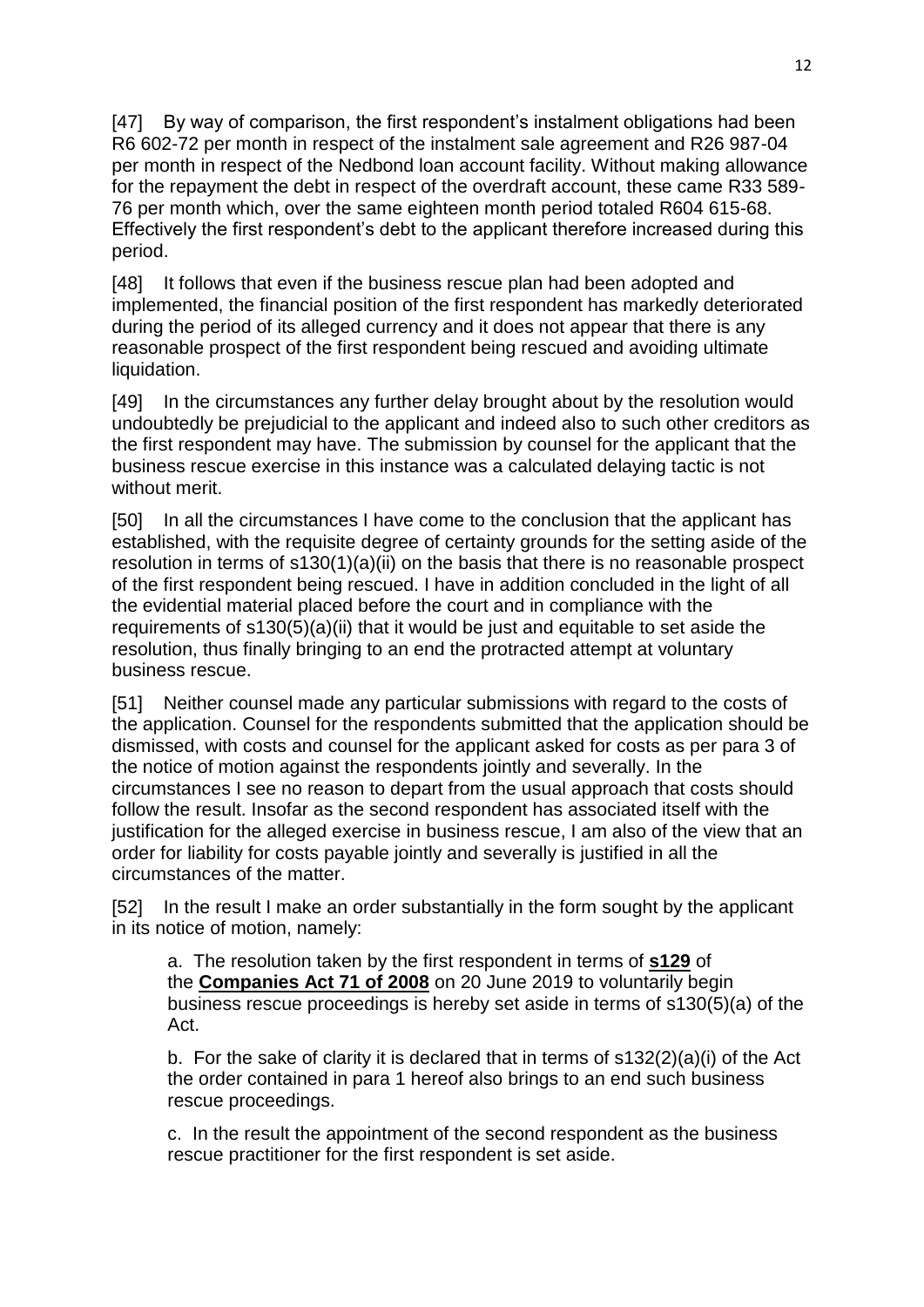d. The costs of the application, including any reserved costs, shall be paid by the first and second respondents jointly and severally, the one paying the other to be absolved.

## **[Vilakazi v Master of the High Court and Another \(13810/19\) \[2021\] ZAGPPHC](http://www.saflii.org/za/cases/ZAGPPHC/2021/374.html)  [374 \(9 June 2021\)](http://www.saflii.org/za/cases/ZAGPPHC/2021/374.html)**

Master of the High Court- being unreasonable- the Master delayed in the applicant's appointment and in issuing the letter of executorship- only applicant's threat of further legal proceedings that appears to have triggered the issue of the relevant letter a week later-the Master's litigation conduct has been unreasonable and caused the applicant to incur unnecessary costs. It warrants censure by this Court.

1. The applicant is the half-brother of the late Almo Morris Langa. Mr Langa died intestate on 6 April 2018. On 15 June 2018, the applicant caused his death to be reported to the office of the first respondent, the Master, and attempted to procure his appointment as executor so that he could wind up the estate.

2. Despite repeated attempts at engagement by the applicant, no letter of executorship was forthcoming. On 27 February 2019, the applicant instituted proceedings in this Court to compel the Master to issue him with the relevant letter. The Master did not oppose the application. Instead, her office initially called for further documents, which the applicant provided to the extent that he was able. Later, the Master, through the State Attorney, tendered to abide the High Court application and to issue a report if the applicant abandoned his prayer for costs of the application. The applicant declined to forego his costs.

3. The matter came before Mr Justice Mabuse on 7 August 2019 where an order was made, by agreement, stipulating time periods on which (*a*) the Master would identify the further documents she still required to issue the executorship letter, (*b*) the applicant would furnish those documents, and (*c*) the Master would issue the letter of executorship. The costs were reserved.

4. The Master adhered to the initial deadline imposed by the order, by sending a letter stipulating the documents that were still required on 12 August 2019. Some of those documents had previously been provided by the applicant, but others were requested for the first time. The applicant submitted the documents approximately 5 weeks later, on 19 September 2019. The Master ultimately issued the letter of executorship appointing the applicant as executor on 7 November 2019 – almost 6 weeks after the applicant had submitted the requisite documents and 1½ years after the death of Mr Langa had been reported.

5. I am called to determine the question of costs. The applicant seeks an order granting costs of the application against the first respondent on the punitive attorney-client scale.**[\[1\]](http://www.saflii.org/za/cases/ZAGPPHC/2021/374.html#_ftn1)** His counsel, Ms Erasmus, claims that he is entitled to those costs because he enjoyed substantial success in the application, and because of the unreasonable manner in which the Master's office handled the matter.

6. For the Master, Ms Mboweni submits that not only should costs not be awarded in the applicant's favour, but rather it is the Master who should recover her costs. That, she submitted, was because the application to court was premature, as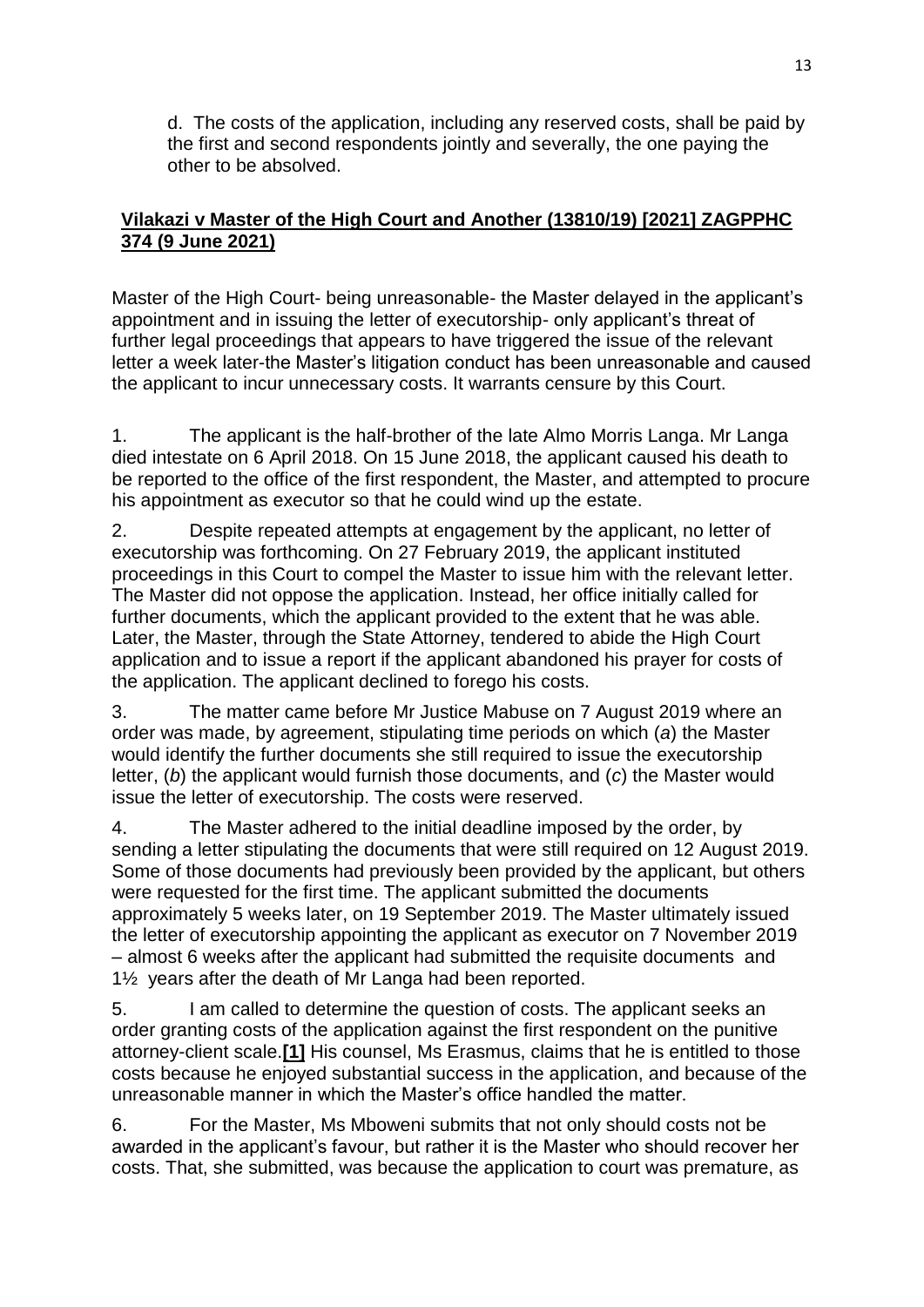evidenced by the fact that the relief sought in the notice of motion could not be granted at the hearing of 7 August 2019. Further documents had to be lodged with the Master's office before the appointment could be made and the letter of executorship issued.

 But even if the Master did not instruct the State Attorney to offer the bargain that he did, the Master's handling of the matter was delinquent. She was plainly aware of the pending proceedings. A perusal of her files would have revealed that the applicant was incurring the ongoing cost of security, and was thus suffering prejudice as a result of her delayed performance. And it should have been apparent to the Master that she required further documents to finalise the appointment. In those circumstances, the Master ought proactively to have called for the necessary information from the applicant. It was not reasonable for her to allow the matter to proceed to court on 7 August 2019, to agree on an order on the day (once the applicant had incurred the legal costs for the hearing), and then steadfastly to persist in seeking costs against the applicant as a penalty for exercising his rights.

16. Added to this, I note that even in the face of Mabuse J's order, the Master delayed in the applicant's appointment and in issuing the letter of executorship. Indeed, it was only the applicant's threat of further legal proceedings, made on 31 October 2019, that appears to have triggered the issue of the relevant letter a week later.

17. The Master's litigation conduct has, in my view, been unreasonable and caused the applicant to incur unnecessary costs. It warrants censure by this Court.

18. The Master's counsel finally urged me to consider the administrative load of the Master's office as an explanation for the Master's delays. No evidence in this regard is provided in the Master's affidavit. But, perhaps more importantly, it cannot excuse the Master's failure to adhere to a court order – particularly one that imposed deadlines to which she had agreed.

19. I am satisfied that an award of punitive costs is justified in this case.

20. I consequently make the following order:

(a) The first respondent is ordered to pay the costs of the application (including the costs of counsel) on an attorney-client scale.

(b) Such costs are to include the reserved costs of the hearing of 7 August 2019, on an unopposed scale.

### **[Starbuck N.O and Another v Timana and Others \(49784/2020\) \[2021\] ZAGPPHC](http://www.saflii.org/za/cases/ZAGPPHC/2021/389.html)  [389 \(11 June 2021\)](http://www.saflii.org/za/cases/ZAGPPHC/2021/389.html)**

Liquidators-duties-where party hinders liquidator interdict can be obtained

- [1] The applicants are the duly appointed liquidators of Timana Properties (Pty) Ltd ("Timana Properties"). They brought an urgent application for an interim interdict which was granted on 11 November 2020 in the following terms:
	- "*1. In light of urgency, condonation is granted for the non-compliances with the normal Rules of Court with*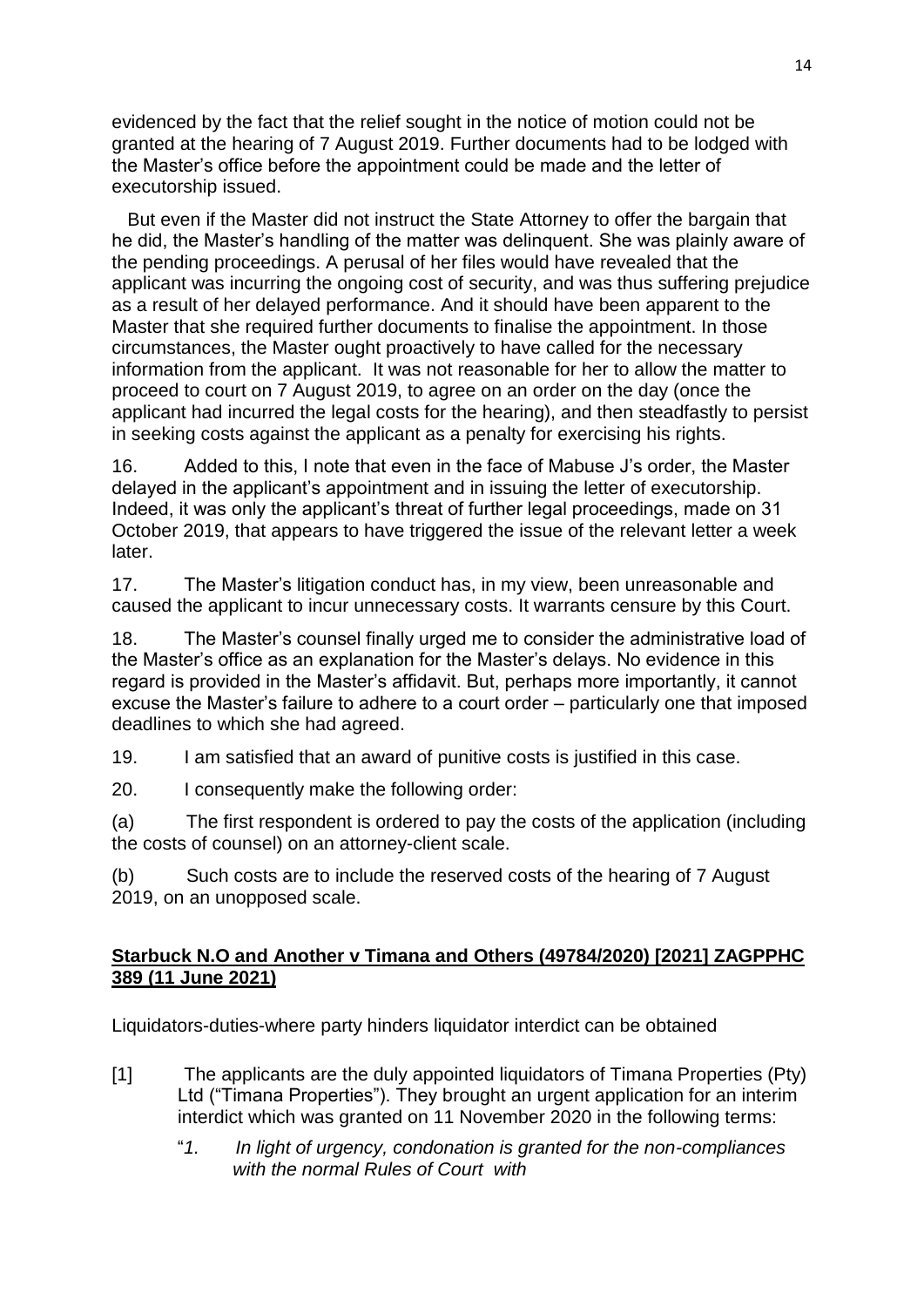*regard to service, form and time-period s as contemplated in Rule 6(12).*

- *2. That an interim interdict returnable on 30 November 2020 at 10:00 be granted in terms of which the first respondent and any affected person must show cause why the order should not be made final:*
	- *2.1 That the first respondent and/ or any individual associated with first respondent be interdicted and restrained from accessing or entering the property of Timana Properties (Pty) Ltd known as Farm Schagen 273 Ptn 5 ("the property" );*
	- *2.2 That the first respondent and its employees, and/ or any other representatives, be restrained from in any manner interfering with or conducting themselves in any manner that would prejudice access or possession of the property of Timana Properties (Pty) Ltd, and the applicants' operations to include applicants employees, and/ or any other representatives on behalf of the applicants.*
- *3. That prayer 2 be regarded as an interim interdict with immediate effect;*
- *4 In the event that the first respondent or any associated person with first respondent fails to adhere to the interdict contemplated in paragraphs 2 and 3 above, that the applicants shall be authorised to appoint the relevant Sheriff of the above court, with the assistance of the South Africa n Police Services if necessary, as their duly authorised agent, and instruct the Sheriff to take all necessary steps to give effect to this order;*
- *5 Costs be granted against the first respondent"[\[1\]](http://www.saflii.org/za/cases/ZAGPPHC/2021/389.html#_ftn1)*
- [2] The Rule *nisi* was extended several times and eventually the matter was heard on 31 May 2021 being the return date. On the return date, the first respondent appeared in court to oppose the granting of the final interdict.
- [3] The requirements for an interim interdict are as follows:
	- "*3.1 a prima-facie right on the part of the applicant;*

*3.2 a well-grounded apprehension of irreparable harm if the interim relief is not granted and the ultimate relief is granted;*

- *3.3 a balance of convenience in favour of granting the interim relief; and*
- *3.4 the absence of any satisfactory remedy available to the applicant"[\[2\]](http://www.saflii.org/za/cases/ZAGPPHC/2021/389.html#_ftn2)*
- [4] In *Joubert NO and Others***[\[3\]](http://www.saflii.org/za/cases/ZAGPPHC/2021/389.html#_ftn3)** the court reiterated the grounds of an interim interdict as follows:

"*The requisites for an interim interdict are well known. The applicants are obliged to show that the right which is the subject matter on the main application which they seek to protect by means of an interim relief is clear, or if not clear, is prima facie established, though open to some doubt. If the*  right is only prima facie established then it must be shown that there is a well *grounded apprehension of irreparable harm to the applicants if the interim*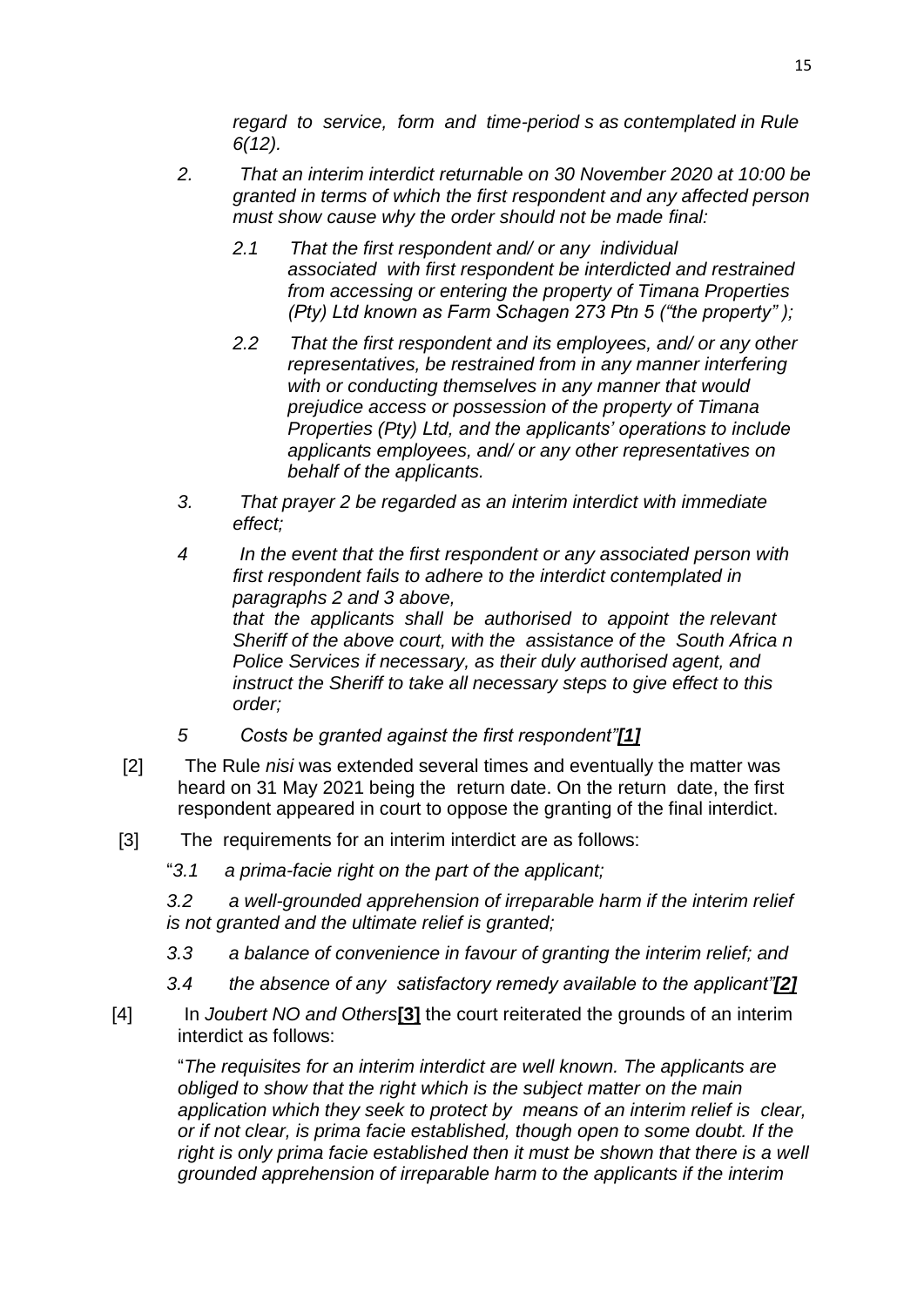*relief is not granted and they ultimately succeed in establishing their right; that the balance of convenience favours the granting of interim relief, and that the applicants have no other satisfactory remedy."*

In *casu*, Teffo J in granting an interim relief made a finding that the applicants succeeded in proving all the requirements of an interim interdict. In my view the court's finding was correct. I shall not burden this judgement by repeating her finding but shall defer to the judgment for the full reasons.

- [5] The requirements for a final interdict are:
	- "*6.1 a clear right on the part of the applicant;*
	- *6.2 an injury actually committed or reasonable apprehension; and*
	- *6.3 there is no other satisfactory remedy available to the applicant.*
- [7] The applicants are the appointed liquidators of Timana Proper ties (Pty ) Ltd. They are therefore obligated by legislation to take control of the affairs of Timana Properties in order, *inter alia,* to protect the interests of creditors. This fact was not disputed by Mr. Mapila who a p pea re d for the first respondent at the hearing of this application. In my view, the applicants have a clear right to seek a final order.
- [8] It has already been established that the first respondent interfered with the applicants in the execution of their duties as liquidators. It is therefore reasonable to apprehend such interference more so that the first respondent still maintains that he never prevented the applicants to carry out their duties.
- [9] In my view, and in the circumstances of this case, a final order is an appropriate remedy. Otherwise, any other remedy would frustrate the statutory functions of the liquidators to the detriment of the creditors.
- [10] The defences raised by the first respondent before Teffo J were that, the debt owed to Nedbank which formed the subject of the insolvency proceedings had been paid in full and that there was a pending appeal challenging the final liquidation order. There was no proof placed before court to substantiate these allegations.
- [11] In *casu,* it was submitted by Mr.Van Rensburg, for the applicants, that the final order should be granted because nothing had changed since the granting of the interim order. I am inclined to agree with Mr. Van Rensburg because, still no proof of payment of the debt and the appeal were placed before the court. Instead, Mr. Mapila conceded that the debt had not been paid in full. It further emerged as a common cause factor, although made from the bar, that the appeal was heard and dismissed.
- [12] The contentions made by the first respondent in an attempt to show cause why a final order should not be granted were a repeat of what was said to Teffo J. These contentions were dealt with in the judgment and rejected.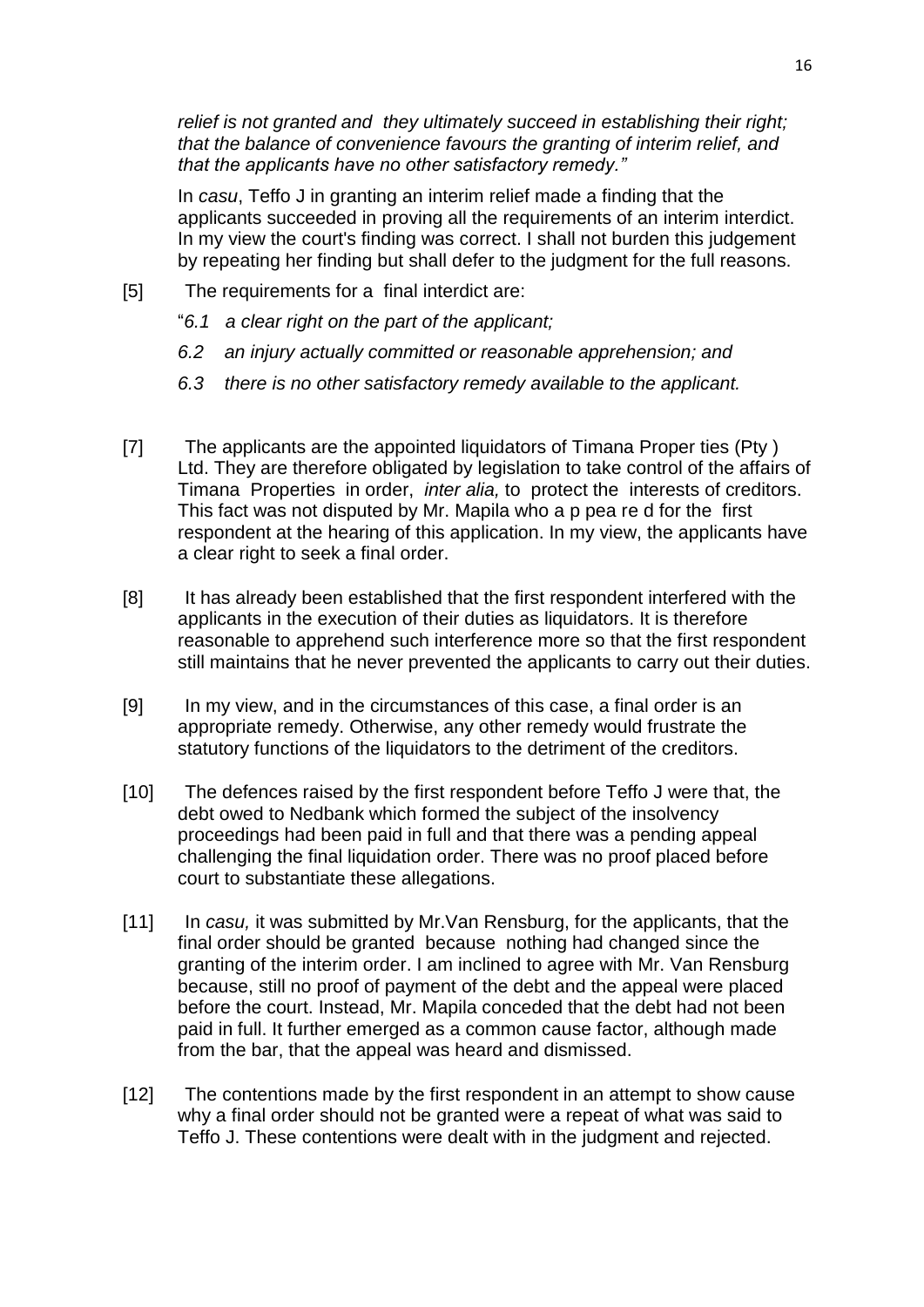- [13] I therefore do not find any compelling reason why I should not grant the order sought by the applicants. In the circumstances I make the following order:
	- 1. The final interdict is granted;
	- 2. The first respondent is to pay costs inclusive of costs of Counsel.

### **[Murray N.O v Ramphele \(25067/2020\) \[2021\] ZAGPPHC 409 \(13 June 2021\):](http://www.saflii.org/za/cases/ZAGPPHC/2021/409.html)**

Sequestration application-attorney cost order agains-no constitutional rights infringed by the order

- This is an application for the provisional sequestration of Mr T. D. Ramphele, an attorney and director of Ramphele Attorneys, in terms of the provisions of sections 8 and 9 of the Insolvency Act (Act 24 of 1936) ("the Act").
- The Applicant is Mr Cloete Murray in his capacity as curator *bonis* of Mr Norman Molubi Tloubatla following a provisional preservation order obtained by the South African Revenue Services on 29 July 2014, which was confirmed by Mali J on 31 March 2017.
- The aforementioned preservation proceedings was followed by proceedings before Windell J brought by Mr Tloubatla, in which he was represented by the Respondent and Adv Dauds. The nature of these proceedings is not relevant, but the costs order made is. In light of conduct described by Windell J as conduct that was "*inappropriate and unbecoming of an attorney and counsel" and "a clear deviation from the standard expected of legal practitioners*", Windell J ordered Mr Dauds and the Respondent to pay the costs of the application before her *de bonis propriis*, jointly and severally, the one paying the other to be absolved, on the scale as between attorney and client.
- 4. The Respondent sought leave to appeal against Windell J's cost order, which was refused. He then petitioned the Supreme Court of Appeal, which was also refused. Not deterred, he then applied to the Constitutional Court for relief, but was also rebuffed. In each instance a cost order was made against the Respondent in person and in favour of the Applicant.
- 5. As a result of these costs orders, the Respondent is indebted to the Applicant in the sum of R428,723.13, which amount is comprised of taxed legal costs awarded in favour of the Applicant against the Respondent in his personal capacity. This amount was not in dispute, nor was it in dispute that the Applicant was a creditor of the Respondent.
- 6. The Applicant relies on the Respondent having committed acts of insolvency as contemplated in sections 8(b), (e) and (g) of the Act, as well as the Respondent being insolvent as contemplated in section 10 of the Act. In argument this was challenged. I say in argument, because a study of the answering affidavit shows that these grounds were not materially challenged and the Respondent's opposition is directed at trying to foist the liability which personally bears onto Ramphele Attorneys. He is both wrong upon the facts and wrong in law.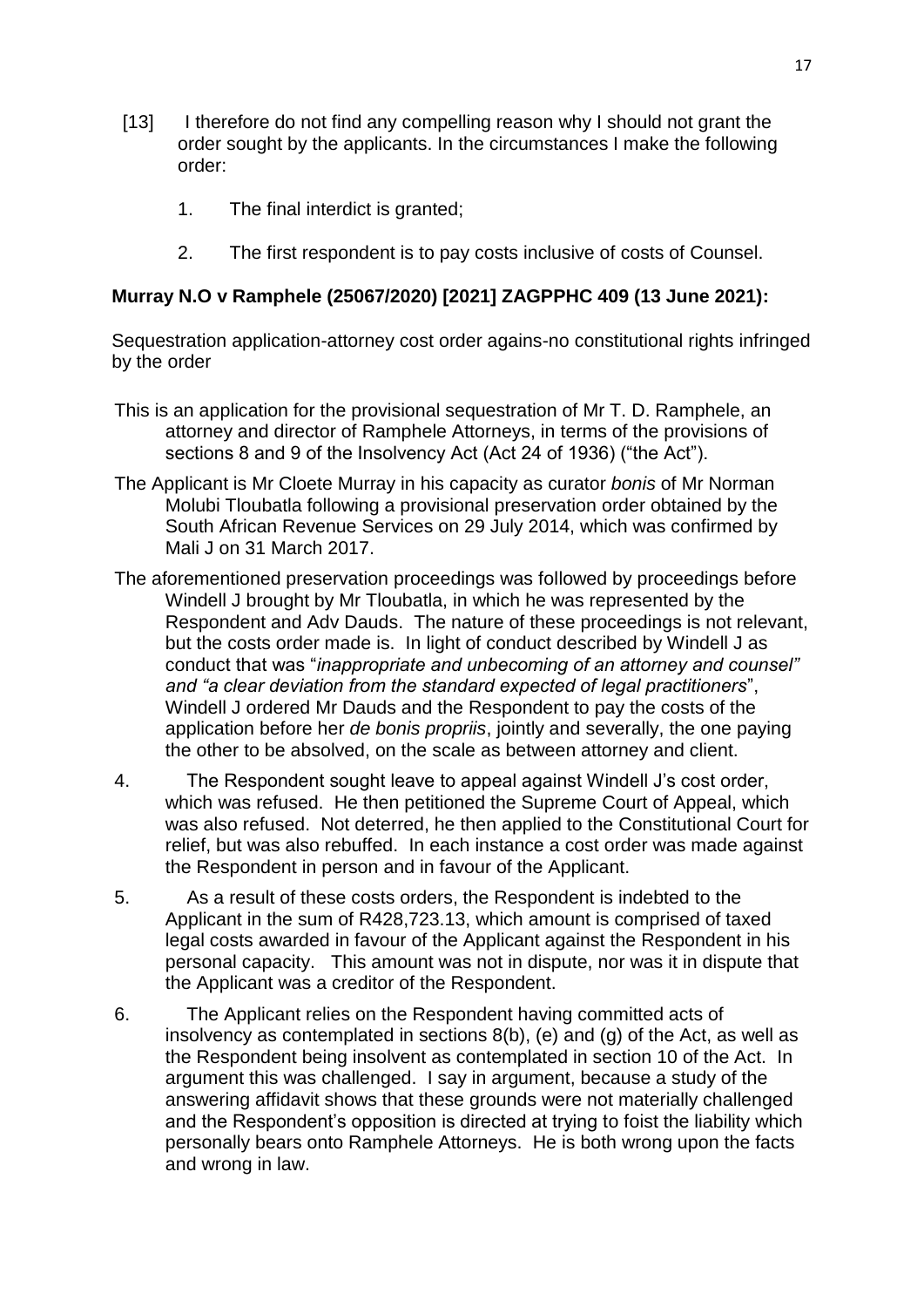- 24. Counsel for the Respondent entreated me to exercise my discretion in favour of the Respondent by not ordering a provisional sequestration of the Respondent.
- 25. The argument advanced was that the provisional sequestration order may unduly violate the Respondent's constitutional rights. I could find no authority for such a proposition, nor could I find facts that show that the Respondent's constitutional rights were being impacted by what is a law of general application. But even if I am wrong in my assessment of the facts, the Respondent is not deprived of raising this argument (buttressed by additional facts if he so chooses) on the return day of the rule.
- 26. Counsel for the Respondent also entreated me to not order a provisional order for sequestration because there is some indication that the property owned by the Respondent in the North West province exceeds the Applicant's claim. This too may be something that the court hearing the application for final winding-up may consider with the benefit of more facts. As it stands at present, the court has not been furnished with sufficient facts about this property to properly consider what its relevance should be (beyond showing that there is a benefit to creditors should the Respondent be provisionally sequestrated).
- 27. On the facts before me, I find no grounds to exercise my discretion against the granting of a provisional order sequestrating the Respondent in terms of section 10 of the Act.
- 28. The Applicant is accordingly entitled to a provisional sequestration order.

## **ORDER:**

In the premises I make the following order:

- 1. The Respondent estate is hereby placed under provisional sequestration in the hands of the Master of the High Court, returnable on 2 August 2021.
- 2. The Respondent, and all other interested parties, is called upon to show cause, if any, why a final order for the sequestration of his estate should not be granted on the return date mentioned in paragraph 1 above.
- 3. This order is to be served upon:
	- 3.1 The Respondent;
	- 3.2 The Master of the High Court;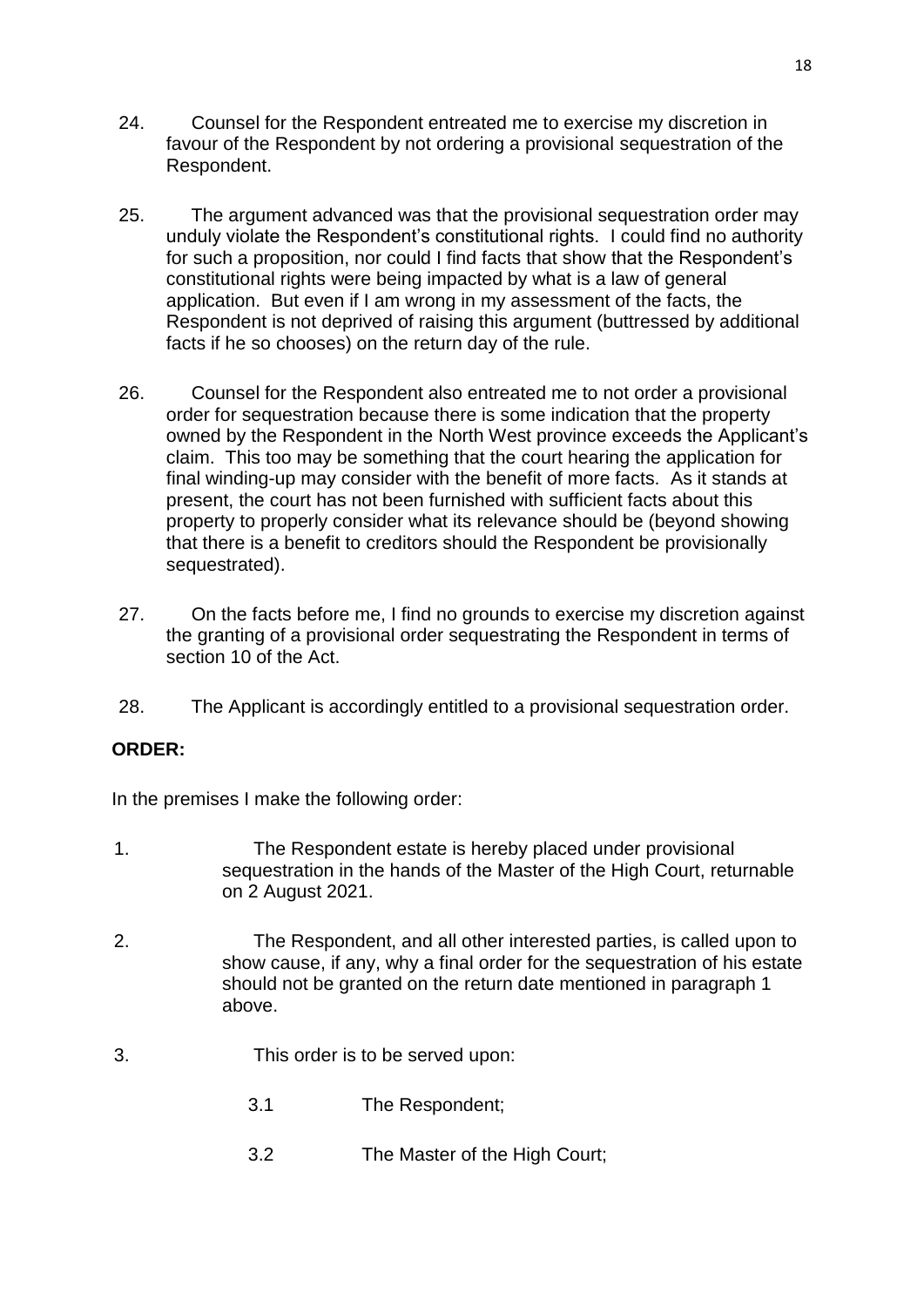- 3.3 The South African Revenue Services; and
- 3.4 The employees of the Respondent.
- 4. The costs of this application are costs in the administration of the insolvent estate.

## **[Mutale v Van Tonder \(33282/2020\) \[2021\] ZAGPPHC 410 \(14 June 2021\):](http://www.saflii.org/za/cases/ZAGPPHC/2021/410.html)**

Sequestration application-the applicant's claim is not liquidated. She relies on an auxiliary agreement. She seeks to have the amount calculated based on the rate paid to the previous bookkeeper and the last bookkeeper appointed by the respondent

- [1] In the present matter, the applicant sought an order on 9 March 2021 for the provisional sequestration of the respondent in the following terms:
	- "*1. That the estate of the Respondent be placed under provisional sequestration.*
	- *2. The Respondent and any other party who wishes to avoid such an order being made final to advance reasons why such an order of sequestration of the said estate should not be made final on 11 December 2020 at 10 h00 or soon after as the parties may be heard in the matter.*
	- *3. The service of the order personally on the Respondent.*
		- *3.1 The Respondent's employees.*
		- *3.2 All trade unions of which the employees of the Respondent are member's, if any;*
		- *3.3 On the Master;*
		- *3.4 On the South African Revenue Services.*
	- *4. The costs of this application are costs in the*

*sequestration of the Respondent's estate."*

The respondent opposed the application. The matter was initially enrolled on the urgent roll and was struck off for lack of urgency. The matter was subsequently enrolled on the opposed roll.

[2] The applicant is a female accountant. She pursued a law degree and was in her fourth year of study of law at the University of South Africa(UNISA)when the respondent employed her. The respondent is an attorney practising under the name of Mike Potgieter Attorneys. The applicant signed a general contract of employment with the respondent whilst he was still practising as Potgieter Marais Attorneys. The employment contract provided that the applicant would be paid R7000 per month. She would work as a candidate attorney during her period of employment.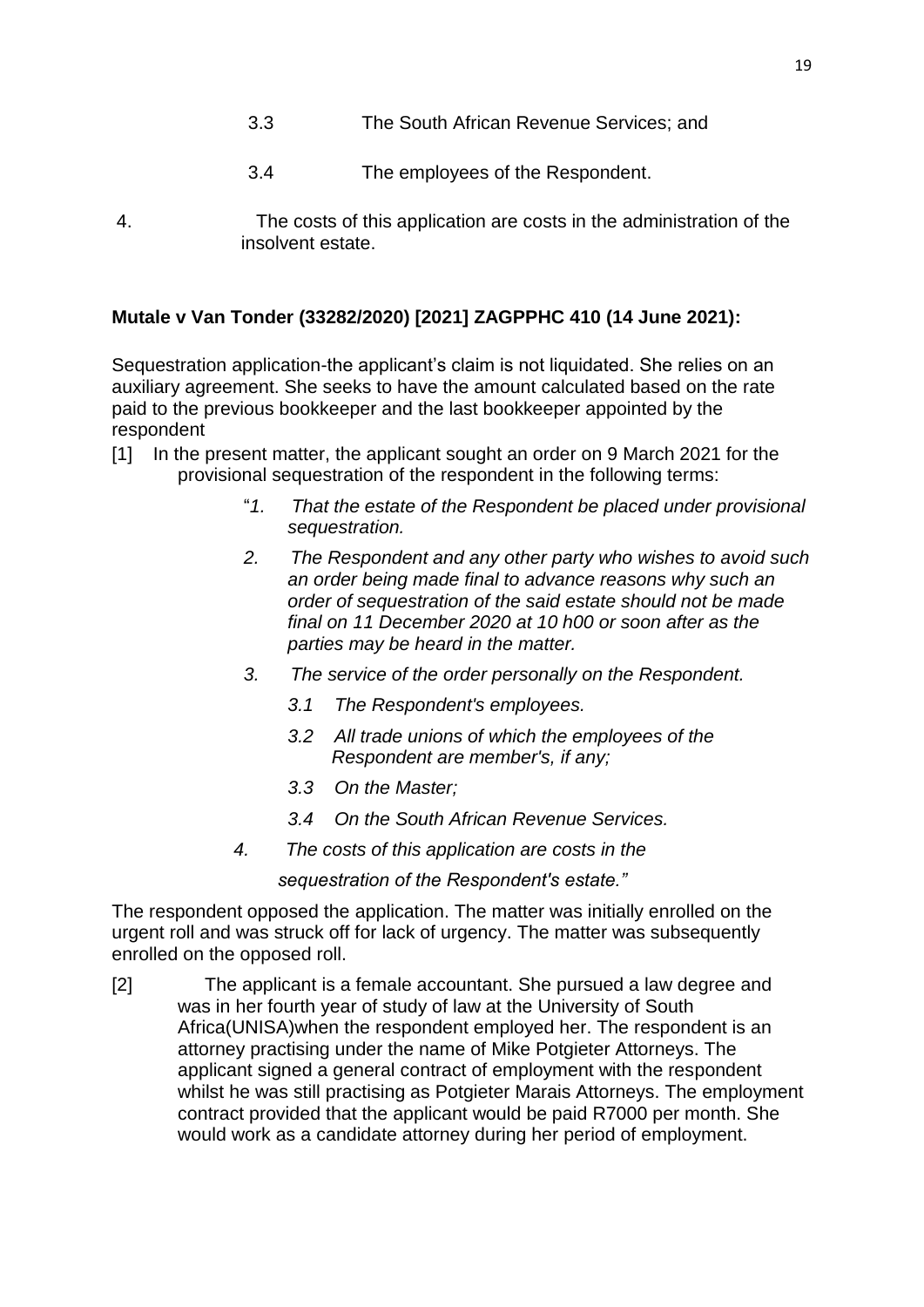- [3] Before accepting the general contract of employment, the applicant had worked as an accountant for various small businesses and ran a tuckshop to supplement her income. At some point, she had also offered her accounting services to the firm Potgieter Marais Attorneys at a reduced fee. However, the offer was not taken up. The employment contract with the respondent was thus to support her acquisition of practical legal knowledge to support her theoretical legal studies to enable her to become a legal practioner.
- [4] Initially, the applicant continued working as a bookkeeper during weekends to supplement her income to cover all her living expenses. Her salary as a candidate attorney in the firm did not meet her family's needs. This arrangement also allowed time for her clients to find an alternative bookkeeper. She eventually discontinued offering bookkeeping services to her clients. She was informed that she was required to commence doing the the respondent's bookkeeping when Mr Marais' wife stopped doing so through her company. The applicant commenced doing the bookkeeping for the respondent only after she was sent on a three-day course to familiarise herself with the program utilised by the respondent.
- [5] According to the applicant, she worked under the supervision of the professional assistant Mr Britz as a candidate attorney. When Mr Britz resigned, she was required to take over his files and take on new clients. The respondent did not employ a new professional assistant in place of Mr Britz. The respondent did increase the applicant's remuneration, and she was paid a higher salary of in excess of R 15000 but was not paid a salary similar to that of a professional assistant. At that stage, the applicant was carrying the increased workload after the departure of Mr Britz, the complexity which was beyond what she was qualified to attend to. She states she acquitted herself well in her view as there was positive feedback. She also maintained the new client base well in her view.
- In the present matter, the applicant's claim is not liquidated. She relies on an auxiliary agreement. She seeks to have the amount calculated based on the rate paid to the previous bookkeeper and the last bookkeeper appointed by the respondent. She had issued a letter of demand, but it is not clear on what basis her rate is calculated in the letter of demand. There are increases from time to time, and this is disputed. By all accounts, this is not a liquidated claim in that the amount has not been fixed, agreed upon or determined by a court. The applicant has issued summons against the respondent, which may yield an amount that she could issue sequestration proceedings upon if she is successful and the amount remains unsatisfied. The application is dismissed.

### **[Telemax \(Pty\) Ltd v Kievits Kroon Country Estate \(Pty\) Ltd \(18482/2020\) \[2021\]](http://www.saflii.org/za/cases/ZAGPPHC/2021/379.html)  [ZAGPPHC 379 \(15 June 2021\):](http://www.saflii.org/za/cases/ZAGPPHC/2021/379.html)**

Winding up application- minor creditor applies-will only be ordered if the applicant can show that due to the mismanagement the company it will rapidly be reduced to a condition of insolvency so as to prejudice the creditors' prospects of being paid: NOTE THIS NEEDS FURTHER DISECTION!

1. This is a final winding-up application. The Applicant is Telemax (Pty) Ltd, a company that conducts business in what it termed the information technology sphere, and the Respondent is Kievits Kroon Country Estate (Pty) Ltd, an upmarket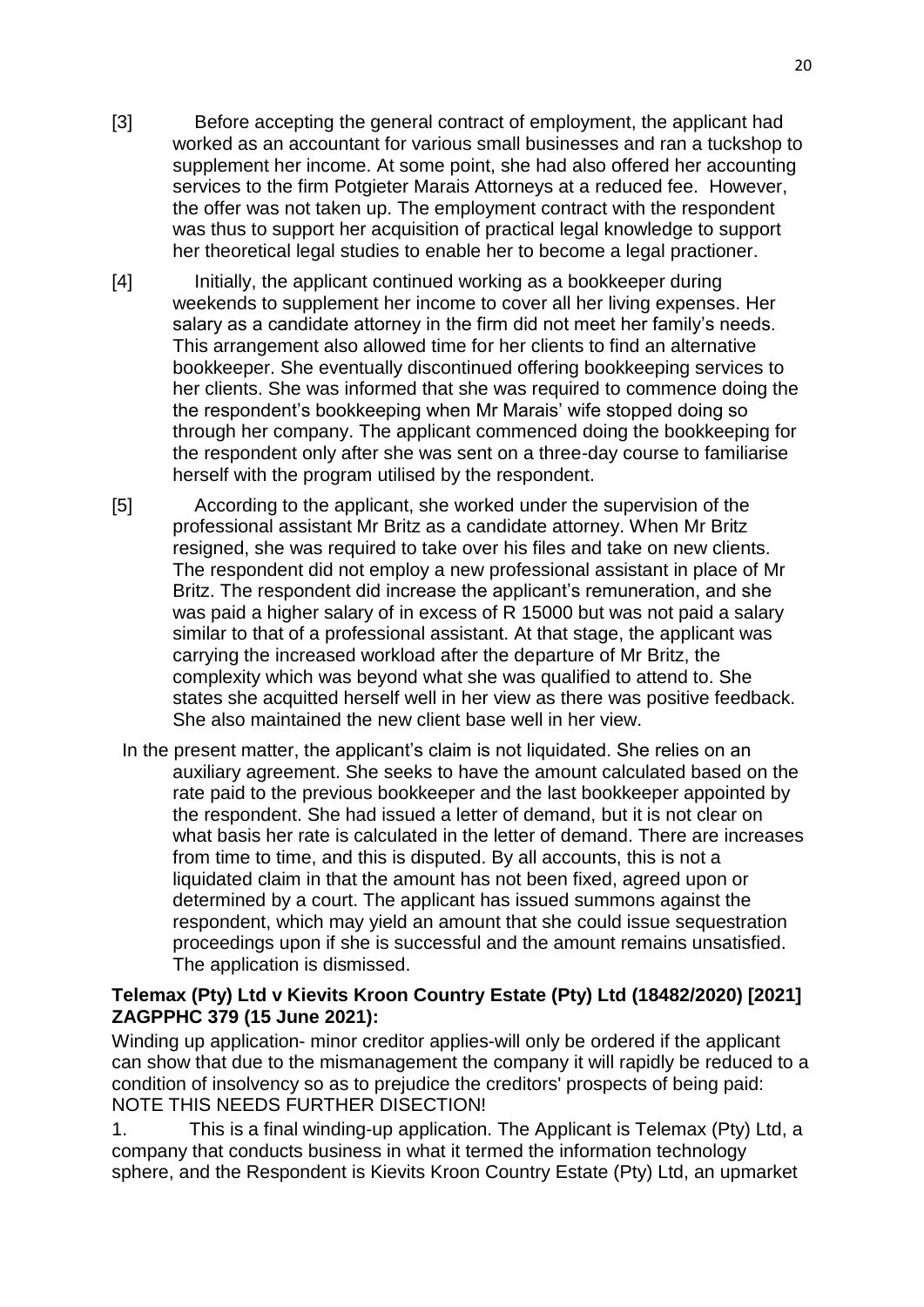country estate with a luxury hotel and a wellness spa situated in Pretoria. For the sake of convenience I distinguish between the Respondent as the company and the actual estate where necessary.

2. The parties were in a contractual relationship with one another, which came to its demise during November and December 2019 and the Applicant now seeks the winding-up of the Respondent on the following grounds:

2.1 That the Respondent is unable to pay its debts in terms of section 344(f), read with section 345(1)(a) of the Companies Act (At 61 of 1973) ("*the 1973 Companies Act*"); or

2.2 That it would be just and equitable to do so.

3. The notice of motion did not seek for a provisional winding-up and the matter was argued in front of me on the basis that the relief sought was in the form of a final winding-up. The relevance of this lies in the onus that the Applicant has to discharge in order to obtain the relief that it seeks.

# **A brief background**

4. The record comprised of the usual set of affidavits. On the Applicant's side, the founding affidavit was deposed to by Llewellyn Bailie, who described himself as the Managing Director of the Applicant. After deposing to the founding affidavit Bailie resigned as a director of the Applicant and the replying affidavit was deposed to by Ryno Mathee, a director of the Applicant. Bailie deposed to a confirmatory affidavit in support of Mathee's replying affidavit but only confirmed the contents thereof "*insofar as it relates to myself*". The answering affidavit was deposed to by Francois Stremmelaar, the Respondent's general manager.

5. There is no dispute that the Respondent required a total overhaul of its information technology ("*IT*") structure at the estate. Unfortunately, neither party provided a definition of what was meant by the term of "information technology structure" and I could also find no definitive treatment of the phrase. I deal with how the term should be interpreted further below.

6. During March 2019, the Applicant and the Respondent entered into an oral agreement. Counsel for both parties approached the matter on the basis that the parties were largely *ad idem* regarding the terms of this oral contract. While it is so for the greater part, it is not so in several critical respects.

The highlight of the Applicant's case in regard to just and equitable is the allegation that the Respondent is currently trading in insolvent circumstances "*that are submitted to be reckless and negligent, which not only needs to be stopped, but also needs to be investigated*".

57. Smit JP said in that Katsapas v Norvalspont Investments (Pty) Ltd**[\[20\]](http://www.saflii.org/za/cases/ZAGPPHC/2021/379.html#_ftn20)** at 406F - H that in circumstances where a minor creditor applies for the winding-up of a company a winding-up will only be ordered if the applicant can show that due to the mismanagement the company it will rapidly be reduced to a condition of insolvency so as to prejudice the creditors' prospects of being paid. The Applicant falls squarely in the position of a minor creditor and the above *dictum* applies to it.

58. The Applicant has not in any way substantiated the statement that the Respondent is trading recklessly and negligently in insolvent circumstances, nor have any facts been put before me to show any mismanagement of the Respondent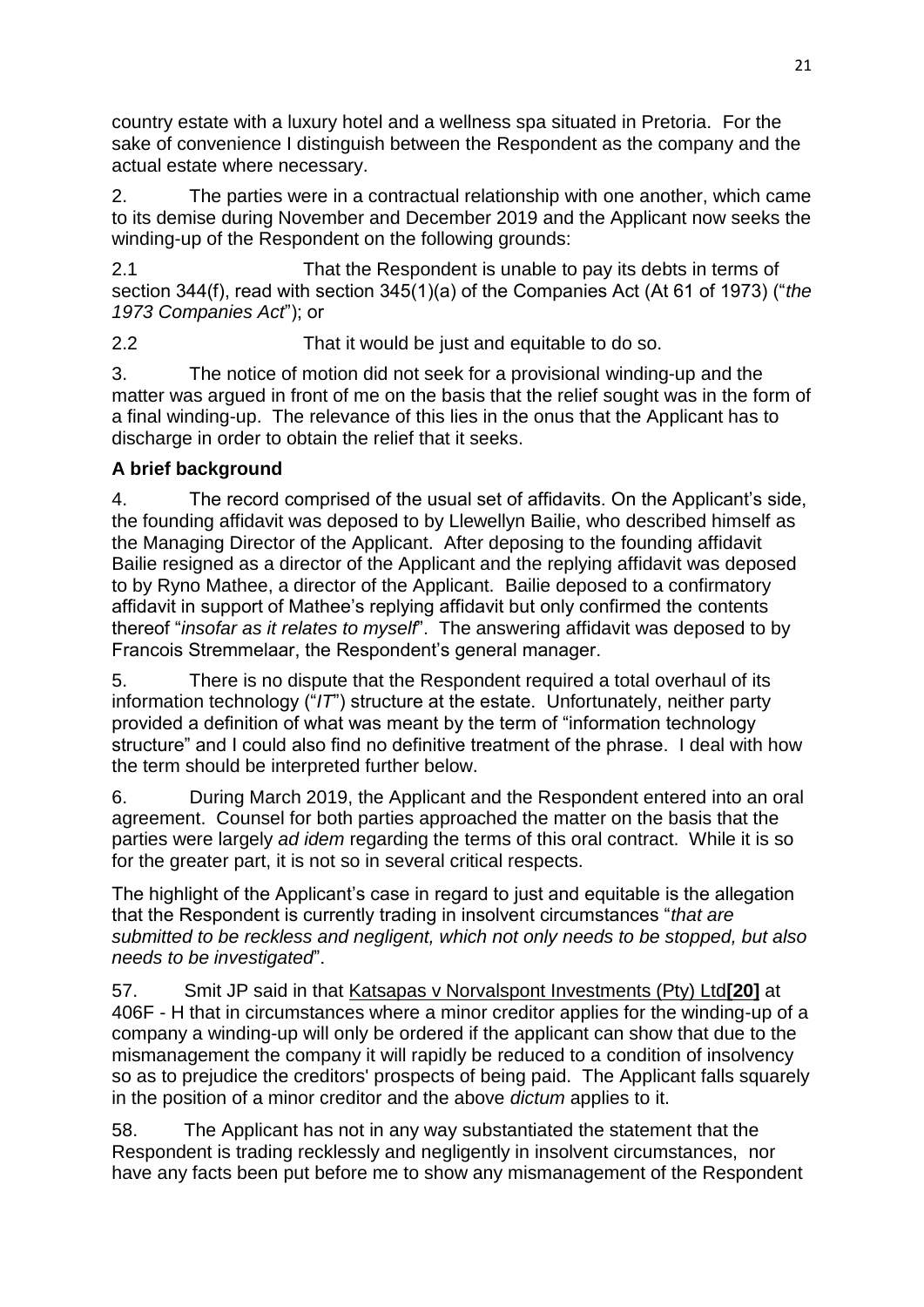and its financial affairs. The mere statement of what should be a conclusion on the facts, does not suffice.

59. In contrast stands Stremmelaar's statements referred to above, which paints a picture of a company being managed as a successful business.

60. In the premise the reliance on just and equitable ground also cannot succeed.

61. In the circumstances the application for a final winding-up order must fail. **Order:**

62. In the premises I make the following order:

62.1 The Applicant's application is dismissed.

62.2 The Applicant is to pay the costs of the application on the party and party scale.

## **[Van Zyl v Auto Commodities \(Pty\) Ltd \(279/2020\) \[2021\] ZASCA 67 \(3 June](http://www.saflii.org/za/cases/ZASCA/2021/67.html)  [2021\)](http://www.saflii.org/za/cases/ZASCA/2021/67.html)**

Business rescue – effect on liability of surety – interpretation of s 154 of [Companies](http://www.saflii.org/za/legis/consol_act/ca2008107/)  [Act 71 of 2008](http://www.saflii.org/za/legis/consol_act/ca2008107/) – deed of suretyship – interpretation – liability of surety thereunder.

[1] The appellant, Mr van Zyl, was formerly the Chief Executive Officer of Blue Chip Mining and Drilling (Pty) Ltd (BCM). The respondent, Auto Commodities (Pty) Ltd (Auto Commodities) supplied BCM with petroleum products on credit, but required Mr van Zyl to bind himself as surety for its resulting liabilities, which he did in July 2014. Thereafter BCM fell on hard times and on 10 December 2014 it was placed under business rescue. A business rescue plan was proposed and adopted on 2 June 2015 and implemented, with Auto Commodities receiving two dividends totalling nearly R1.9 million in December 2015 and December 2016 respectively. The business rescue terminated on 31 January 2017 as a result of the substantial implementation of the plan. On 21 July 2017 Auto Commodities issued summons against Mr van Zyl for an amount in excess of R6 million being the shortfall in regard to BCM's original indebtedness. Its claim was based upon the deed of suretyship. After a trial, the claim succeeded before Coetzee AJ in the Northern Cape Division of the High Court, Kimberley and he granted leave to appeal to this court.

[2] Although Mr van Zyl originally raised other defences, the only issue remaining in dispute between the parties is whether he is liable under the deed of suretyship to pay the amount claimed by Auto Commodities. His contention was that, when BCM's business rescue was terminated, **s [154\(2\)](http://www.saflii.org/za/legis/consol_act/ca2008107/index.html#s154)** of the Companies Act 71 of 2008 (the Act) released BCM from any further indebtedness to Auto Commodities. He submitted that this in turn released him from liability because suretyship is an accessory obligation. In argument, the parties focussed on the perceived differences between the judgment in *Tuning Fork***[\[1\]](http://www.saflii.org/za/cases/ZASCA/2021/67.html#_ftn1)** and an *obiter dictum* in *New Port*.**[\[2\]](http://www.saflii.org/za/cases/ZASCA/2021/67.html#_ftn2)** However, as a second string to its bow Auto Commodities contended that the terms of the deed of suretyship were in any event wide enough to maintain Mr van Zyl's liability whatever the effect of s 154(2) on BCM's liability to Auto Commodities.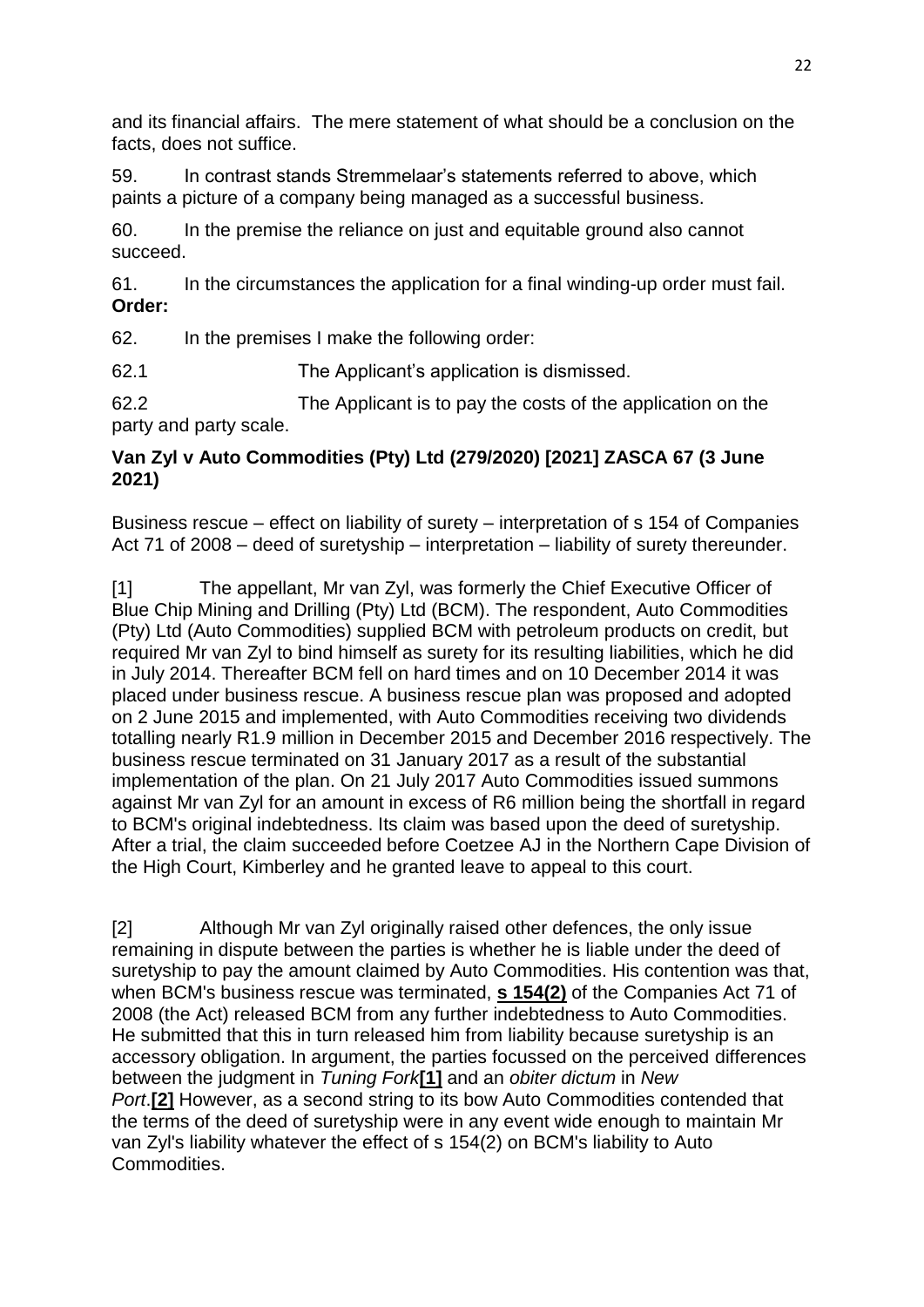### **The deed of suretyship**

[3] A business rescue plan must be read in the light of the provisions of the Act governing the consequences of such a plan being adopted and implemented. Under s 152(4) of the Act, the plan is binding on both the company and its creditors, but the only provision dealing expressly with the consequences of implementing the plan are the provisions of s 154. The business rescue plan is framed somewhat imprecisely in regard to these consequences. As required by s 150(2)(b)(ii), clause 7.2 of the business rescue plan dealt with the extent to which the company was to be released from payment of its debts. Clause 7.2.5 said:

'The BRPs are of the view that the controlled winding down of the Company's affairs and the successful finalisation of Proceedings will only be achieved upon adoption of this Business Rescue Plan in terms of which the Company will be released from the payment of some of its debts.'

It is unclear from this language whether the BRPs had in mind anything more than the statutory inability of the creditors to enforce claims against the company after the implementation of the plan, but for present purposes we will assume in favour of Mr van Zyl that it meant the discharge of BCM's debt to Auto Commodities.

[4] Although a principal debtor's discharge from liability ordinarily releases the debtor's surety, the accessory nature of a surety's liability is not so rigidly applied in our law as to preclude some derogation by way of agreement between the creditor and the surety. In addition to customary terms whereby Mr van Zyl assumed liability as a surety and co-principal debtor and renounced the benefit of excussion, the suretyship contained several such unobjectionable provisions which, in varying formulations, are fairly standard in commercial practice.

[5] Clause 3 provided that Auto Commodities was at liberty 'to extend any leniency or extension of time to, or compound or make such other arrangements with, [BCM]', and that no such action on Auto Commodities' part 'shall affect or in any way be construed to operate as a waiver or abandonment of any of [Auto Commodities'] rights or claims against us or any of us hereunder.' Clause 5 listed various provisions which would apply in the event of the 'insolvency, liquidation, sequestration, assignment or placing under judicial management of' BCM's estate or in the event of 'compromise between [BCM] and any creditor of [BCM]'. One such listed provision (clause 5.4) was that no dividends or payments which Auto Commodities received from BCM in one or other of these eventualities would prejudice Auto Commodities' 'right to recover from us … to the full extent of this Suretyship, any sum which, after the receipt of such dividends or payments, will remain owing to [Auto Commodities] by [BCM]'.

The primary argument on behalf of Mr van Zyl that his liability as surety to Auto Commodities was discharged upon adoption and implementation of BCM's business rescue plan must fail. We hold that s154(2) does no more than preclude creditors from pursuing claims against the company after the business rescue plan has been implemented. It does not affect or extinguish the liability of a surety for the debt. It is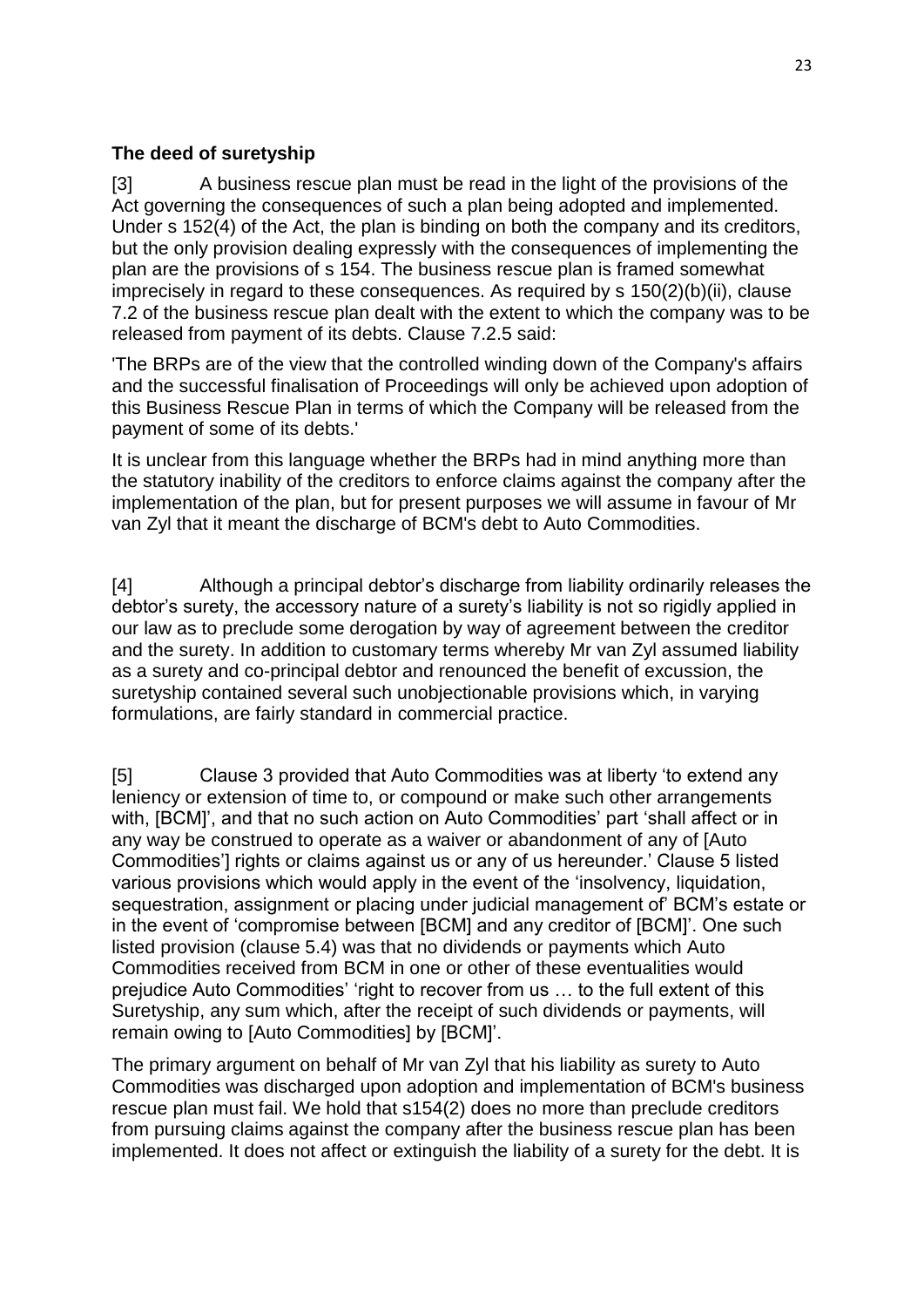unnecessary to consider whether or how the terms of the business rescue plan could provide otherwise. The appeal is dismissed with costs.

### **[De Wet and Another v Khammissa and Others \(358/2020\) \[2021\] ZASCA 70 \(4](http://www.saflii.org/za/cases/ZASCA/2021/70.html)  [June 2021\):](http://www.saflii.org/za/cases/ZASCA/2021/70.html)**

Appointments-Master refusing to appoint liquidators and later appointing them – Master *functus officio* and second decision a nullity.

[1] This appeal concerns two mutually exclusive decisions made by the Master of the High Court, Gauteng Division, Johannesburg (the Master). The Master is appointed under [s 2\(1\)](http://www.saflii.org/za/legis/consol_act/aoea1965274/index.html#s2)*(a)*(ii) of the Administration [of Estates Act 66 of 1965.](http://www.saflii.org/za/legis/consol_act/aoea1965274/) In [s 1](http://www.saflii.org/za/legis/consol_act/aoea1965274/index.html#s1) of that Act the term 'Master' is defined as meaning a Deputy Master or Assistant Master appointed under [s 2](http://www.saflii.org/za/legis/consol_act/aoea1965274/index.html#s2) and is subject to the control, direction and supervision of the Chief Master.

[2] On 31 August 2017 the Master made a decision not to appoint the appellants as additional joint trustees of Duro Pressing (Pty) Ltd (in liquidation) (Duro), (the first decision). On 25 October 2017 the Master made a decision to appoint the appellants as additional joint trustees of Duro (the second decision). The two decisions were made against the following factual backdrop. Duro was voluntarily wound-up by special resolution on 27 February 2014. The winding - up was converted to a compulsory one by the court on 25 July 2014.

[3] The respondents and one CF De Wet were appointed by the Master as Duro's joint final liquidators on 8 April 2014. CF de Wet died on 23 May 2017. Acting in terms of s 377 of the Companies Act 61 of 1973 (the Companies Act), the Master convened a creditors' meeting on 29 August 2017 for the purpose of nominating a liquidator in the place of CF De Wet. The meeting was chaired by the Assistant Deputy Master, Mr Reuben Maphaha, during which the appellants were nominated for appointment as additional joint liquidators of Duro. The first appellant, Gert Steyn de Wet, is CF de Wet's brother.

[4] Pursuant to the creditors' meeting, on 31 August 2017, the Master, per Ms Pamela Dube, also an Assistant Deputy Master, conveyed the first decision in a letter to the appellants, and accordingly issued a new certificate of appointment reflecting the removal of CF de Wet as a liquidator of Duro, and the respondents as the only joint liquidators. In the same letter, the Master informed the appellants of their right in terms of s 371(1) of the Companies Act, to request the Master in writing to submit his reasons to the Minister of Justice for the first decision.**[\[1\]](http://www.saflii.org/za/cases/ZASCA/2021/70.html#_ftn1)** The appellants did not exercise this right. Instead, the Master received a letter from attorneys on behalf of undisclosed creditors seeking reasons for the first decision, and after Ms Dube had done so, they requested the Master to reconsider it. On 25 October 2017, the Master, represented by Mr Maphaha, made the second decision and accordingly issued an amended certificate of appointment, evenly dated, reflecting the appellants' appointment as co-liquidators with the respondents.

[5] On 20 December 2017 the respondents launched an application in the court a quo seeking to review and set aside the second decision, and declaring the first decision to be the valid one, together with ancillary relief. The application was brought in terms of s 151 of the Insolvency Act 24 of 1936 (the **[Insolvency Act\),](http://www.saflii.org/za/legis/consol_act/ia1936149/)  [alternative](http://www.saflii.org/za/legis/consol_act/ia1936149/)**ly the Promotion of Administrative Justice Act 3 of 2000 (PAJA). The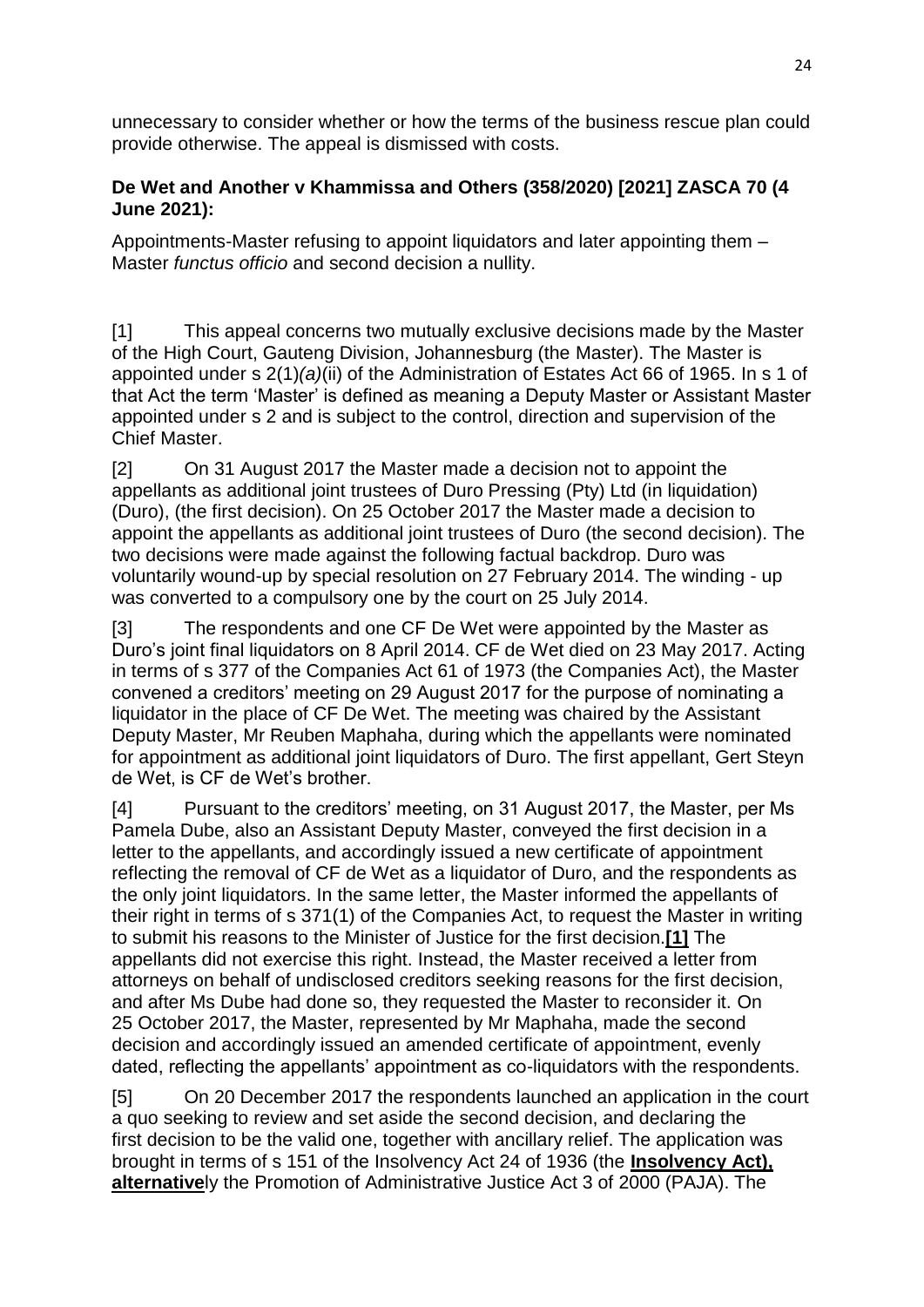grounds of review were that the second decision was: (a) ultra vires; (b) procedurally unfair; (c) taken arbitrarily or capriciously; and (d) not rationally connected to the information before the Master. The Master did not oppose the application, and filed a notice to abide the decision of the court a quo. Accordingly, the Master took no part in this appeal. The appellants opposed the application but did not deliver an answering affidavit. Instead, they filed a notice in terms of rule 6(5)(*d*)(iii) of the Uniform Rules of Court, in which they raised the following three questions of law:

'1. That the applicants [the respondents] do not have locus standi to seek the relief to the main application; and

2. That the relevant provisions of **[section 151](http://www.saflii.org/za/legis/consol_act/ia1936149/index.html#s151)** of the **[Insolvency Act of](http://www.saflii.org/za/legis/consol_act/ia1936149/) [1936](http://www.saflii.org/za/legis/consol_act/ia1936149/)**, and the provisions of the **[Promotion of Administrative Justice](http://www.saflii.org/za/legis/consol_act/poaja2000396/) [Act of 2000](http://www.saflii.org/za/legis/consol_act/poaja2000396/)** do not apply to the relief sought in the current application;

3. That the applicants [the respondents] have disregarded the provisions of section 371 of the Companies Act of 1973, which failure is destructive of the relief sought in the current application.'

[6] The thrust of the appellants' case was this: **[s 151](http://www.saflii.org/za/legis/consol_act/ia1936149/index.html#s151)** of the **[Insolvency Act](http://www.saflii.org/za/legis/consol_act/ia1936149/)  [finds](http://www.saflii.org/za/legis/consol_act/ia1936149/)** no application in the matter and that **[s 371](http://www.saflii.org/za/legis/consol_act/ia1936149/index.html#s371)** provides the only means of obtaining redress in respect of the Master's appointment of liquidators. Even if **[s](http://www.saflii.org/za/legis/consol_act/ia1936149/index.html#s151)  [151](http://www.saflii.org/za/legis/consol_act/ia1936149/index.html#s151)** applied, it was not available to the respondents as they were not 'aggrieved persons' for purposes of that section. Furthermore, PAJA was not applicable since the respondents had failed to exhaust internal remedies by not appealing to the Minister in terms of **[s 371.](http://www.saflii.org/za/legis/consol_act/ia1936149/index.html#s371)** Even in the event of PAJA being applicable, the respondents had failed to establish the requisite locus standi.

[17] In my view, these constituted overt acts in terms of which the Master's decision passed into the public domain. In the absence of a statutory provision to the contrary, the Master had no power to revoke the first decision. Neither the Companies Act nor the **[Insolvency Act confers](http://www.saflii.org/za/legis/consol_act/ia1936149/)** such power on the Master. The requirements for *functus officio* were thus met, and finality reached on 31 August 2017. The first decision became final and irrevocable. It follows ineluctably that the second decision was invalid.

[18] The appeal must fail and it is dismissed with costs, including costs of two counsel.

### **[Massyn v De Villiers N.O and Others \(109/2021\) \[2021\] ZAWCHC 106 \(1 June](http://www.saflii.org/za/cases/ZAWCHC/2021/106.html)  [2021\)](http://www.saflii.org/za/cases/ZAWCHC/2021/106.html)**

Interrogations- setting aside of the enquiry and all the extended powers granted to the liquidators. Alternative substantive relief sought was the removal of the commissioner and the setting aside of the subpoenas he authorised. The applicant has failed in all these challenges

[1] This application arises out of the liquidation of Imagina FX (Pty) Ltd (hereinafter 'the company') which was placed into final liquidation on 9 November 2020 after having been provisionally liquidated on 7 October 2020. The company conducted the business of a fund manager trading in foreign currencies by buying and selling currencies and taking advantage of fluctuating relative values between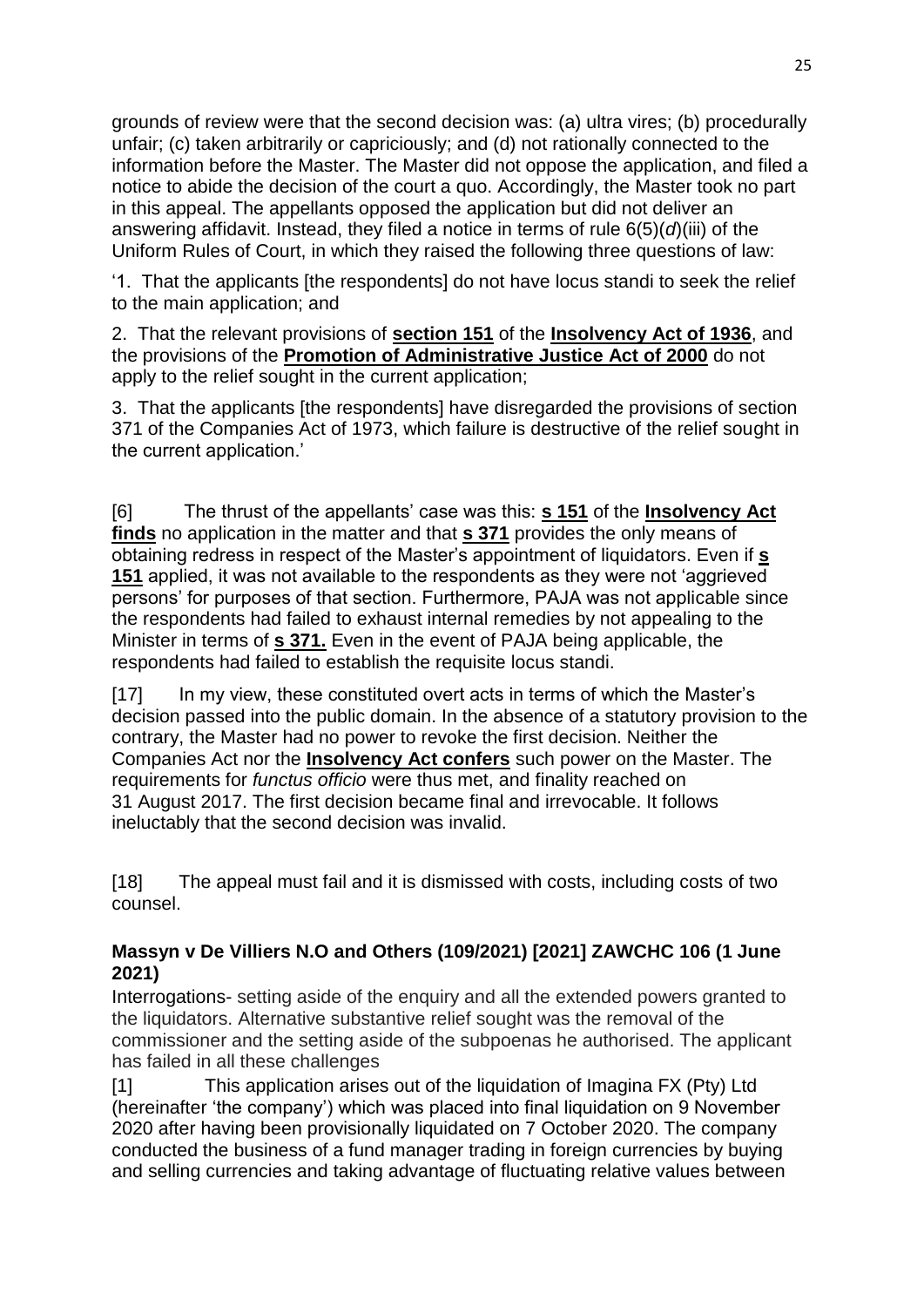them. To this end it used funds solicited from members of the public which funds were estimated to have been in excess of R1.5bil.

[2] The applicant in the present matter was one of two directors of the company and allegedly the guiding force behind the so-called Imagina FX Investments Scheme. The company was liquidated at the instance of three investors/creditors who alone placed more than R20mil in the scheme and sought its liquidation when it was unable to honour their withdrawal request made after their investigations apparently revealed that the company's business activities were both in contravention of financial services legislation and fraudulent. The company did not oppose the liquidation and in fact consented thereto.

[3] The first applicant [should be respondent] is Advocate Almero de Villiers S.C. and he abides the Court's decision. The second and third respondents in this application are the provisional liquidators (hereinafter 'the liquidators') of the company and the relief sought against them arises from an application which they made to this Court on an ex parte basis pursuant to which they obtained an order on 19 October 2020 authorising the bringing of that application, extending their powers to include certain of those listed in sec 386(4) of the Companies Act, 61 of 1973 ('the Act'), establishing an enquiry into the affairs of the company in terms of sec 417 of the Act, appointing Mr de Villiers as commissioner and authorising him to summons persons to be examined by at the enquiry including but not limited to twenty two persons amongst whom was the applicant. I shall refer to that application as the extension of powers application.

[4] The sec 417 enquiry (hereinafter 'the enquiry') appears to have got off to a stuttering start and presently stands adjourned pending the outcome of this application. It gave rise to an application in November 2020 in which the applicant sought to set aside a subpoena served on him to appear before the enquiry. Further litigation relating to the affairs of the company comprised an application by the liquidators for an Anton Piller order executable against the applicant and two others which application was heard before Baartman J, the setting aside application having been heard by Binns-Ward J.

[5] In terms of the amended notice of motion the applicant seeks the following relief:

- 1. the rescission of the order of this Court per Salie AJ in the extension of powers application which established the enquiry and extended the powers of the respondents.
- 2. in the first alternative, removing Mr de Villiers as the commissioner and setting aside the subpoenas issued by him on 2 November and 1 December 2020 for the applicant's interrogation at the enquiry, in the further alternative, merely setting aside the subpoenas.

[6] The relief sought is opposed by the liquidators. Inasmuch as the alternative relief involved a review proceeding, a voluminous record of more than 800 pages was filed. I deal firstly with the applicant's argument that the extension of powers order made by Salie AJ establishing the enquiry and extending the powers of the liquidators should be rescinded.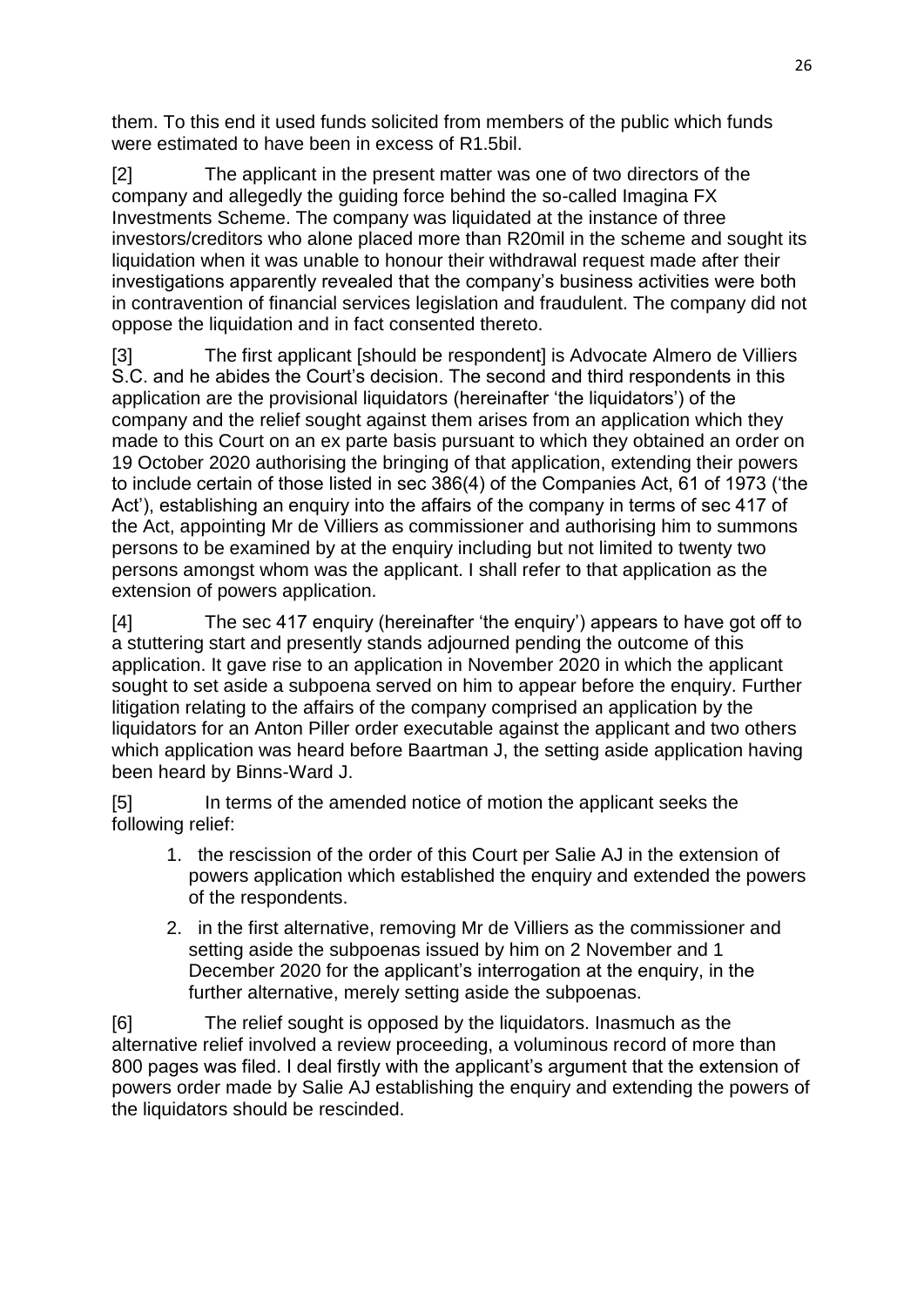[72] The above brief description of the commissioner's conduct during the enquiry in the *Hoberman* matter is a world removed from the conduct of the commissioner complained of by the applicant in this matter, namely, issuing two subpoenas against the applicant, a co-director of a company in liquidation and which power was specifically authorised by Salie AJ, and requesting the liquidators' attorneys both to compile the Rule 53 record in these proceedings subject to his approval and to transmit his reasons for not setting aside a subpoena to the applicant's attorneys.

[73] In argument Mr Sievers emphasised that he relied also on the cumulative weight of the various instances of alleged bias of lack of impartiality as making his case for a reasonable perception of apprehension of bias by the applicant. However, in my view the weight of each instance of conduct complained is so little that having regard to their cumulative weight makes no difference at all to my conclusion that such conduct could never justify a reasonable apprehension of bias on the part of the commissioner by the applicant or someone in his position.

[74] For these reasons, save for the two extended powers found not to have been justified, the application must fail. The main relief sought by the applicant was the setting aside of the enquiry and all the extended powers granted to the liquidators. Alternative substantive relief sought was the removal of the commissioner and the setting aside of the subpoenas he authorised. The applicant has failed in all these challenges and such relief as he has achieved is minimal and of little practical relevance to the enquiry. In the result I see no reason to depart from the general rule that a successful party is entitled to its costs. The applicant utilised the services of three counsel, including two senior counsel to deal with a range of legal issues, some relatively complex. In the circumstances the liquidators are entitled to the costs of the two counsel they used. No case for the costs order to be on an attorney and client scale has, to my mind, been made out.

- [75] In the result the following order is made:
	- 1. Paragraphs 2.5 and 2.6 of the Order of Salie AJ dated 19 October 2020 in case number 15082/2020 are rescinded;
	- 2. The application is otherwise dismissed with costs such to include the costs of two counsel.

### **[K2013046547/07 \(South Africa\) \(Pty\) Ltd and Others v Hyde Construction CC](http://www.saflii.org/za/cases/ZASCA/2021/82.html)  [and Another \(513/2020\) \[2021\] ZASCA 82 \(17 June 2021\):](http://www.saflii.org/za/cases/ZASCA/2021/82.html)**

Sale of business- s [34\(3\)](http://www.saflii.org/za/legis/consol_act/ia1936149/index.html#s34) of the [Insolvency Act 24 of 1936](http://www.saflii.org/za/legis/consol_act/ia1936149/) – whether transfer of property to purchaser and bond passed over property is void for the purpose of enforcing a claim – requirement that seller be a trader – onus to show that seller is not a trader discharged – s [34\(3\)](http://www.saflii.org/za/legis/consol_act/ia1936149/index.html#s34) not applicable – transfer and hypothecation not void.

[1] The first respondent (Hyde Construction) applied in the Western Cape Division of the High Court, Cape Town to set aside a transfer of immovable property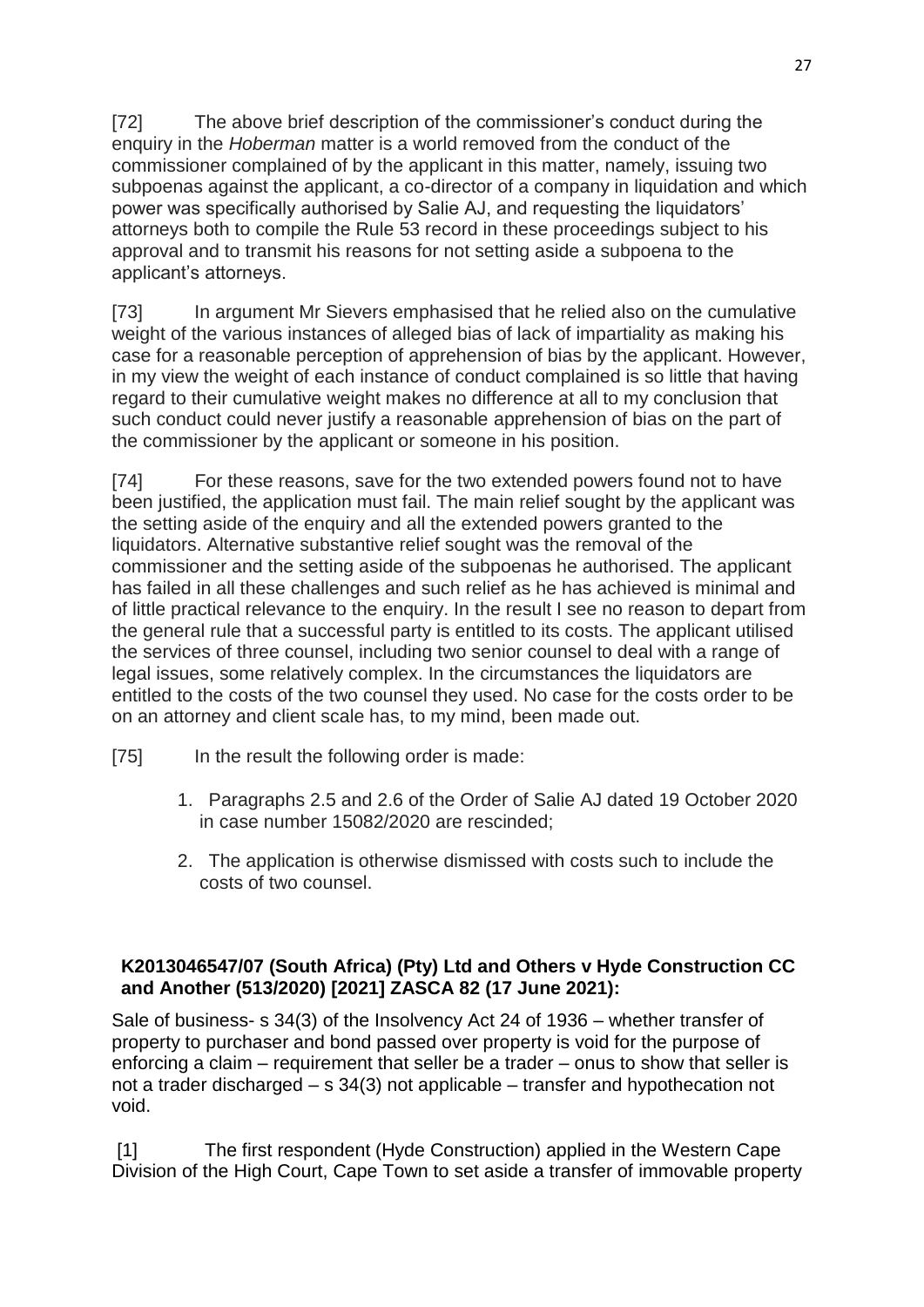and a mortgage bond hypothecating the property in question. By way of an agreement, the third appellant (Blue Cloud) had sold to the first appellant (K company) the property in question. The second appellant (Investec) had provided K company with finance against the registration of a mortgage bond. Hyde Construction contended that the provisions of s 34(3) of the Insolvency Act 24 of 1936 (the Act) rendered the transfer and registration of the mortgage bond void. The second respondent (the Registrar) did not enter the lists either in the court of first instance or on appeal.

[2] In the high court, Kusevitsky J allowed the application and set aside both the transfer and the mortgage bond as void. She held that they were hit by the provisions of s 34(3) of the Act. The relevant parts of the order were:

a) The transfer was 'declared void in terms of s 34(3) of the Insolvency Act No. 24 of 1936 (as amended) in respect of Hyde Construction and that the transfer . . . to [K company] accordingly is declared void, limited to Hyde Construction'.

b) The registration of the mortgage bond was 'declared void in respect of Hyde Construction'.

c) The property was 'declared specially executable and the Sheriff of Knysna (or his/her Deputy) is authorised, upon a duly issued writ of execution, to attach the property, limited to the sum of Hyde Construction's judgment'.

d) Costs against the three appellants were ordered.

The basis for this was a finding that, at the time of transfer, Blue Cloud was a trader as defined in s 2 of the Act. The present appeal is with the leave of the high court.

[3] The property in question, erf 2941 (the erf), is in Plettenberg Bay. It was purchased by Blue Cloud in 2003. Three mortgage bonds in favour of Investec were passed over the erf. I shall refer to these collectively as the old bonds. In 2007, the erf was subdivided into 12 sectional title units in a sectional title scheme called 'SS The Square' (the scheme). Section 1 is a retail shopping centre complex called 'The Square' (section 1) and sections 2 to 12 are residential units. The shopping centre existed prior to this subdivision. In mid-2005, Hyde Construction was contracted by Blue Cloud to conduct renovations to the shopping centre on section 1. Disputes arose between Hyde Construction and Blue Cloud over the renovations. Arbitration proceedings followed in which Hyde Construction was largely successful. This did not resolve the issues between the parties.

[4] In 2010, Hyde Construction instituted action against Blue Cloud for payment of what it claimed was due and owing to it. By then, all of the sections in the scheme, other than section 1, had been sold. In addition, all of the other properties previously owned by Blue Cloud had been sold. This, Blue Cloud says, was as a result of the adverse effect of the 2008 financial crisis on the property market. An order was made separating the issues in the action in terms of Uniform rule 33(4). Judgment on these issues was handed down on 12 August 2015. Hyde Construction was substantially successful, and the court a quo and this Court refused applications for leave to appeal.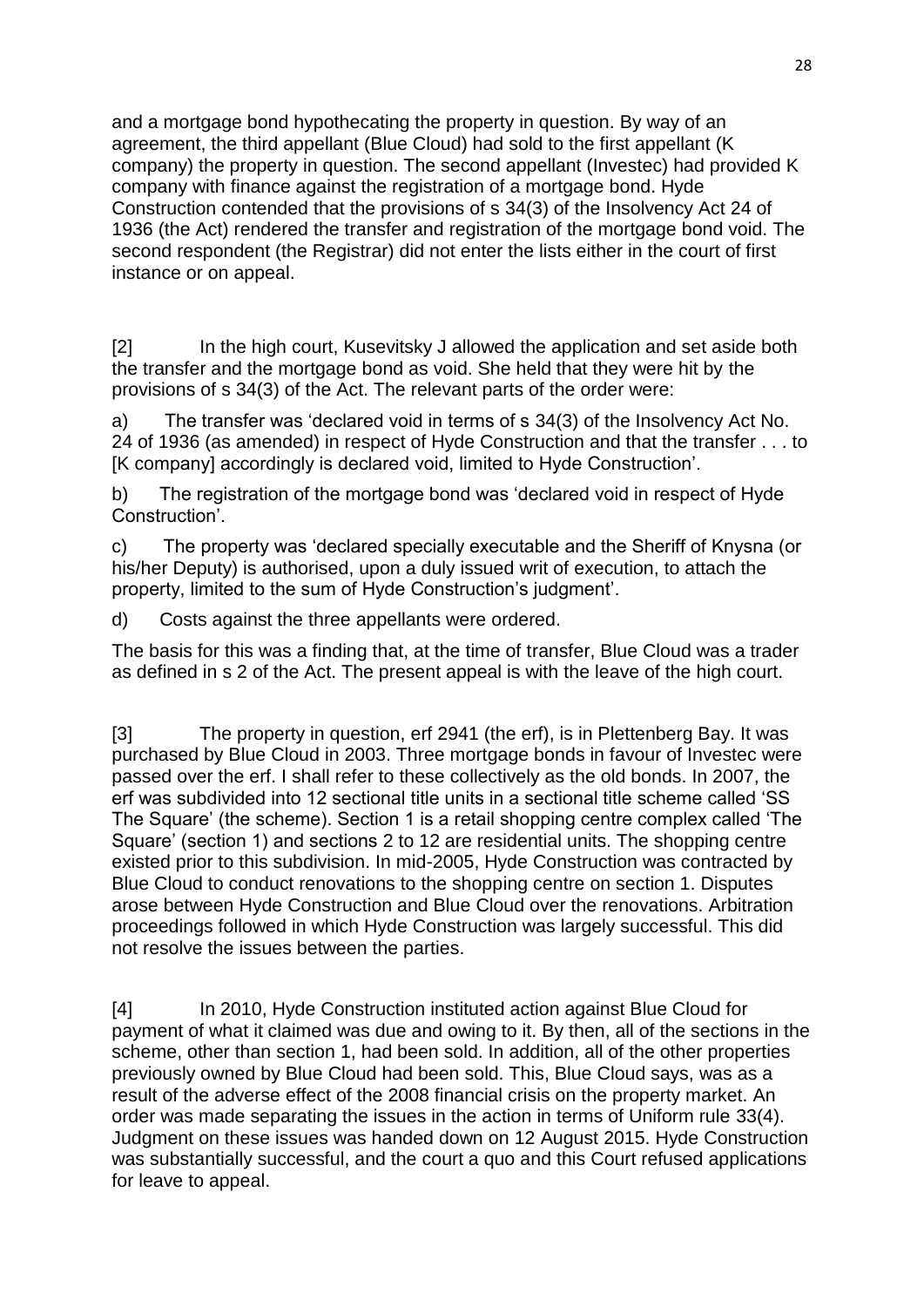[5] Between 2013 and 2015, rental income from the shopping centre proved insufficient to service the old bonds and Blue Cloud had no alternative source of income. Shareholders were obliged to make contributions to service the old bonds, municipal charges and insurance premiums. In October 2013, a call was made on the shareholders to contribute R168 128.36. A further call for a contribution of R423 074.88 was made in November 2013. Other financial pressures mounted. It is fair to say that tensions arose between the two directors of Blue Cloud, who were also the guiding minds behind the respective shareholders.

[6] On 11 April 2014, a sale agreement was concluded between Blue Cloud and K company. What was sold was a rental enterprise in respect of section 1 of the scheme. The purchase price of R36 million was funded by a loan from Investec of R30 million secured by a mortgage bond. The balance was contributed by other investors. One of the two directors of Blue Cloud and his family trusts were obliged to sign deeds of suretyship in favour of Investec before it would lend the R30 million to K company. That director then became a director of K company, but the other director of Blue Cloud did not. Transfer of section 1 to K company took place on 14 August 2014.

[24] At best for Hyde Construction, this described the situation of Blue Cloud as it obtained in August 2014. Even if it can be said that the original core business rendered it a trader, by August 2014 it was no longer one. At the time of the transfer of section 1, on any version, Blue Cloud was not a trader. The court of first instance thus misdirected itself on its finding that Blue Cloud was a trader at the relevant time. The transfer is accordingly not hit by the provisions of s 34(3) of the Act, which applies only to traders.

[25] The application was based squarely on s 34(3) of the Act both in respect of the transfer and the mortgage bond of Investec. There can likewise be no basis for s 34(3) to apply to the mortgage bond if Blue Cloud was not a trader. If the transfer is not affected, neither can a subsequent hypothecation be hit by it. This much was correctly conceded by Hyde Construction in argument. That, then, is an end to the matter

[26] Unfortunately, however, the waters were muddied by Investec's assertion that it was an 'innocent bystander'. Although this did not bear at all on the point in issue, it prompted Hyde Construction to allege that Investec had been involved in an unlawful and contrived transaction. Since Hyde Construction did not seek to formulate any cause of action other than that under s 34(3), nothing more need have been said about the matter. The court of first instance, however, found itself drawn into making a finding against Investec on the point. Apart from being irrelevant, they were in any event not warranted on the facts. In *Gold Circle (Pty) Ltd v Maharaj*, [\[9\]](http://www.saflii.org/za/cases/ZASCA/2021/82.html#_ftn9) this Court sounded a cautionary note in this regard:

'I consider next the issue whether the court a quo's remarks constituted a lack of judicial restraint. It is indeed so that judicial officers wield great power. While judges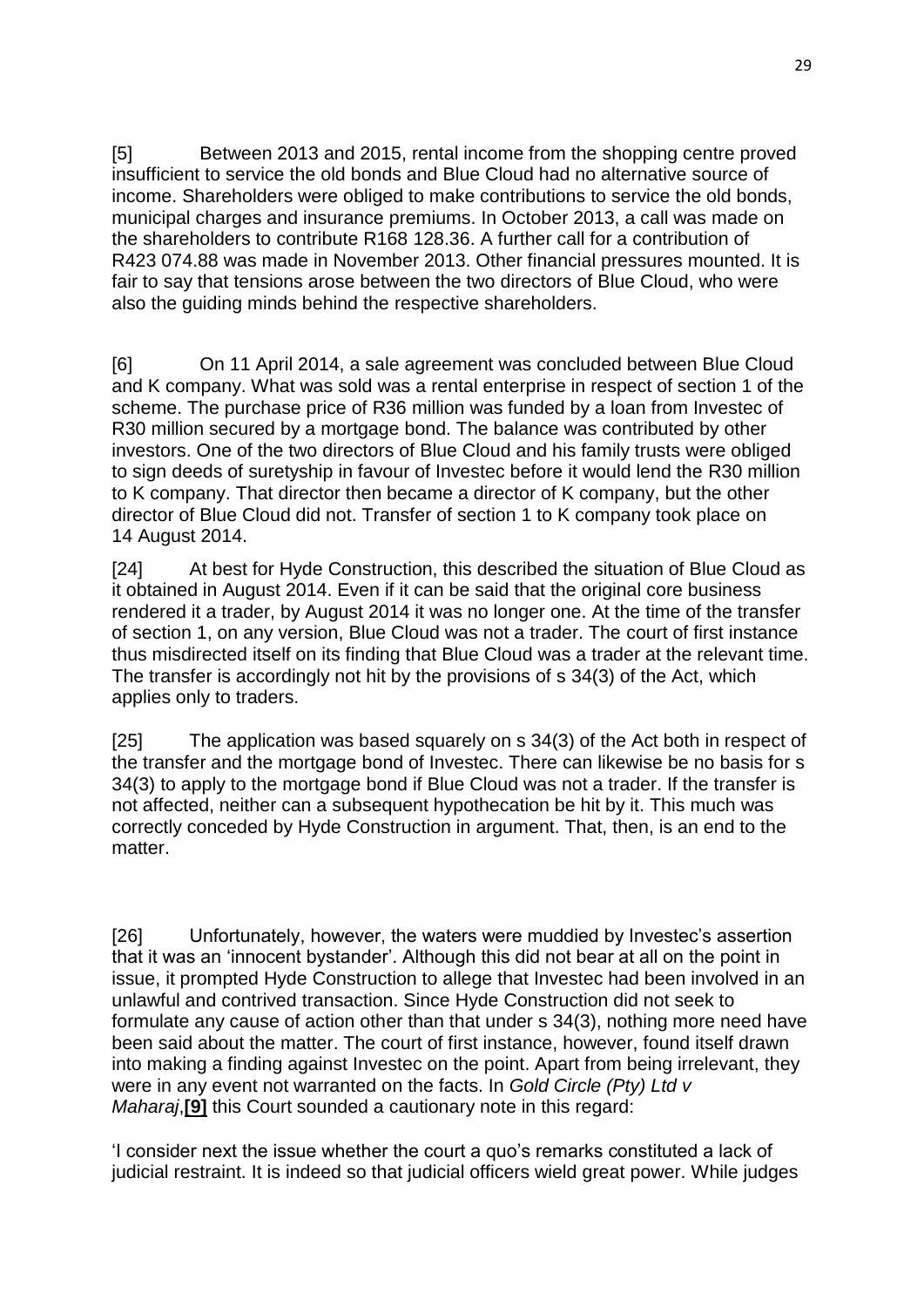may have occasion to express critical views about litigants or witnesses, such criticism requires circumspection and must be supported by all the facts.'

Those comments apply equally here.

[27] Because the court of first instance dealt with the matter on the basis that s 34(3) applied to the transfer, it made a finding that the mortgage bond was hit by its provisions. Investec urged us to deal with this issue so as to correct what it says is an incorrect application of s 34(3) to a mortgage bond registered over property where the transfer is hit by s 34(3).

[28] As I have indicated, the factual issue of whether Blue Cloud discharged the onus of showing that it was not a trader is dispositive of the appeal. This ought also to have been dispositive of the application. The transfer is not hit by s 34(3). Interesting though the point may be, it would be unwise to enter this terrain, since it is not necessary for the determination of the matter. It should be said, however, that our silence on this issue should not be construed as an endorsement of the correctness of the finding of the court below on this aspect of the application of s 34 to the mortgage bond.

[29] It follows that the provisions of s 34(3) of the Act do not apply to the transfer from Blue Cloud to K company. Neither the transfer nor the registration of the mortgage bond is thus void for the purpose of Hyde Construction enforcing its claim against Blue Cloud. The appeal must succeed. In that instance, the costs must follow the result. In the light of the relative complexity of the matter, the costs of two counsel are warranted where they were so employed.

[30] In the result:

1 The appeal is upheld with costs, such costs to include those consequent upon the employment of two counsel, where so employed.

2 The order of the high court is set aside and substituted with the following order:

'The application is dismissed with costs, such costs to include those consequent upon the employment of two counsel, where so employed.'

### **[Silostrat \(Pty\) Ltd & Others v Pieter Hendrik Strydom N.O & Others \(845/2019,](http://www.saflii.org/za/cases/ZASCA/2021/93.html)  [898/2019\) \[2021\] ZASCA 93 \(25 June 2021\)](http://www.saflii.org/za/cases/ZASCA/2021/93.html)**

Cession – interpretation of three competing cessions – principles of interpretation of legal documents applicable – importation of words not used in the cession not permitted.Rectification of cession – insufficient evidence to prove mistake common to both parties to the cession for purposes of a claim for rectification thereof.

Trustees- Institution of proceedings against the trustees of the insolvent estate where a debt had been proved and admitted by the trustees improper.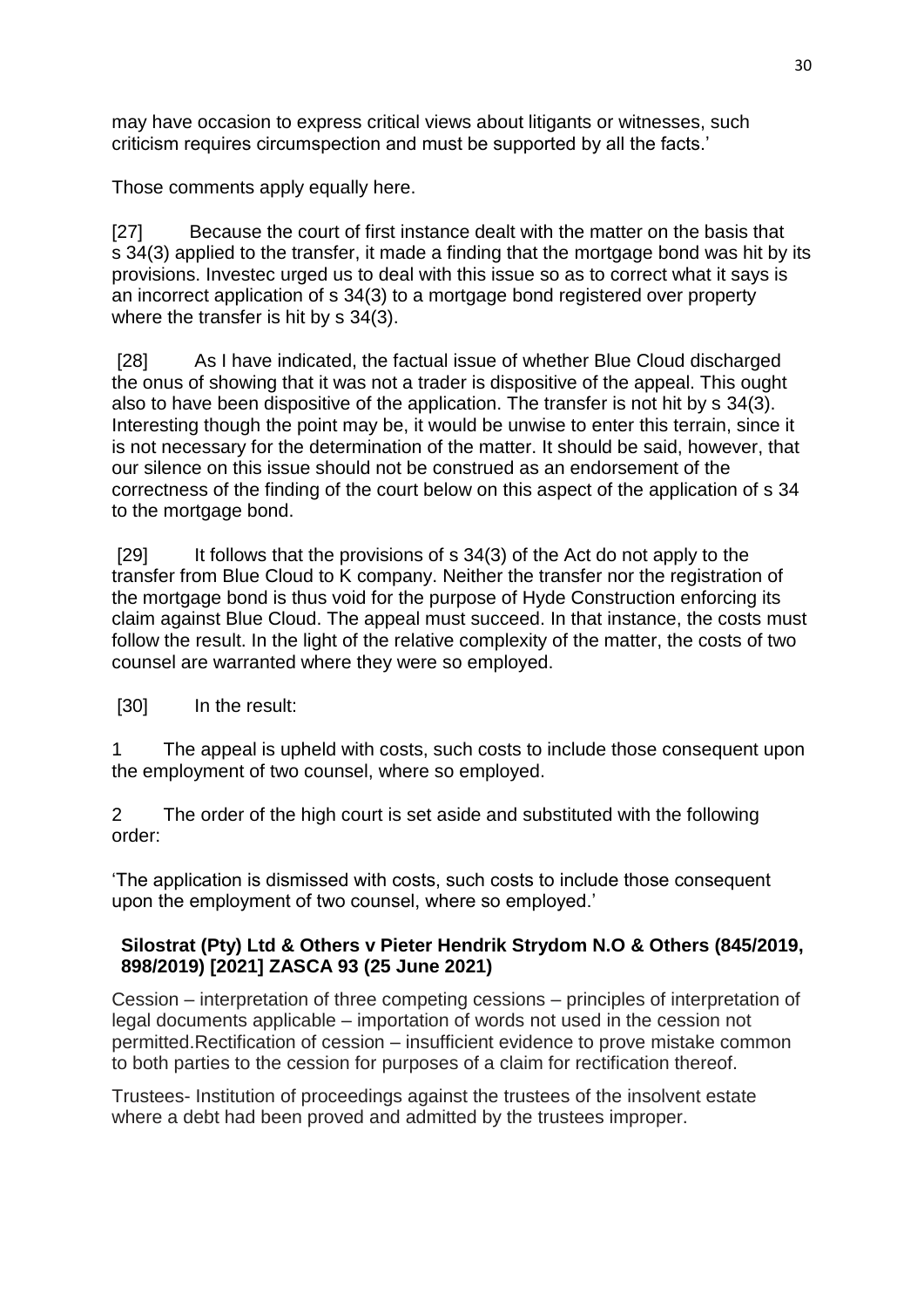[1] Central to this appeal is the validity and ranking of three cessions executed by Mr Frederick Christoffel Kirsten (Kirsten), whose estate was sequestrated in August 2016. The three cessionaries were: the second appellant, Standard Bank of South Africa Limited (Standard Bank or the bank), the third appellant, Suidwes Landbou (Pty) Ltd, a dealer in agricultural commodities (Suidwes), which had ceded a portion of its book debt to the second respondent, the Land and Agricultural Development Bank of South Africa (Land Bank), and the fifth respondent, Technichem Oesbeskerming (Pty) Ltd (Technichem), a supplier of agricultural chemicals. In the high court each of the three cessionaries, relying on their respective cessions, asserted an entitlement to the proceeds of Kirsten's 2015 maize crop. The first appellant, Silostrat, a grain trader, also laid claim to those funds, based on contracts of sale for the 2015 maize produce, which it had concluded with Kirsten at the start of the 2015/16 maize production season.

### [2] The high court:

1. Dismissed Standard Bank's claim against each of the trustees of Kirsten's insolvent estate, Suidwes and the Landbank, with costs including those of two counsel.

2. Dismissed Silostrat's conditional counterclaim against Standard Bank with costs including those of two counsel.

3. Dismissed Silostrat's conditional counterclaim against Suidwes with costs including those of two counsel.

4. Declared Technichem's cession dated 5 October 2014 valid and enforceable.

5. Held that Technichem's cession predates the cessions relied upon by Suidwes and the Landbank in respect of Kirsten's 2015 crop income.

6. Ordered Suidwes to pay Technichem's costs.

Standard Bank appeals against paragraph (1) of the order of the high court, Silostrat against paragraphs (2) and (3) and Suidwes against paragraph (6). In each instance the appeal is with the leave of the high court.

### **Background**

[3] Until his estate was sequestrated in 2016, Kirsten was a widely respected maize, sunflower and cattle farmer in the North West Province, having taken over the farming enterprise from his father, and extended it by renting some of the neighbouring farms. In the course of his farming operations, Kirsten held several bank accounts and enjoyed credit facilities with Standard Bank. He also enjoyed credit facilities with Suidwes and Technichem. As security for these credit facilities, Kirsten executed deeds of cession in favour of his creditors, Standard Bank, Suidwes and Technichem. He also registered a mortgage bond in favour of Standard Bank and a General Notarial Covering Bond in favour of Suidwes.

[4] From October 2014, Kirsten defaulted on his loan repayments. He also failed to deliver the 2015 maize crop, which Silostrat had bought from him. On 13 August 2015, Standard Bank instituted proceedings against Kirsten and the other parties herein, asserting its entitlement to payment of the balance outstanding in Kirsten's loan account from the proceeds of his 2015 maize crop. On 29 April 2016, his estate was provisionally sequestrated. This triggered a contest amongst the cessionaries. On 31 August 2016, a final order of sequestration was granted against Kirsten. After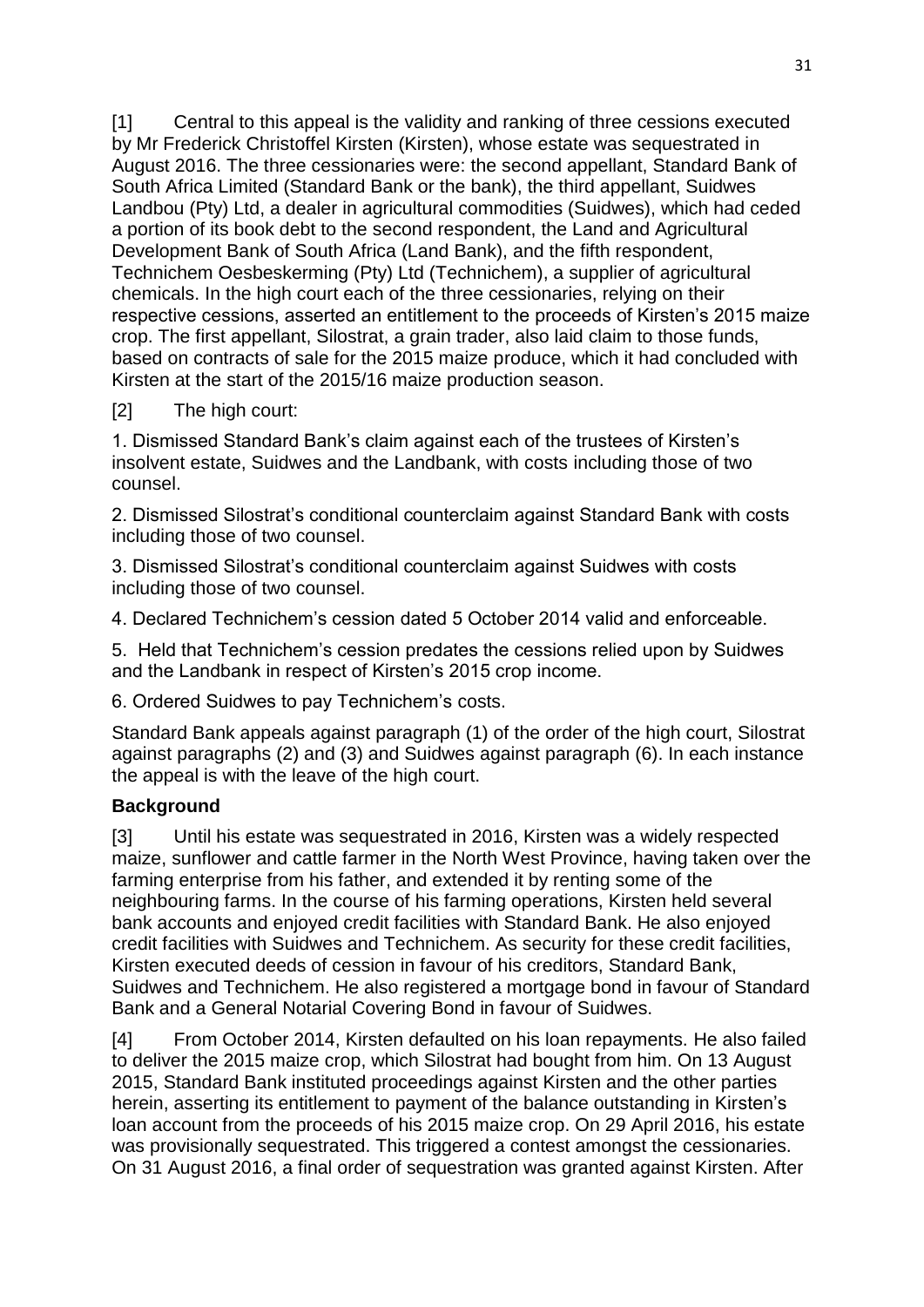his sequestration, Kirsten was substituted by his three joint trustees (the Trustees) in the proceedings before the court below. They are collectively cited as the first respondent in the present appeal.

## **The Standard Bank claim**

[5] As a client of the bank, Kirsten held an overdraft and several loan accounts. From 2009, his credit profile was reviewed by the bank during September of each year. In 2011, Mr Lood Mathee (Mathee), a relationship manager with the bank, conducted the review of Kirsten's bank accounts. At that time, Kirsten's indebtedness to Standard Bank was R6.5 million. Kirsten had applied for an increase in his overdraft facility to R 8 million. His financial position was assessed as 'extremely strong' and his farming operation as 'outstanding'. At that stage, the bank held no security for the line of credit afforded to Kirsten. The increase sought was duly approved on condition that he execute a deed of cession in favour of the bank in respect of his crop income and provide proof of the maize that he then held in the silos. It was recorded in his bank file that he owed R16 432 428 to Suidwes and R5 836 988 to another agricultural co-operative, Senwes Limited. Mathee had to investigate and confirm that Kirsten had paid these moneys to the respective institutions.

 At the time of sequestration Kirsten's liabilities exceeded his assets by approximately R44 751 458.20. Standard Bank, the Land Bank and Technichem proved their claims against his insolvent estate.**[\[3\]](http://www.saflii.org/za/cases/ZASCA/2021/93.html#_ftn3)** Silostrat's claim against the insolvent estate was conceded by the trustees during the course of the trial in the high court and judgment was entered by agreement in respect thereof. Nevertheless, Silostrat persisted with its counter claims against Standard Bank and Suidwes.

[35] In dismissing Standard Bank's claim, the high court found that the interpretation contended for by the bank on the wording of its cession was untenable. The learned judge further found that, having proved its claim against the insolvent estate in the sequestration proceedings, Standard Bank had no cause of action in relation to the 2015 maize crop. Further, no proper basis had been laid for rectification of the cession as the bank had failed to establish that Kirsten and the bank were labouring under a common mistake when the cession was executed. The learned judge held that, in any event, rectification of the cession subsequent to the establishment of the *concursus creditorum* would place Standard Bank in a stronger position than it occupied at *concursus creditorum*, to the prejudice of the other creditors.

[36] The high court rejected the interpretation of Suidwes' cessions as evergreen. It found that each cession related to the crop produced in a specific season. As to the Suidwes 2014 cession, the court held that it ranked after the Technichem cession because it was executed later. With regard to the perfected General Notarial Bond, it found that, due to the sale by Suidwes of part of its book debt to the Land Bank, neither entity held any security from Kirsten.

[37] Silostrat's forward agreements were upheld by the high court (in line with the concession made by the Trustees). This meant that Silostrat's claim would be administered in the insolvent estate. However, as already stated, Silostrat persisted with its conditional counter claims, even on appeal.

[38] With regard to its delictual claim against Suidwes, the court found that, contrary to the allegation by Silostrat, Suidwes had not appropriated Kirsten's maize.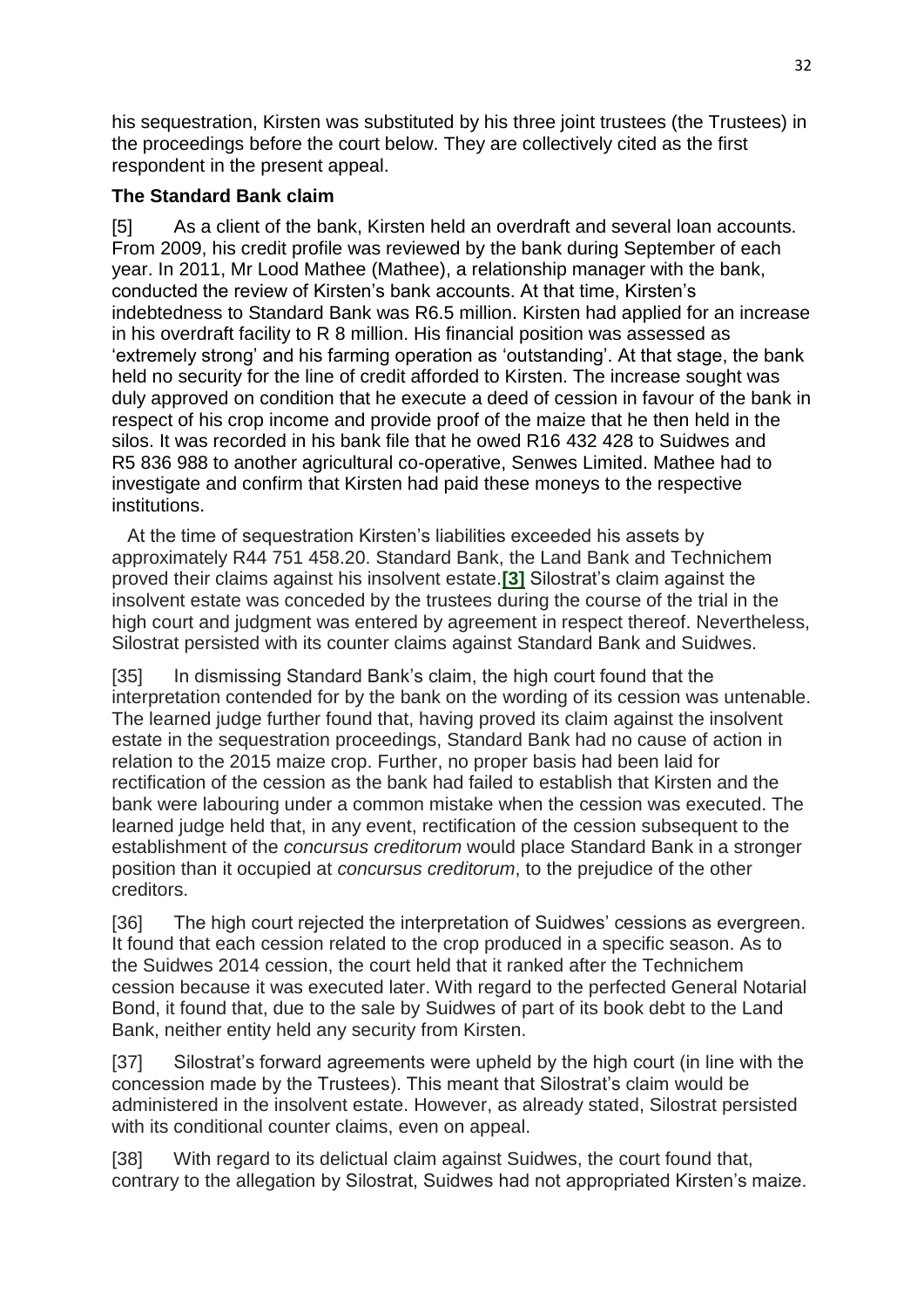Instead, Kirsten had sold the maize to Africum 'on his own folio number in his own name'.

[39] The high court upheld Technichem's claim, having found that its cession, executed by Kirsten on 5 October 2014, predated the Suidwes cession. It is noteworthy that none of the parties have sought to assail this conclusion on appeal. The court then awarded the costs incurred by Technichem in the application against Suidwes.

 It was Technichem that had instituted proceedings against Suidwes insofar as the ranking of the cessions was concerned. After Silostrat had been joined by agreement between the two parties it (Silostrat) counterclaimed against the Trustees, Standard Bank and Suidwes. The trial lasted 10 days. As stated, Techichem had to be present throughout the proceedings in the high court to protect its interests. There is no valid basis on which this Court can interfere with the exercise of the high court's discretion in awarding costs against Suidwes in these circumstances.

[59] In the result:

The appeal in each instance by:

- (i) the first appellant, Silostrat (Pty) Ltd, against paragraphs 2 and 3;
- (ii) the second appellant, Standard Bank, against paragraph 1; and
- (iii) the third appellant, Suidwes Landbou (Pty) Ltd, against paragraph 6;

of the order of the court below is dismissed with costs, including those of two counsel where so employed.

## **[Guardrisk Premium Finance \(Pty\) Limited v Buphe Management \(Pty\) Limited](http://www.saflii.org/za/cases/ZAGPJHC/2021/75.html)  [\(39696/2019\) \[2021\] ZAGPJHC 75 \(3 June 2021\)](http://www.saflii.org/za/cases/ZAGPJHC/2021/75.html)**

Winding-up application- section 344(f) as read with section 345(1)(a) and (c) of the Companies Act, 1973- sufficient evidence to grant

- 1. The applicant seeks the winding-up of the respondent in terms of section 344(f) as read with section 345(1)(a) and (c) of the Companies Act, 1973.
- 2. The applicant contends that it is a creditor of the respondent and that the respondent is deemed to be unable to pay its debts.
- 3. It is unnecessary to detail the nature of the indebtedness due by the respondent to the applicant as the respondent has on its own version, on at least two occasions, admitted an indebtedness to the applicant in a sum of R706 198.11. Suffice it to state that the indebtedness arose from the applicant providing a financing solution to the respondent in respect of short-term insurance premiums which the respondent collects from its clients on a monthly basis.
- 4. The applicant contends that the respondent is deemed to be unable to pay its debts because the respondent has for three weeks after service upon it in June 2019 of a demand in terms of section 345(1)(a) neglected to pay the sum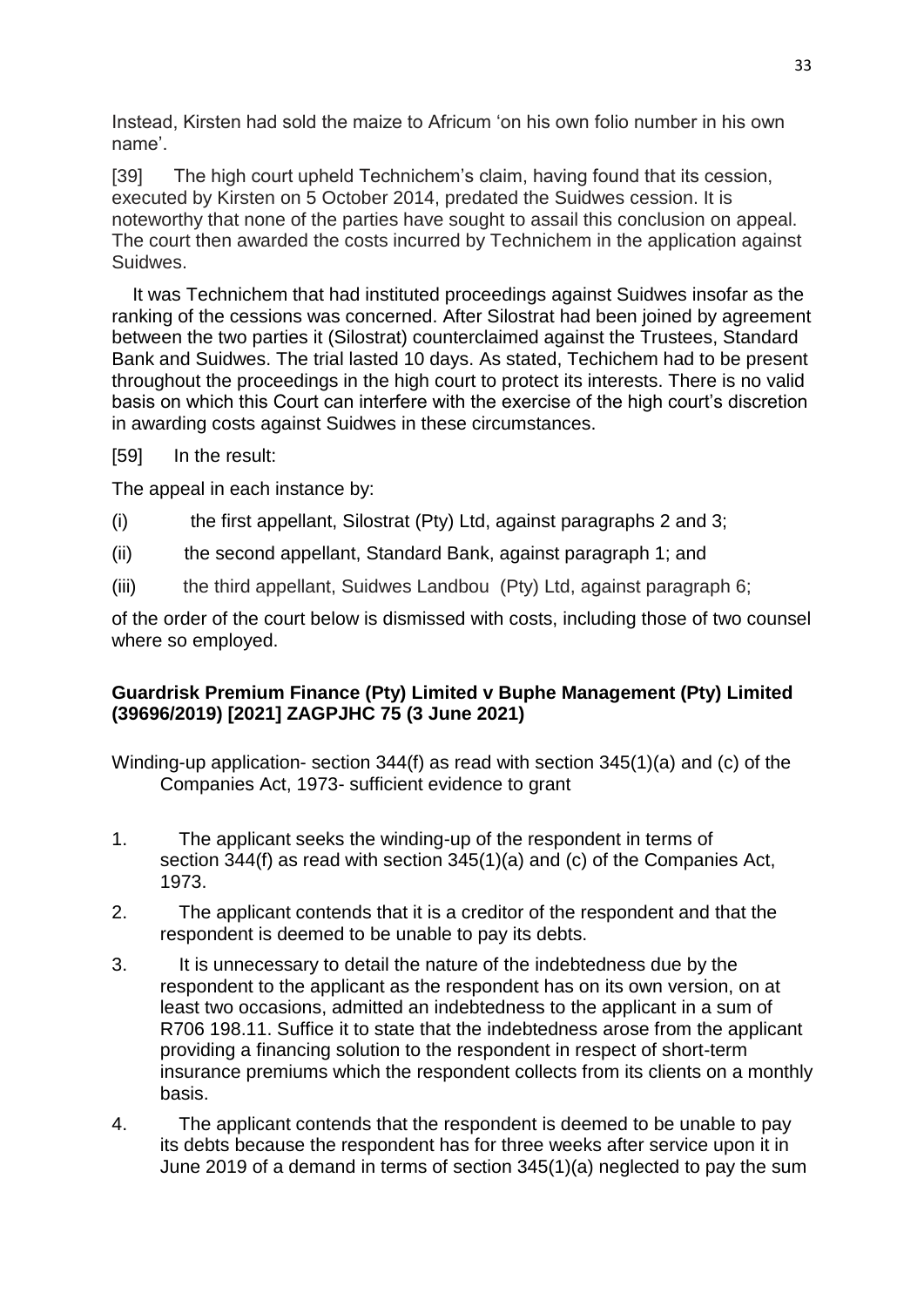reflected in the demand, or to secure or compound for it to the reasonable satisfaction of the creditor and that in any event it has been proven to the satisfaction of the court that the respondent is unable to pay its debts. The respondent disputes this, contending that it *bona fide* disputed the indebtedness on reasonable grounds (more particularly that the amount claimed in the demand of R933, 483.90 is incorrect) and, as developed in argument before me, the respondent's failure to pay its admitted indebtedness is reflective of an unwillingness rather than an inability to pay its debts.

- 5. It is appropriate to describe certain developments that took place in court before argument commenced on the merits of the application.
- 6. The applicant previously in June 2020 launched an interlocutory application to compel the respondent to deliver its heads of argument and practice note so that the matter could proceed on an opposed basis. This is because the respondent had not done what is required of its procedurally to enable the matter to be enrolled for hearing. The respondent did then belatedly deliver heads of argument.
- 7. The applicant proceeded to enrol the matter and it came before Meyer J on 26 November 2020 on an opposed basis. The matter was again postponed that day, with the respondent to pay the costs occasioned by the postponement on the opposed attorney and client scale. The court order expressly provides in paragraph 3 that "*it is recorded that this is the second time that the Respondent's attorneys of record withdrew at the eleventh hour before the hearing of the application*".
- 44. I am satisfied that such evidence as is before the court does not rebut the presumption of the respondent's inability to pay its debts but to the contrary demonstrates that the respondent is unable to pay its debts Accordingly, upon a consideration of all the affidavits I am satisfied that the applicant has *prima facie* established on a balance of probabilities its entitlement to a provisional winding up order.
- 45. In doing so, I did not consider the respondent's replying affidavit, which was not commissioned and therefore did not serve as evidence. The applicant's counsel confirmed that no reliance can be placed upon the replying affidavit.

### **COOPERATIVA MURATORI & CEMENTISTI AND OTHERS v COMPANIES AND INTELLECTUAL PROPERTY COMMISSION AND OTHERS 2021 (3) SA 393 (SCA)**

**Company** — External company — Whether external company may avail itself of business rescue — Companies Act 71 of 2008.

First appellant was a company incorporated in Italy, and registered in this country as an external company (see [1]). It fell into financial difficulties and in Italy instituted proceedings for making an arrangement with its creditors (see [1]). An order initiating this process was obtained from an Italian court (see [1]).

The company's directors later resolved that it was financially distressed and should be placed in business rescue in this country. To this end, business rescue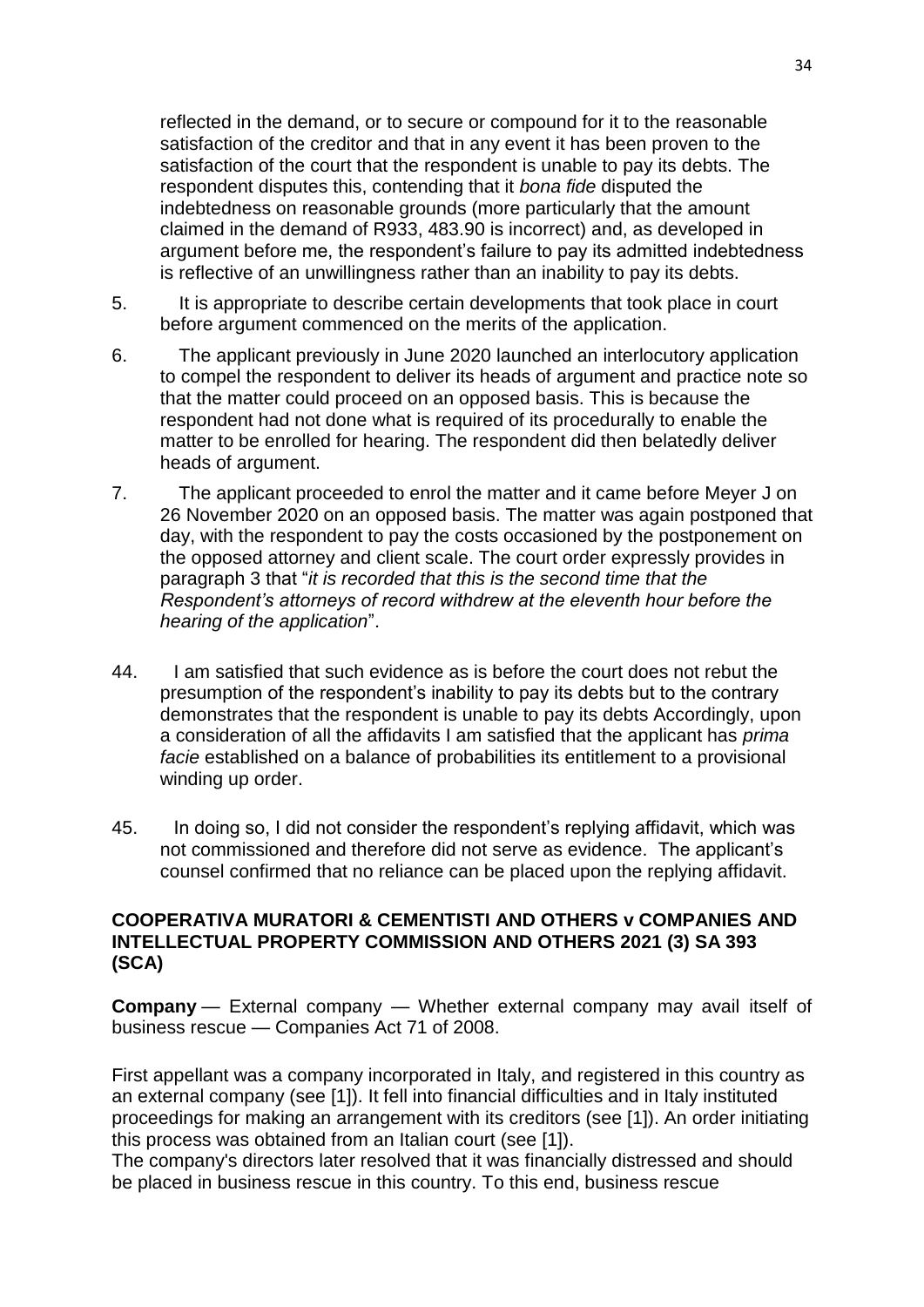practitioners were appointed and they approached first respondent. It, however, informed them that as the company was an external company, it could not be placed in business rescue. The application was dismissed but leave granted to appeal to the Supreme Court of Appeal. (See [2], [4].)

#### **Held**

Business rescue was, given the wording of s 1*(a)*(i) and part B of ch 2, as compared to part C, of the Companies Act 71 of 2008, not available to external companies (see  $[6] - [7]$  and  $[10] - [12]$ .

An application to adduce additional evidence on appeal would be dismissed, as would the claim of an order recognising the Italian court's order (see [27] – [28] and [35]). This because (i) it was moot (see [28]); (ii) nothing in it could be enforced or recognised (see [29]); it was unsupported by authority proposed (see [31]); and (iii) it was brought by the wrong party, first appellant, rather than Italian judicial commissioners concerned (see [32] – [33]). The application to lead evidence on appeal would hence be dismissed and likewise the appeal (see [35]).

### **MONTIC DAIRY (PTY) LTD (IN LIQUIDATION) AND OTHERS v MAZARS RECOVERY & RESTRUCTURING (PTY) LTD AND OTHERS 2021 (3) SA 527 (WCC)**

**Company** — Winding-up — Unlawful alienations and preferences — Void disposition — Payments by company to business rescue practitioner to remunerate them, after commencement of winding-up of company by business rescue practitioner — Whether amounting to void dispositions contrary to law — Consideration of preferential ranking of practitioner's claim for remuneration and expenses — Payments by company amounting to void dispositions — Companies Act 71 of 2008, ss 141(2)*(a)* and 143; Companies Act 61 of 1973, s 341(2).

**Company** — Business rescue — Business rescue practitioner — Remuneration of — Payments by company to business rescue practitioner, after commencement of winding-up of company by business rescue practitioner — Whether amounting to void dispositions contrary to law — Consideration of preferential ranking of practitioner's claim for remuneration and expenses — Payments by company amounting to void dispositions — Companies Act 71 of 2008, ss 141(2)*(a)* and 143; Companies Act 61 of 1973, s 341(2).

The first-applicant company, Montic Dairy (Pty) Ltd (Montic), was previously under business rescue. The second and third respondents (the BRPs) had been appointed business rescue practitioners in that regard. They were employed by the first respondent, Mazars Recovery & Restructuring (Pty) Ltd (Mazars), which dealt with the day-to-day administration of the business recue proceedings and the rendering of invoices on behalf of the BRPs in respect of their remuneration and expenses. On 16 May 2016, acting under s 141(2)*(a)* of the new Companies Act 71 of 2008, and being of the view that there was no reasonable prospect of Montic being rescued, the BRPs applied in the Pretoria High Court for the discontinuation of business rescue proceedings and the company's final winding-up. An order finally winding up Montic was granted on 14 June 2016.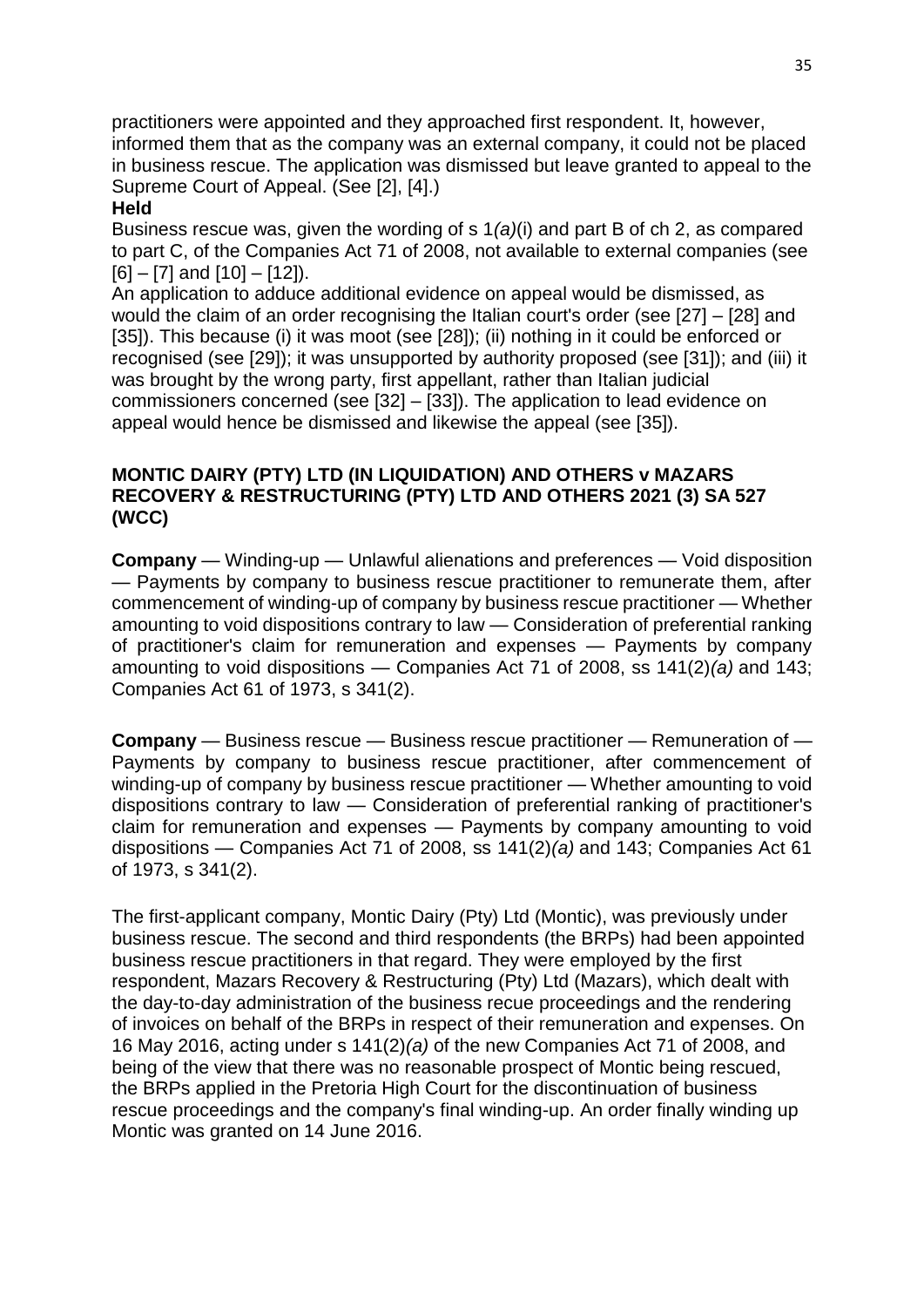The subject of the present application in the Western Cape High Court were two payments totalling R1,5 million the BRPs caused to be made to Mazars on 23 May 2016 and 2 June 2016, which amounts, the BRPs claimed, were owing to them for their disbursements and services they had rendered to Montic. In the present application Montic, joined by its liquidators, sought the repayment of such amounts. The basis for such relief was that the payments in question were self-evidently dispositions (by a company being wound up) of property *after the commencement* of the winding-up, and accordingly void in terms of s 341(2) of the old Companies Act 61 of 1973. In this regard, as per the provisions of s 348 of the old Companies Act, winding-up was deemed *to commence* at the time of the presentation to the court of the application for winding-up. Both ss 341(2) and 348 of the old Act were still applicable to the winding-up of commercially insolvent companies such as Montic, by virtue of items 9(1) and (2) of sch 5 to the new Companies Act.

The BRPs opposed the relief sought. They argued that, purposively interpreted, s 341(2) did not prohibit payments made by a company, after the commencement of liquidation proceedings against it, to a BRP to remunerate them in respect of the disbursements and fees they had incurred, both prior to their decision to discontinue business rescue proceedings, as well as thereafter in discharge of the obligation to place the distressed company under final liquidation. In justification of its argument, the BRPs submitted that the interpretation of s 341(2), and more particularly as to what would constitute a disposition by the company of its property, had to be informed by the subsequent (and therefore more recent) provisions of ch 6 of the new Companies Act relating to business rescue, and more particularly the BRPs' preferential entitlement to be paid their remuneration and expenses during the business rescue proceedings. The relevant provision s 143(5) of the new Act provided that '(t)o the extent that the practitioner's remuneration and expenses [were] not fully paid, the practitioner's claim for those amounts [would] rank in priority before the claims of all other secured and unsecured creditors'. *Held*, that the effect of s 348 of the old Companies Act was to establish the concursus creditorum at the time that the application for winding-up was lodged. The retention of that provision from the old Act as part of the overall matrix of the law relating to the winding-up of companies meant that the legislature intended it to apply to companies wound up under the new Companies Act where business rescue proceedings had not achieved the desired result and s 141(2)*(a)*(ii) was implemented. (See [28].) It therefore followed that s 341(2) proscribed the disposition of a company's assets after the lodging of an application to wind up (whether that application was at the behest of an ordinary unpaid creditor or a BRP who concluded that the company could not be rescued). Section 143 only afforded the BRP a limited measure of priority when their claim for remuneration was considered by the liquidator in the winding-up process. (See [29].)

*Held*, further, that to grant the BRPs the relief that they sought in this case would require the court to find that it was implicit in s 143 that they had the right to be paid after the commencement of the winding-up process, before a final order was granted and before the liquidators had done their work to liquidate and distribute the assets in the insolvent company. To import such an interpretation into s 143 would be destructive of the whole basis of the winding-up process, which recognised defined classes of creditors and afforded them priority in respect of their claims according to such classes.